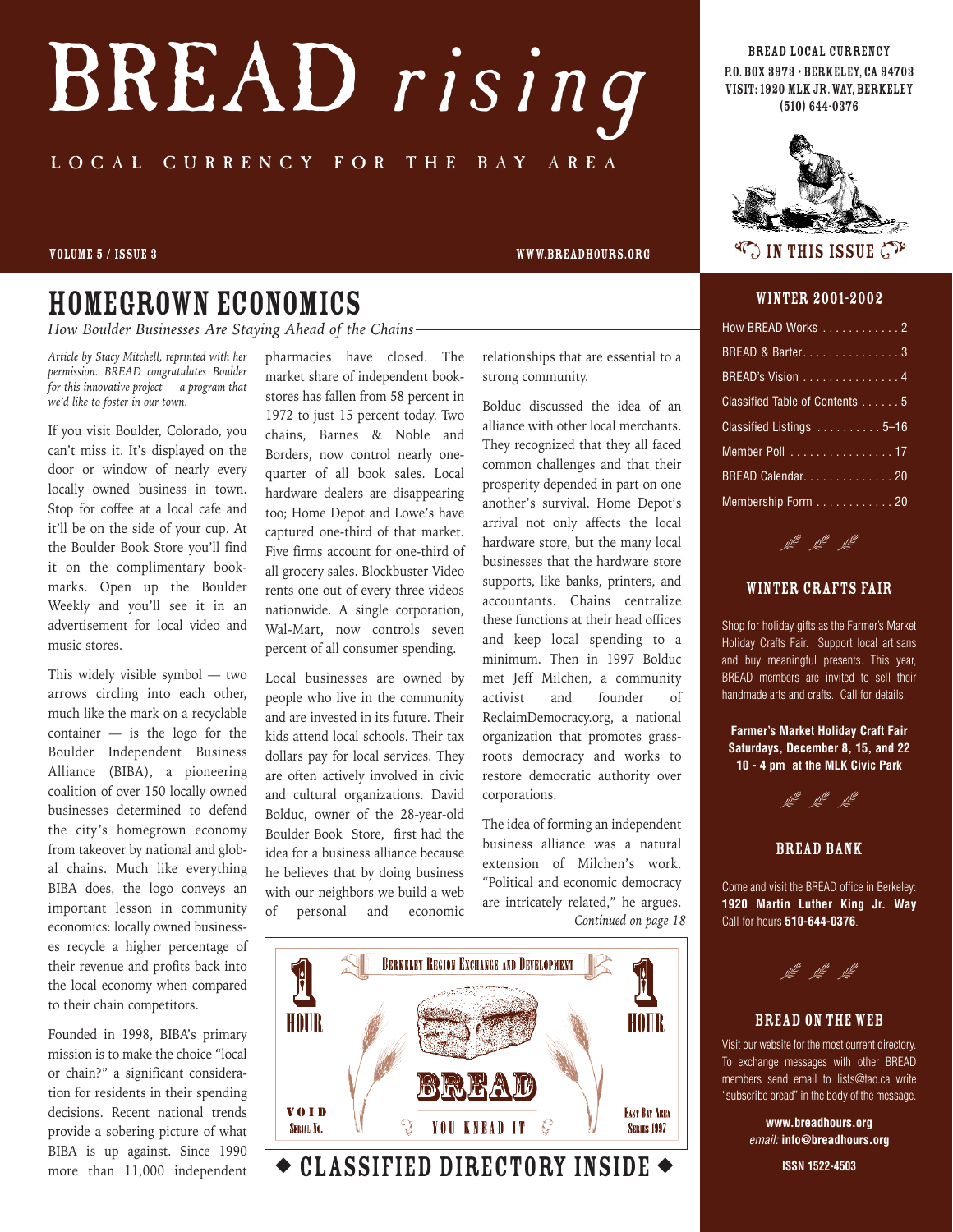### how bread works

BREAD is local currency for the Bay Area. It is valued at \$12 per Hour, a fair hourly wage for our area, and is not redeemable for federal currency. It comes in denominations of 2 Hours (\$24), 1 Hour (\$12),  $1/2$  Hour (\$6),  $1/4$ Hour (\$3), and  $1/12$  Hour (\$1).

It is lawful for our community to print its own currency. Local currency may be considered taxable income for some business trades. Participants are individually responsible for their own tax liabilities and reporting. BREAD has no obligation or ability to report exchanges or to collect any taxes. It is illegal to counterfeit BREAD.

#### *Members*

To become a member of BREAD, send in the form on the back page. When you join, you will receive a few BREAD HOURS to start trading. Then you can earn and spend BREAD HOURS in exchange for all sorts of goods and/or services. Please offer skills, services, or goods that you enjoy trading. Make sure you keep your phone number and listings updated; you may earn an additional Hour by updating your listing every six months. Renew your membership each year.

To have the *BREAD Rising* newsletter mailed to your home, there is an annual subscription fee of \$15–\$100 (sliding scale), BREAD accepted. You can usually pick up additional newsletters at our office and shops that accept BREAD.

#### *Trading Area*

BREAD local currency serves the residents, businesses, and organizations of the San Francisco Bay Area. If you want to join, you must expect to live in the Bay Area for at least one year.

#### *Classified Listings*

To get started, just call someone in this directory that you would like to hire. This journal contains classified listings of goods and services available in exchange for BREAD HOURS — keep it next to your phone book. BREAD reserves the right to edit and omit listings. By joining, you agree to have your contact information (name, phone, e-mail) published. Release of this information is at your own risk.

BREAD cannot be held responsible for the quality of services or goods provided by advertisers. Membership of any individual will be discontinued if evidence suggests that they are using their membership for illegal, fraudulent, or harassment activities.

#### *Exchanges*

It's easy to call someone and arrange a trade. Each exchange is negotiated between members. If you desire, you may make exchanges in partial BREAD Hours and federal currency. Because traders may have high overhead costs or assistants to pay, some may charge more than one Hour per hour. Feel free to ask for credentials or references before arranging an exchange.

Please provide quality services and/ or goods. Be honest if a trade is inconvenient or beyond your abilities. Let us know about any exceptional or unsatisfactory exchanges.

You are in control. No one is obliged to accept any invitation to exchange or engage in any transactions with other members. Children should consult with their guardian before participating in exchanges.

BREAD is interest-free. No interest shall be charged or given at anytime when using BREAD.

#### *Community Meetings*

BREAD is dedicated to community accountability. As a member, you are invited to attend community meetings. Council Meetings are held to provide guidance to the organization in setting its policies. For instance, members will make decisions about the distribution of BREAD HOURS as grants and loans.

Other community meetings are organized as social events, such as potlucks, craft fairs, or talent shows. Check out the Calendar *(back page)* and join us — these meetings are intended for building connections with neighbors.

### *Grants and Loans*

We make BREAD grants to local organizations. By printing local money, we are able to show appreciation to projects that are beneficial to the community. BREAD loans are also available to local businesses. Please call for grant or loan guidelines.

#### *Damaged Notes & Change*

Damaged notes will be replaced just bring or mail them to the BREAD office. If you need change, bring us your HOURS and let us know what denominations you would like.

#### *Volunteers & Information*

BREAD is a volunteer-run organization. We could use your help to make BREAD rise. Can you spare a few hours to make phone calls, work on the newsletter, have a benefit party, staff an information table, or plan events?

For more information, please call (510)644-0376 or email info@breadhours.org

### BREAD

Mail: P.O. Box 3973, Berkeley, CA 94703 Visit: 1920 Martin Luther King Jr. Way, Berkeley 510-644-0376, info@breadhours.org www.breadhours.org

BREAD is a member-directed, volunteer organization. BREAD is a project of the International Society for Ecology and Culture, a nonprofit organization. Tax-deductible donations can be paid to the order of ISEC.

#### **BREAD Collective Staff**

Jovida Ross Dina Mackin David Melly Miyoko Sakashita

Jim Burr

#### **BREAD Volunteers**

Natasha Ravnik Nishi Moonka Michael Manoocherhi Laurie Winestock Chris Burbridge Frances McIntosh Cliff Hirsch Marcy Greenhut

#### **BREAD Advisory Committee**

Jerry Mander, *International Forum on Globalization* Helena Norberg-Hodge, *International Society for Ecology and Culture* Patrick Archie, *Urban Agriculture Specialist* Timothy Huet, *Center for Democratic Solutions* Weyland Southon, *KPFA Radio Producer*



### **ADVERTISING**

BREAD Rising has great advertising rates and wide circulation. As a periodical, people will browse this publication for several months. Pay for ads with dollars or HOURS.

Storefront businesses accepting BREAD receive their first business-card size ad free (or a 50% discount on a larger ad).

Call for rates and more information.

<sup>the</sup> the the

*BREAD Rising* welcomes your illustrations, letters, ideas, and stories.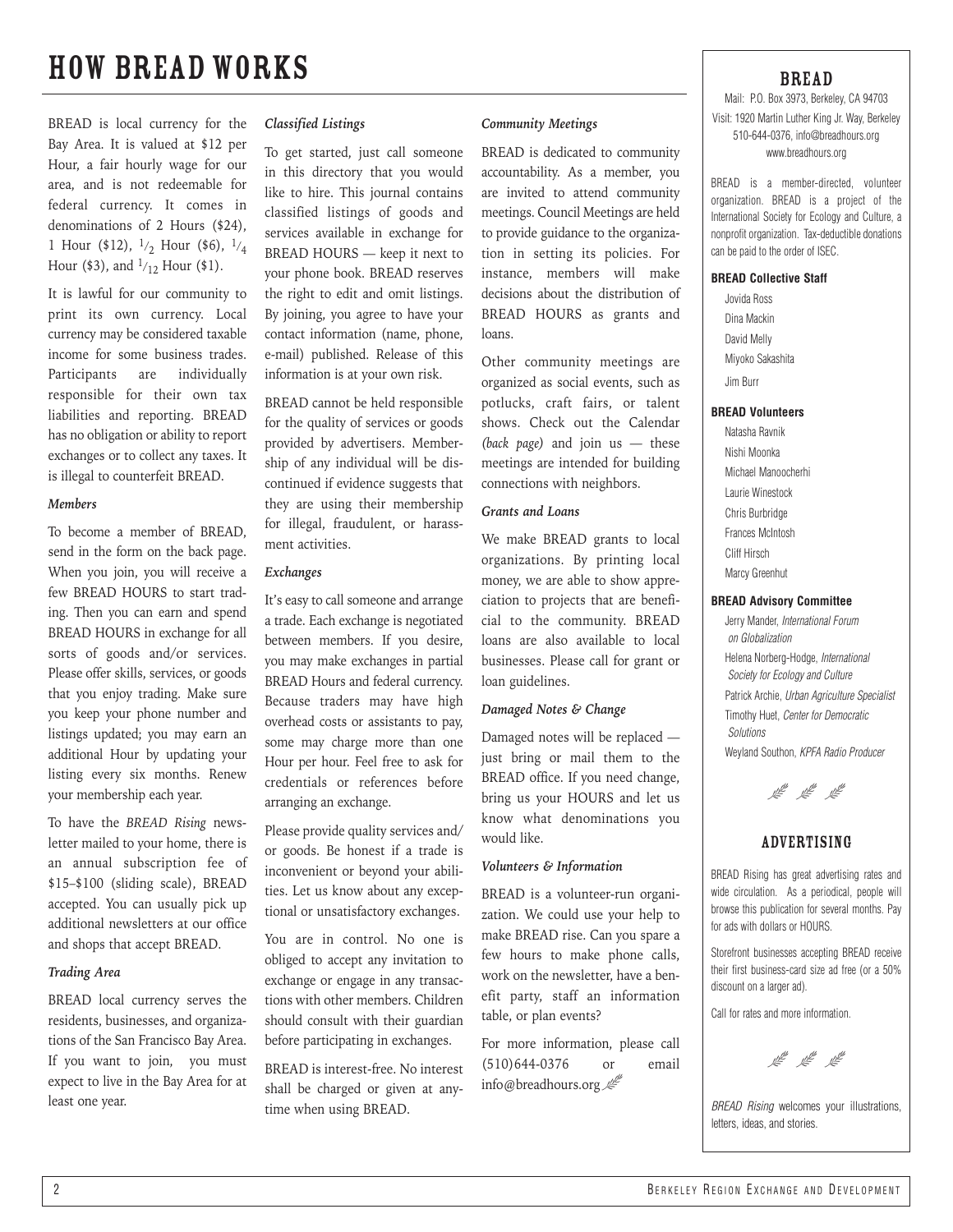### BREAD & BARTER

*by Jovida Ross*

BREAD dough is rising throughout our community! We love hearing stories of the connections BREAD traders make with one another so that we can share them with you here. Send a message to info@breadhours.org or use the form on our website at www.breadhours.org.

This summer **Sylvia** enjoyed making homemade vegan pasta for volunteers helping Chris at **Wildheart Gardens.** They used tomatoes and basil from his nursery to make the sauce. The volunteers loved Sylvia's pasta, and Sylvia said it was fun to get the call!

**Chris** had been saving BREAD HOURS and this fall was able to buy a fine hand-built Melly guitar entirely with BREAD. In turn, **Melly** hired **Alex** of Praxis to consult and implement drainage work for his home along with some intensive yard work.

**Kevin Bundy** earned several BREAD HOURS from the organization **Critical Resistance** for some difficult work on environmental impact reports regarding a planned prison in Delano, Kern County CA. With the help of this report, Critical Resistance was able to successfully block the construction of the planned \$335 million, 5,160 bed maximum-security prison!

The most recent BREAD grant was awarded to the Berkeley-based **Burma Humanitarian Mission** to support their fundraiser last October. The event raised \$6000 for medical supplies, which will be

delivered into villages in Burma this winter. BHM reported that this was the single most financially successful event they've had since the group's inception. They expressed gratitude to the **Organic Café**, who accepted full payment in BREAD HOURS for catering the event! A few grant HOURS also went to **Diana** for providing activities for children at the event, and to **Diane**, a photographer who accepted BREAD HOURS in exchange for the costs of film and printing.  $\mathcal{L}$ 

Crafting Community

### **HOLIDAY CRAFTS FAIR**

Saturdays 10 AM -  $4$  PM December 8, 15, & 22, 2001 Martin Luther King Jr. Civic Park Adjacent to the Berkeley Farmer's Market.

How can you give meaningful gifts without contributing to the consumer craze? We have some holiday ideas that will benefit the entire community:

. Buy handmade arts and crafts from local artisans at the Holiday Craft Fair.

- . Make gifts from recycled materials. Visit the East Bay Depot for Creative Re-use, it may trigger lots of great ideas.
- . Give BREAD HOURS this year, visit the office to purchase HOURS and pick up a directory.
- . Browse this directory for creative gifts you can purchase with HOURS: good meals, language lessons, dance classes, and more.

### BREAD CRAFTS community

*With Farmer's Market Holiday Craft Fair*

The bustling downtown Berkeley Farmer's Market is a great place to buy your holiday gifts. Artisans from around the Bay Area bring their arts and crafts on the second, third and fourth Saturdays of December, complemented by live music to celebrate the occasion.

This year the Ecology Center has partnered with BREAD to invite BREAD members to sell their work at the Fair, which will prove to be the biggest BREAD bizarre ever!

To buy locally handmade gifts for your friends and family with local currency is an especially meaningful way to do this year's holiday shopping.

If you are interested in selling your handmade arts or crafts, call Dina in the BREAD office at 644-0376. This is a great opportunity to share your talents with the community.

The Winter Crafts Fair is from 10-4 pm on Saturdays, December 8th, 15th, and 22nd at Martin Luther King Civic Park, in downtown Berkeley next to the Farmer's Market.  $\mathbb{Z}^{\mathbb{Z}}$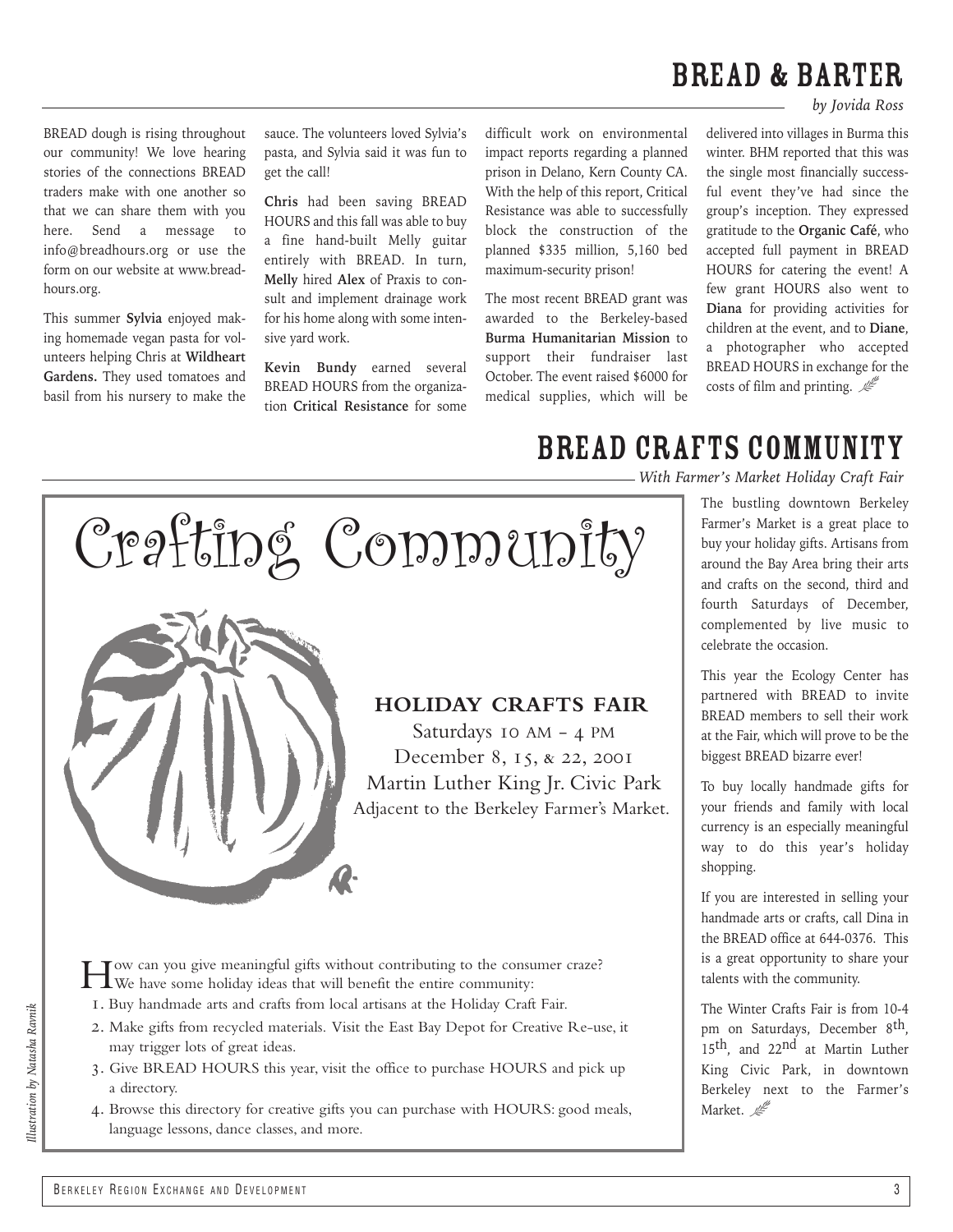### BREAD's Vision

### *by Dina Mackin*

In the past few months, we have seen an international crisis unfold. We continue to mourn the events of September  $11$ <sup>th</sup> and the subsequent violence in response to that tragedy. At the same time, our community shares a growing sense of insecurity about our economy, civil liberties, and relations with other countries.

Times of crisis often highlight questions about how our society works. It seems that economic forces have played a role in the current events, which raises economic questions. Will economic progress save the planet or destroy it? What kind of economic system do we need in order to protect communities, the ecosystem, and support all people instead of marginalizing millions? And a question particularly relevant to BREAD members: what can we do about it?

The BREAD organizing collective — members who volunteer to do the work that creates BREAD dough — has recently been reflecting on our vision for BREAD and it's role in our community. We believe that community-based economics will play a key role in our community's health and vitality. This vision has guided the development of BREAD for over four years. Now we are working to articulate just what that means to  $11<sup>°</sup>$ 

One thing is clear: our modern economic system does not support community networks. It replaces human connections with shopping malls and parking lots, fast food restaurants, and mass entertainment. In this system, money is power. People are often treated with respect to the amount of dollars they control. Within a debt economy, very few people have control. The United States exists on credit and is burdened with significant interest rates. Thus Americans collectively owe far more than we have, so we are always dependent on constant growth to pay back yesterday's debts. This scramble to stay ahead pits us against one another for limited resources and guarantees the exploitation of our natural environment for increased profit.

In contrast, BREAD operates on a small-scale and wealth is created, not depleted, by community activity. It's a world away from dollars. We know that a key element of BREAD is our role in fostering community connections. When we use a local currency we connect with our neighbors, working together to meet our own needs. Another key element is the recognition that our natural environment is an important element of our local community. The health of our environment affects us all.

The collective is considering all of these things as we ask ourselves: how do we define success for BREAD? With this question, more questions popped up. What would a sustainable economic system look like? Is it simply a matter of using local currency?

BREAD is a community response to a destructive economic system. We would like to engage our community in actively creating a sustainable, humane economy. The BREAD collective is working to define what that means to us. We

have some ideas, and we welcome more. What inspires you to participate? What do you see as success for BREAD? What would you like to see BREAD do?

A clearly articulated vision will serve to guide our choices in creating programs. The organizing collective is considering several programs to support our vision. These include monthly potlucks; partnering with other organizations to produce events; building an education program that will explore tools for economic empowerment in the context of the global economy; and a campaign to organize local businesses similar to the Boulder Independent Business

Association (see article on page 1). We are already working with the Ecology Center to include BREAD in their Holiday Craft Fair on December 8, 15, and 22. We're excited to get started on other projects!

As a democratic, communitycontrolled organization, BREAD relies on members for input and energy. This ranges from giving us information about your exchanges, to letting us know what inspires you, to participating in organizing BREAD projects. There are many ways to get involved in making BREAD rise: call our office for details!  $\mathbb{Z}^{\mathbb{Z}}$ 

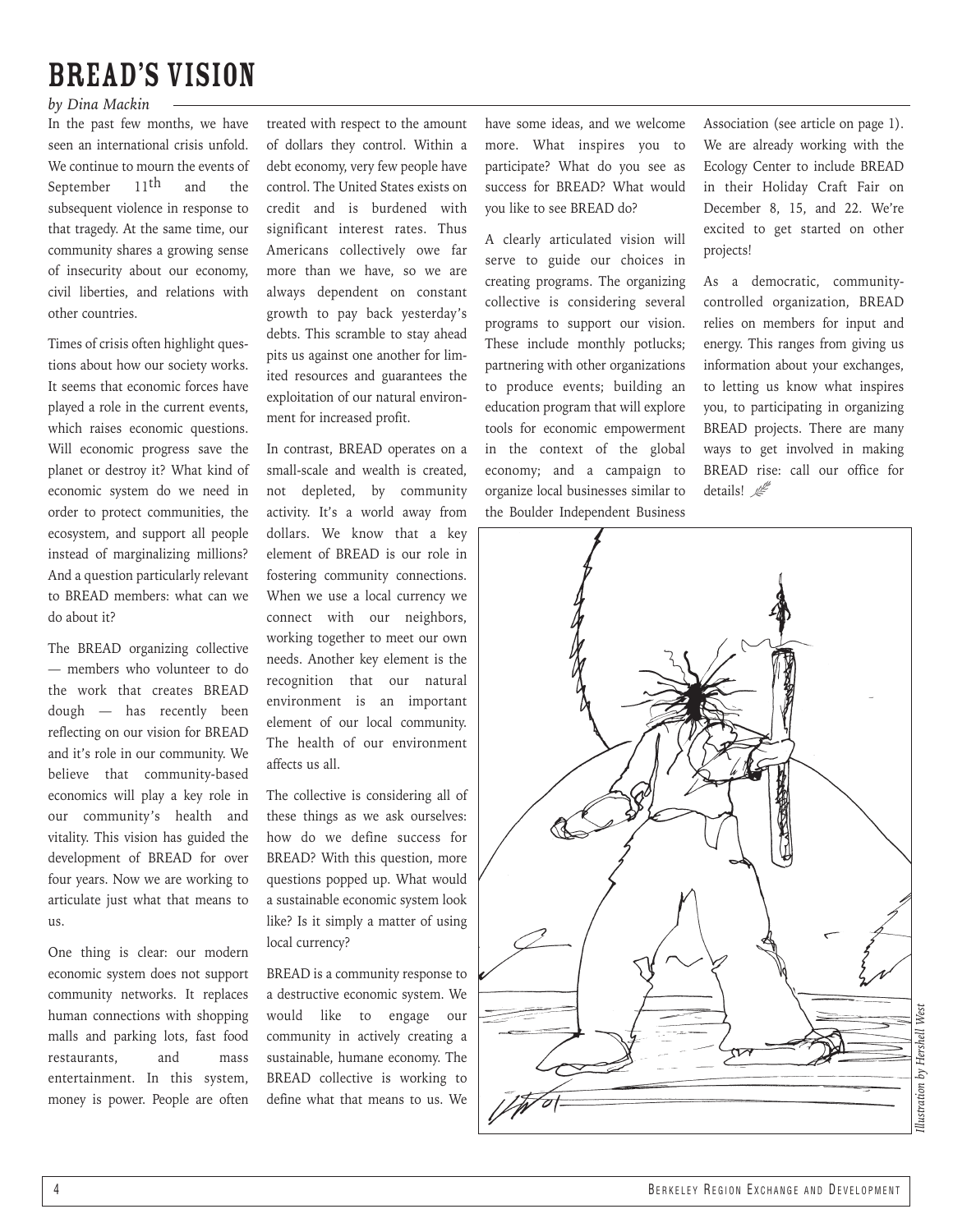

### *classified listings* Goods & Services

#### • *Indicates new listings.*

530-2448

#### classified Listings by order of appearance

#### *Goods & Services Offered and Requested*

*Accounting & Bookkeeping Administrative & Business Services Architecture & Planning Arts & Crafts Bike & Auto Services Care Giving Carpentry & House Maintenance Childcare Computer Services Consulting Counseling Desktop Publishing & Graphic Design Editing & Writing Food & Food Services Fundraising Gardening & Yard Work Goods for Sale Haircuts & Styling Health Services House Care & Cleaning Instruction & Tutoring Jewelry Job Search Services Labor Languages Legal Services Massage & Bodywork Marketing & PR Music Pet Care Photography Publications Recreational Activities Research Restaurants Sewing & Alterations Stores & Shops Tool Library Transportation & Delivery Typing & Word Processing Video & Audio Production Yoga Miscellaneous Common Interests & Group Activities*

### Accounting & Bookkeeping

| Bookkeeping & Training in Bookkeeping<br><b>Systems</b><br>Alameda  |              |
|---------------------------------------------------------------------|--------------|
| Tina Silverstein                                                    | 521          |
| <b>Budgeting Consultant</b><br>Piedmont                             |              |
| Sacha Luria                                                         | 533          |
| <b>Economic Analysis</b><br>Rockridge                               |              |
| <b>Robert Van Buskirk</b>                                           | 596          |
| <b>REQUESTS</b>                                                     |              |
| Accounting<br><b>NW Berkelev</b><br>Fermentations                   | 540-5185     |
| <b>Accounting</b><br><b>Laurel District</b><br>Jovida Ross          | 530-7659     |
| Accounting<br>www.rosestreetmusic.com<br>Rose St. House of Music    | 594-4000x687 |
| • Accounting<br>Lake Merritt<br>Rev. Samsarah Becknell D.D.         | 496-3491     |
| Accounting, Bookkeeping, Admin.<br><b>Assistance</b>                |              |
| No. Oakland<br>Naomi Rose                                           | 923-1363     |
| <b>Accounting, No Legal</b><br>San Rafael                           |              |
| Joy of Learning Center                                              | 415-499-0907 |
| <b>Bookkeeping &amp; Clerical Work</b><br>San Francisco             |              |
| Fred Cook                                                           | 415-861-1711 |
| <b>ADMINISTRATIVE &amp;</b><br><b>BUSINESS SERVICES</b>             |              |
| <b>Administrative Work</b><br>The Valley<br>Teresa Lee              | 925-461-3467 |
| Business Consulting<br>Grand / Lakeshore<br>Margo B.                | 550-4180     |
| <b>Business Development</b>                                         |              |
| Elmwood<br>Saskia Dennis Van Dijl                                   | 540-5660     |
| <b>Business Research</b><br>West Berkeley<br><b>Betsy Morris</b>    | 549-8790     |
| <b>Business Startup</b><br>Berkelev                                 |              |
| Jim Masters                                                         | 339-3801     |
| <b>Clerical Work (No Repetitive Motion)</b><br>Northbrae (Berkeley) |              |

| Rev. Samsarah Becknell D.D.                                         | 496-3491     | ,,,,               |
|---------------------------------------------------------------------|--------------|--------------------|
| Accounting, Bookkeeping, Admin.<br><b>Assistance</b>                |              | 0ffi<br>Hay<br>Min |
| No. Oakland<br>Naomi Rose                                           | 923-1363     | <b>Org</b><br>Lau  |
| Accounting, No Legal<br>San Rafael                                  |              | Patı               |
| Joy of Learning Center                                              | 415-499-0907 | Sig<br>Ber         |
| <b>Bookkeeping &amp; Clerical Work</b><br>San Francisco             |              | Berl               |
| Fred Cook                                                           | 415-861-1711 | Tec<br>& C<br>San  |
| <b>ADMINISTRATIVE &amp;</b>                                         |              | Tim                |
| <b>BUSINESS SERVICES</b>                                            |              | Woi<br>Lak         |
| <b>Administrative Work</b><br>The Valley                            |              | Eart               |
| Teresa Lee                                                          | 925-461-3467 | <b>REQ</b>         |
| <b>Business Consulting</b><br>Grand / Lakeshore<br>Margo B.         | 550-4180     | Adn<br>No.<br>Veri |
| <b>Business Development</b><br>Elmwood<br>Saskia Dennis Van Diil    | 540-5660     | Adn<br>No.<br>And  |
| <b>Business Research</b><br>West Berkelev<br><b>Betsy Morris</b>    | 549-8790     | Bus<br>Gra<br>Eile |
| <b>Business Startup</b>                                             |              | Cler               |
| Berkelev<br><b>Jim Masters</b>                                      | 339-3801     | Pier<br>The        |
| <b>Clerical Work (No Repetitive Motion)</b><br>Northbrae (Berkeley) |              | Eve                |
| Sue Pector                                                          | 558-7271     | Mis<br>Bill        |
| <b>Consulting: Nonprofits &amp; Individuals</b><br>Lake Merritt     |              | Exp                |
| Marshall Johnson                                                    | 834-6350     | Gra<br>Aar         |
|                                                                     |              |                    |
|                                                                     |              |                    |

| <b>Ecological Management Advising for</b><br><b>Households &amp; Businesses</b><br>San Francisco |              | <b>Financial Management</b><br>Laurel<br><b>Wilson Riles</b>    |
|--------------------------------------------------------------------------------------------------|--------------|-----------------------------------------------------------------|
| Fred Cook<br><b>Event Organizing</b>                                                             | 415-861-1711 | <b>Office &amp; Equipment</b><br>South Berkeley                 |
| No. Oakland<br>Rose Braz                                                                         | 595-3638     | Dean Tuckerman                                                  |
| <b>Event Organizing</b><br>North Oakland                                                         |              | Office Help<br>Berkelev<br><b>Robert Berend</b>                 |
| Wayne L.                                                                                         | 272-9530     | <b>Organizing Papers</b>                                        |
| <b>Event Organizing, Promotion</b><br>No. Oakland<br>Karen Hester                                | 654-6346     | No. Berkeley<br>Marjorie Gardiner                               |
| <b>Event Planning</b><br>Temescal                                                                |              | Typing & Filing<br>Berkelev<br><b>Robert Berend</b>             |
| Dani Eurynome                                                                                    | 601-0537     |                                                                 |
| <b>Event Planning</b><br><b>Laurel District</b><br>Jovida Ross                                   | 530-7659     | <b>ARCHITECTURE &amp;</b>                                       |
| <b>Financial Planning</b><br>Berkelev                                                            |              | Architectural Design<br><b>Berkeley Marina</b><br>Paul Canin    |
| Robert Berend                                                                                    | 527-5332     | <b>City Planning: Commun</b>                                    |
| <b>Office Systems Organization</b>                                                               |              | <b>Development Planning</b>                                     |
| Alameda<br><b>Tina Silverstein</b>                                                               | 521-2255     | Fruitvale<br>Jennifer K.                                        |
| Office Work                                                                                      |              | • Green Residential Desi                                        |
| Hayward<br>Minerva Amistoso                                                                      | 727-0461     | Fruitvale<br><b>Edward Nold</b>                                 |
| Organizational Development<br>Laurel<br>Patricia St. Onge                                        | 530-2448     | <b>Natural Building Consu</b><br>Elmwood<br>Lynne Elizabeth     |
| Sign Design & Manufacture                                                                        |              |                                                                 |
| Berkeley                                                                                         |              |                                                                 |
| <b>Berkeley Signs</b>                                                                            | 444-4447     | <b>ARTS &amp; CRAFTS</b>                                        |
| <b>Technical Consulting to Nonprofits</b><br>& Co-ops<br>San Francisco                           |              | • Art Modeling, Clothed<br>Richmond                             |
| Timothy Huet                                                                                     | 415-346-5779 | Terry Herkimer<br><b>Art Tutoring</b>                           |
| Workshop Space<br>Lake Merritt<br>EarthLight Magazine                                            | 451-4926     | El Cerrito<br>Arvana Farsai                                     |
|                                                                                                  |              | • Arts & Crafts                                                 |
| REQUESTS                                                                                         |              | Oakland<br>Ida Robichaud                                        |
| <b>Administrative Assistant</b>                                                                  |              | Artwork                                                         |
| No. Shattuck<br>Verna Winters                                                                    | 524-1601     | West Berkelev<br>Juana Alicia                                   |
| <b>Administrative Work</b><br>No. Berkelev<br>André Carothers                                    | 527-3582     | Artwork<br>Ocean View<br><b>Felicity Wallis</b>                 |
| <b>Business Startup Consulting</b>                                                               |              | <b>Beadwork</b>                                                 |
| Grand Lake<br>Eileen Karpfinger                                                                  | 444-8729     | Elmwood<br>Rawal Designs                                        |
| <b>Clerical</b><br>Piedmont Ave.<br>The Kiplinger Co.                                            | 420-0696     | <b>Buttons in Chinese: Nar</b><br><b>Characters</b><br>Berkelev |
| <b>Event Logistics Advising</b><br><b>Mission</b><br><b>Bill Schwalb</b>                         | 415-285-5627 | Lilley P.<br><b>Ceramic Art</b><br>N. Oakland                   |
| <b>Experienced Insurance Billing</b>                                                             |              | Monica Long                                                     |
| <b>Grand Lake</b><br>Aaron Rosselle                                                              | 444-8729     | <b>Decoupage Lunch Boxe</b><br>M Oskland                        |

| omog a cyanpingin<br>South Berkelev<br>Dean Tuckerman                                | 845-5003 |
|--------------------------------------------------------------------------------------|----------|
| Office Help<br>Berkelev                                                              |          |
| <b>Robert Berend</b><br><b>Organizing Papers</b><br>No. Berkeley                     | 527-5332 |
| Marjorie Gardiner                                                                    | 526-5934 |
| Typing & Filing<br>Berkelev<br>Robert Berend                                         | 527-5332 |
| <b>ARCHITECTURE &amp; PLANNING</b>                                                   |          |
| <b>Architectural Design</b><br><b>Berkelev Marina</b>                                |          |
| Paul Canin                                                                           | 548-8802 |
| <b>City Planning: Community Economic</b><br><b>Development Planning</b><br>Fruitvale |          |
| Jennifer K.                                                                          | 535-1011 |
| • Green Residential Design<br>Fruitvale                                              |          |
| <b>Fdward Nold</b>                                                                   | 531-1184 |
| <b>Natural Building Consulting</b><br>Flmwood                                        |          |
| Lynne Elizabeth                                                                      | 845-2685 |
| <b>ARTS &amp; CRAFTS</b>                                                             |          |
| • Art Modeling, Clothed or Unclothed                                                 |          |

| • Art Modeling, Clothed or Unclothed<br>Richmond |                                                                                          |              |
|--------------------------------------------------|------------------------------------------------------------------------------------------|--------------|
| 79                                               | <b>Terry Herkimer</b>                                                                    | 232-4070     |
| )26                                              | <b>Art Tutoring</b><br>El Cerrito<br>Aryana Farsai                                       | 415-596-3037 |
|                                                  | • Arts & Crafts<br>Oakland<br>Ida Robichaud                                              | 653-0136     |
| 501                                              | <b>Artwork</b><br>West Berkeley<br>Juana Alicia                                          | 549-1269     |
| 582                                              | Artwork<br>Ocean View<br><b>Felicity Wallis</b>                                          | 415-587-4331 |
| 729                                              | Beadwork<br>Elmwood<br><b>Rawal Designs</b>                                              | 530-2105     |
| 696                                              | <b>Buttons in Chinese: Names, Sayings,</b><br><b>Characters</b><br>Berkeley<br>Lilley P. | 843-4355     |
| 327                                              | Ceramic Art<br>N. Oakland<br>Monica Long                                                 | 547-4880     |
| 729                                              | <b>Decoupage Lunch Boxes &amp; Chairs</b><br>N. Oakland                                  | 601-9362     |
|                                                  | Tanya Madoff                                                                             |              |
|                                                  |                                                                                          |              |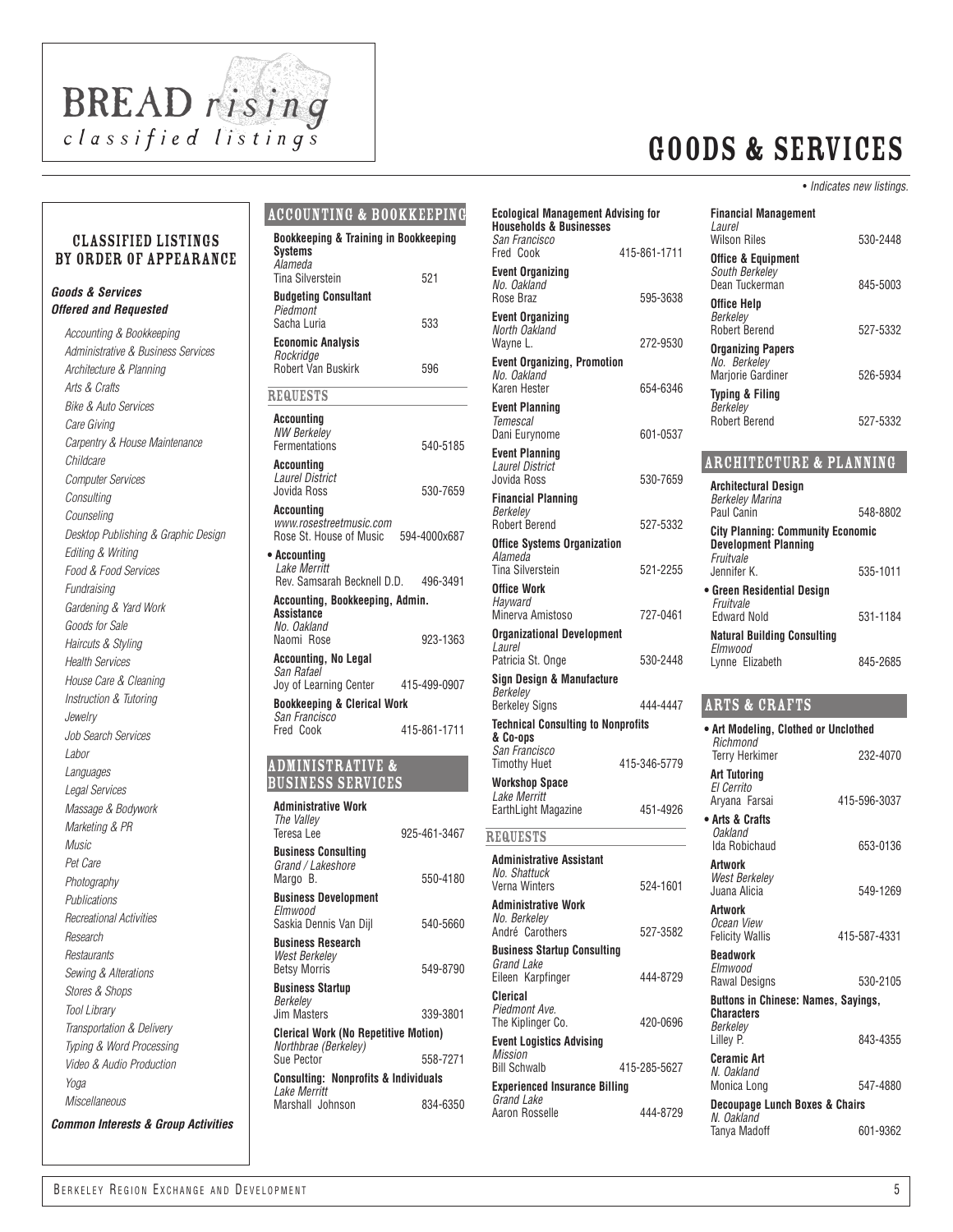| Drawing & Painting<br>South Berkeley<br>Laurie Winestock                                 | 647-5049     | Bicyd<br><b>Tune</b><br>West        |
|------------------------------------------------------------------------------------------|--------------|-------------------------------------|
| <b>Embroidery, Beadwork, Ribbon Work</b>                                                 |              | Koba                                |
| Claremont<br>Stephanie Truskin                                                           | 658-6033     | Bicy<br>N. Oi<br>Geof               |
| <b>Etchings</b><br>Laurel<br><b>Ruth Sipper</b>                                          | 530-0990     | <b>Bike</b><br>N. Oi<br>Rach        |
| <b>Faux Painting</b><br>Pinole<br>Rita West-Lewis                                        | 222-8432     | • Bike<br>Berk                      |
| <b>Functional Ceramics</b><br>N. Oakland<br>Monica Long                                  | 547-4880     | <b>BAR</b><br><b>Bike</b><br>Berk   |
| <b>Hand Marbled Paper</b><br>No. Berkeley                                                |              | BAR <sub>1</sub><br><b>REQU</b>     |
| Cambria Lowe                                                                             | 415-253-2639 |                                     |
| <b>Hand Weavings</b><br>Haight/Fillmore<br><b>Charlie Hinton</b>                         | 415-626-2139 | Auto<br>Berk<br>Darcy               |
| <b>Illustration</b><br><b>West Berkeley</b><br><b>Phoebe Ackley</b>                      | 548-6642     | Auto<br>El To<br>Richa              |
| <b>Jewelry Making</b><br>Laurel<br>Patricia St. Onge                                     | 530-2448     | Auto<br>Laun<br>Jovic               |
| <b>Portrait Painting</b><br><b>West Berkelev</b><br><b>Phoebe Ackley</b>                 | 548-6642     | Auto<br>Berk<br>Karer               |
| <b>Shamanic Nature Arts Classes for</b><br>Children<br>Oakland                           |              | Auto<br><b>Tune</b><br>Elmv         |
| <b>Cathy Holt</b>                                                                        | 835-2765     | Paul                                |
| Soap & Soap Making Classes<br>Piedmont Ave.<br>Allysyn Kiplinger                         | 420-0696     | Auto<br>East<br>Rev.                |
| <b>Tattooing &amp; Artwork</b><br>San Mateo<br>Rock of Ages Tattoo Studio 650-573-1920   |              | Car F<br>Hidd<br>Laura              |
| Use of Press for Printmaking                                                             |              | Car F                               |
| Laurel<br><b>Ruth Sipper</b>                                                             | 530-0990     | El To<br>Susa                       |
| Workshop Space in Alameda<br>Walnut Creek (1417 Cyprus St.)<br>Nani's Walk in the Garden | 925-947-3556 | CAR                                 |
| REQUESTS                                                                                 |              | <u>MAI</u>                          |
| <b>Book Binding</b><br><b>Outer Richmond District</b><br>Anita Stovall                   | 415-435-7556 | Carp<br>No. L<br><br>Bill L<br>Carp |
| <b>Framing</b><br>Laurel<br><b>Ruth Sipper</b>                                           | 530-0990     | San i<br>Dave                       |

**Pottery Studio Use** *So. Berkeley* Miyoko S. 845-6703

 $\overline{R}$ 

**Professional Mentoring** *West Berkeley* Phoebe Ackley 548-6642

**Wood Crafts: Musical Notes** *www.rosestreetmusic.com* Rose St. House of Music 594-4000x687

| BIKE & AUTO SERVICES |  |  |
|----------------------|--|--|
|                      |  |  |

**Bicycle Consultation & Advice** *West Berkeley* Koba Jacobsen 548-5622

| <b>Bicycle Mechanic (UBI Certified)</b><br>Tune-ups, Repair, Wheels<br><b>West Berkelev</b> |              |
|---------------------------------------------------------------------------------------------|--------------|
| Koba Jacobsen                                                                               | 548-5622     |
| <b>Bicycle Repair</b><br>N. Oakland<br><b>Geoff Ruth</b>                                    | 653-3310     |
| <b>Bike Repair</b><br>N. Oakland<br>Rachel Freifelder                                       | 595-1803     |
| · Bike Safety Gear, Reflectors<br><b>Berkeley BART</b><br><b>BART Bike Station</b>          | 549-7433     |
| <b>Bike Storage</b><br><b>Berkelev BART</b><br><b>BART Bike Station</b>                     | 549-7433     |
| <b>REQUESTS</b>                                                                             |              |
| <b>Auto &amp; Bike Repair</b>                                                               |              |
| Berkeley<br>Darcy Hamilton                                                                  | 594-8461     |
| <b>Auto Maintenance</b><br>El Toyonal Hill<br><b>Richard Strong</b>                         | 925-254-7198 |
| <b>Auto Maintenance</b><br><b>Laurel District</b><br>Jovida Ross                            | 530-7659     |
| <b>Auto Maintenance Lessons</b>                                                             |              |
| Berkelev<br>Karen Edwards                                                                   | 848-4653     |
| <b>Auto Mechanic for Tune-ups, Bicycle</b><br>Tune-up                                       |              |
| Elmwood<br>Paul Hoffman                                                                     | 496-3463     |
| Auto Repair, Oil Change<br>East Bay                                                         |              |
| Rev. Sandra Decker                                                                          | 233-3885     |
| <b>Car Repair, Maintenance</b><br>Hidden Valley<br>Laura Lee                                | 800-634-7393 |
| <b>Car Rides</b><br>El Toyonal Hill<br>Susan Strong                                         | 925-254-7198 |
| <b>CAPPENTDY &amp; HAHCP</b>                                                                |              |

### PENTRY & HOUSE

### NTENANCE

| Carpentry<br>No. Berkeley<br><b>Bill Lutkenhouse</b>                 | 841-8729     |
|----------------------------------------------------------------------|--------------|
| Carpentry<br>San Francisco<br>Dave Reagan                            | 415-202-0624 |
| Carpentry<br>West Oakland<br>Pamela Beitz                            | 658-1343     |
| <b>Construction Skills</b><br>West Oakland<br>Dennis Cahill          | 835-1432     |
| Electrical Repair (Basic)<br>No. Berkelev<br><b>Bill Lutkenhouse</b> | 841-8729     |
| • Electrical Work (Wiring for house.)<br>No. Oakland                 |              |
| Brooke Russell                                                       | 655-0412     |
| <b>Energy Efficiency Analysis</b><br>Rockridge                       |              |
| <b>Robert Van Buskirk</b>                                            | 596-8869     |
|                                                                      |              |

| <b>Home Building</b><br>Elmwood<br>Saskia Dennis Van Dijl                      | 540-5660 | <b>Carpentry</b><br><b>West Berkeley</b><br><b>Phoebe Ackley</b>                | 548-6642      |
|--------------------------------------------------------------------------------|----------|---------------------------------------------------------------------------------|---------------|
| Plumbing<br>No. Berkeley<br><b>Bill Lutkenhouse</b>                            | 841-8729 | <b>Carpentry</b><br><b>Temescal</b><br><b>Irene Nexica</b>                      | 655-1687      |
| Plumbing<br>Rockridge<br>Jeff Calegari                                         | 843-1164 | <b>Carpentry</b><br>Fruitvale<br>Jennifer K.                                    | 535-1011      |
| Plumbing<br>So. Berkelev<br>Joseph Rooney                                      | 898-1417 | Carpentry<br><b>Oakland</b><br>Alex Schoenfeldt                                 | 595-4296      |
| <b>Telephone Installation (Inside Wiring)</b><br>East Bay<br>Alan Van Tress    | 655-5419 | <b>Carpentry &amp; House Maintenance</b><br>Berkeley<br>Lilley P.               | 843-4355      |
| <b>Telephone Wiring &amp; Repair</b><br>Alameda<br>Nick Solomon                | 433-0370 | <b>Carpentry Teacher</b><br>No. Oakland<br>Nicholas Sher                        | 595-8570      |
| <b>Various Mechanical Skills (airless)</b><br>sprayer repairs)<br>West Oakland |          | • Chimney Repair<br><b>Mills College</b><br><b>Steven Sparks</b>                | 913-8155      |
| Dennis Cahill                                                                  | 835-1432 | <b>Commercial Refrigeration Repair</b>                                          |               |
| Welding<br>West Oakland<br>Pamela Beitz                                        | 658-1343 | No. Berkeley<br>Smokey Joe's Cafe                                               | 1620 Shattuck |
| Wiring: Cat 5, AC Power, Telephone<br>So. Berkelev                             |          | Construction<br>North Oakland<br>Ninshibar!                                     | 652-9560      |
| Joseph Rooney<br><b>REQUESTS</b>                                               | 898-1417 | Construction<br>North Oakland                                                   |               |
|                                                                                |          | <b>Michele Bunker</b>                                                           | 428-2824      |
| Carpentry<br>San Pablo at Stanford<br><b>Destiny Arts Center</b>               | 597-1619 | <b>Contractors</b><br>5832 San Pablo, near Stanford<br>Your Black Muslim Bakery | 658-7080      |

### **Artha Handmade Hemp Soaps**

will be at 4 Fine Crafts shows this 2001 Season

W

**Celebration of Craftswomen** 

Nov. 24-25 & Dec. 1-2 . 10-6 pm . Booth 139 . \$7 admit Festival Pavillion, Fort Mason Center, SF

### **KPFA Community Crafts Fair**

Dec. 8 & 9 · 10-6 pm · Booth 138 · \$7 admit Concourse Exhibition Hall, 8th & Brannon, SF

### **The Artifactory Holiday Show**

Dec. 14-16 • 10-5pm • Free admission The Hoover House, 1120 Hopkins Ave., Palo Alto

### Telegraph Avenue Holiday Fair

Dec. 21-24 • 11-4pm • Free Admission Telegraph Avenue between Haste & Dwight Way, Berkeley

> *Plus....* Soapmaking Classes Ongoing • \$60 • Call for dates fm

Help! \$50 free soap & free admission if you help with production,<br>set-up, break-down, or selling for any 4 hour shift.<br>Fast-paced fun amidst magical handmade arts & crafts! BREAD, cash, checks, VISA-MC. We ship UPS too!

Imagine all the people working for peace.

Artha Soaps · 510-420-0696 · allysynk@hotmail.com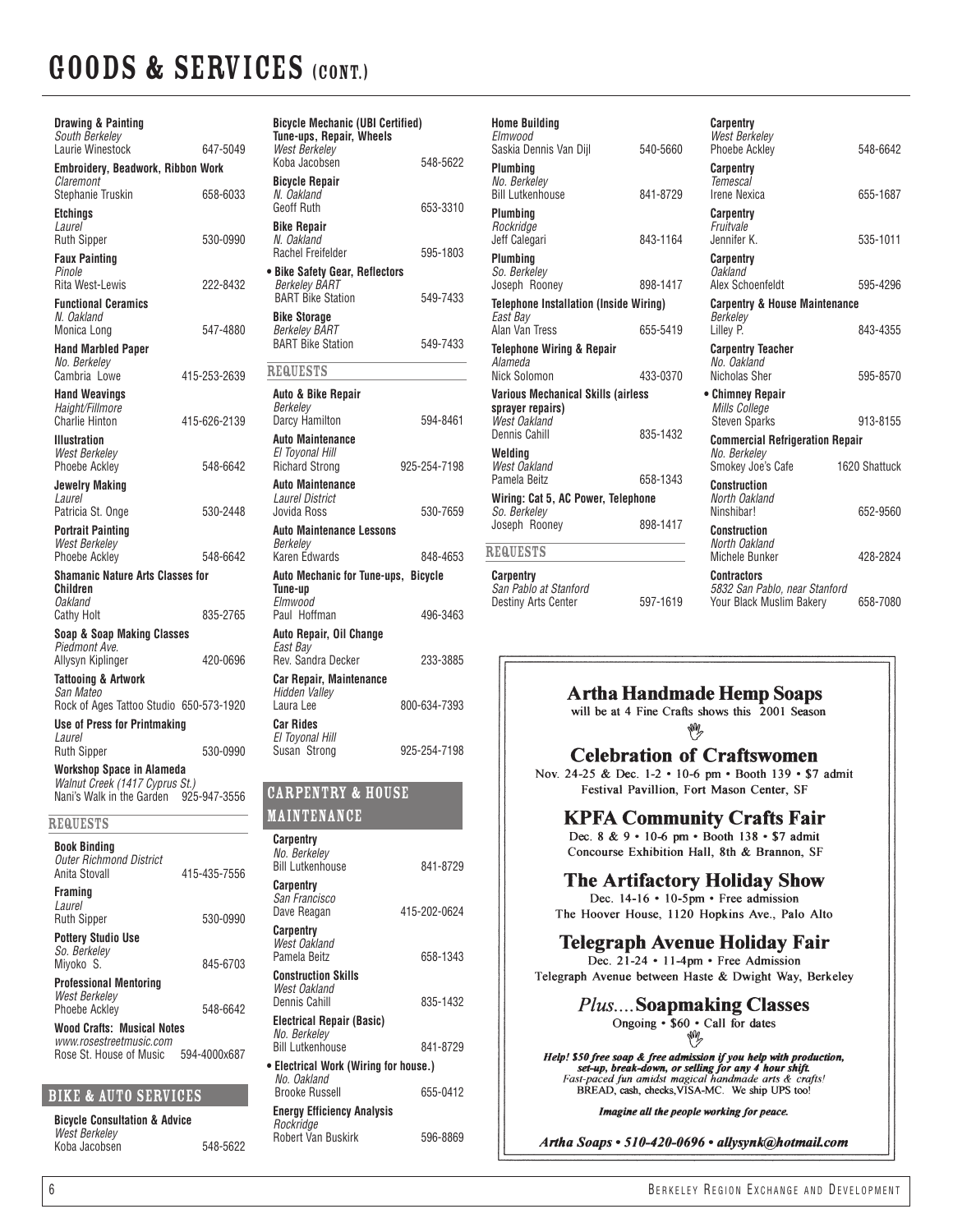| <b>Electrical Work</b><br>El Toyonal Hill<br><b>Richard Strong</b>               | 925-254-7198 | Childcare<br>Elmwood<br>Rawal Desi                      |
|----------------------------------------------------------------------------------|--------------|---------------------------------------------------------|
| Electrician<br>Berkeley<br>Rebecca de S. Young                                   | 644-3556     | Childcare<br>Lake Merri<br>Terry K.                     |
| <b>Furniture Repair</b><br><b>Outer Richmond District</b><br>Anita Stovall       | 415-435-7556 | • Childcare<br><b>Oakland</b><br>Sally Dridi            |
| <b>Handy Person</b><br>No. Oakland<br>Nancy Freedom                              | 428-1184     | Licensed (<br>Evenings,<br>Berkeley                     |
| <b>Handy Person</b><br>Hayward<br>Minerva Amistoso                               | 727-0461     | Rhonda Ba<br><b>Nature Act</b><br>Oakland               |
| • Handy Person<br>So. Berkelev                                                   |              | Cathy Holt                                              |
| <b>Frances McIntosh</b><br><b>Handy Person, Carpenter</b>                        | 848-1085     | <b>COMPUT</b>                                           |
| Laurel<br>Patricia St. Onge<br>Home Repair                                       | 530-2448     | Computer,<br>Repair<br><b>Oakland</b>                   |
| N. Oakland<br>Julie Dominguez                                                    | 450-0226     | John Cass<br>Computer<br><b>Application</b>             |
| <b>House Construction</b><br>Fruitvale<br>Heather M.                             | 436-0556     | Temescal<br><b>Irene Nexio</b>                          |
| <b>House Repairs</b><br>No. Berkeley<br><b>Mariorie Gardiner</b>                 | 526-5934     | • Computer<br>Berkelev<br>D. Erin Fis                   |
| <b>House Repairs</b><br><b>West Berkeley</b><br>Juana Alicia                     | 549-1269     | Computer<br>Albanv<br><b>Tim Silk</b>                   |
| <b>Household Repairs</b><br>Cent. Berkeley                                       |              | Computer<br>Ocean View<br>Felicity Wa                   |
| Rose Hauer<br><b>Painting &amp; Handy Person</b><br>No. Shattuck                 | 649-8110     | Computer<br>Rockridge                                   |
| Verna Winters<br>Plumbina                                                        | 524-1601     | <b>Robert Var</b><br>• Computer<br>Fruitvale            |
| <b>West Berkelev</b><br>Juana Alicia<br>Stucco, Contractor, Electrician, Plumber | 549-1269     | <b>Edward No</b><br><b>Computer</b>                     |
| Berkeley<br>Sarah Glasgow                                                        | 527-7431     | Alameda<br>Nick Solon                                   |
| <b>CARE GIVING</b>                                                               |              | <b>Computer</b><br>N. Oakland<br>Julie Domi             |
| <b>Companion to Elders</b><br>No. Oakland<br>Nancy Freedom                       | 428-1184     | Computers<br>Anything<br>No. Berkel                     |
| <b>Library Service to Shut-ins</b><br>No. Oakland                                |              | <b>Chris Burb</b><br><b>Custom So</b><br><b>Oakland</b> |
| Nancy Freedom                                                                    | 428-1184     | Outformati<br>• Custom So                               |
| <b>CHILDCARE</b><br><b>Babysitting</b>                                           |              | <b>Web Desir</b><br>Mountain<br>Ariadna So              |
| No. Berkelev<br>Trena Cleland                                                    | 524-7224     | Database I<br>N. Oakland                                |

| Trena Cleland                              |  |
|--------------------------------------------|--|
| Childcare<br>N. Oakland<br>Julie Dominguez |  |
| Childcare<br>Berkeley<br>Hisako Oba        |  |
| Childcare<br>Piedmont                      |  |

Yvonne L.

| Childcare                                                                   |              |
|-----------------------------------------------------------------------------|--------------|
| Elmwood<br><b>Rawal Designs</b>                                             | 530-2105     |
| Childcare<br>Lake Merritt                                                   |              |
| Terry K.                                                                    | 835-3704     |
| • Childcare<br><b>Oakland</b><br>Sally Dridi                                | 832-7259     |
| Licensed Childcare Provider: After school,                                  |              |
| <b>Evenings, Weekends</b><br>Berkelev                                       |              |
| Rhonda Bathurst<br><b>Nature Activities for Children</b>                    | 526-8540     |
| Oakland<br><b>Cathy Holt</b>                                                | 835-2765     |
|                                                                             |              |
| <b>COMPUTER SERVICES</b>                                                    |              |
| Computer, Computer Network Install,<br>Repair                               |              |
| Oakland<br>John Cassady                                                     | 763-6636     |
| <b>Computer Consulting: Setup,</b><br>Applications, Databases, Web Training |              |
| Temescal<br><b>Irene Nexica</b>                                             | 655-1687     |
| • Computer Lessons<br>Berkelev                                              |              |
| D. Erin Fisher                                                              | 644-9617     |
| <b>Computer &amp; Network Support</b><br>Albany<br><b>Tim Silk</b>          | 558-1110     |
| <b>Computer Related</b><br>Ocean View                                       |              |
| <b>Felicity Wallis</b>                                                      | 415-587-4331 |
| <b>Computer Services</b><br>Rockridge<br><b>Robert Van Buskirk</b>          | 596-8869     |
| • Computer Training<br>Fruitvale                                            |              |
| <b>Edward Nold</b>                                                          | 531-1184     |
| <b>Computer Tutoring</b><br>Alameda                                         |              |
| Nick Solomon<br><b>Computer Tutoring</b>                                    | 433-0370     |
| N. Oakland<br>Julie Dominguez                                               | 450-0226     |
| Computers (PC): Web, Installation,<br>Anything                              |              |
| No. Berkeley<br><b>Chris Burbridge</b>                                      | 593-3472     |
| <b>Custom Software Development</b><br>Oakland                               |              |
| Outformations<br>• Custom Software Programming &                            | 655-7122     |
| Web Design<br>Mountain View                                                 |              |
| Ariadna Solovyova                                                           | 964-7904     |
| <b>Database Programming</b>                                                 |              |

| HOUSE REDAITS<br>West Berkeley<br>Juana Alicia                     | 549-1269 | compator a nothern cappoin<br>Albany<br><b>Tim Silk</b>                                                | 558-1110     | <b>Web Design</b><br>South Berkeley<br>Laurie Winestock                            | 647-5049     | 401 (K) Retirement Planning<br>Berkelev<br><b>Robert Berend</b>                     | 527-5332       |
|--------------------------------------------------------------------|----------|--------------------------------------------------------------------------------------------------------|--------------|------------------------------------------------------------------------------------|--------------|-------------------------------------------------------------------------------------|----------------|
| <b>Household Repairs</b><br>Cent. Berkeley<br>Rose Hauer           | 649-8110 | <b>Computer Related</b><br>Ocean View<br><b>Felicity Wallis</b>                                        | 415-587-4331 | Web Design & Content Production,<br><b>Management</b>                              |              | <b>Book Development &amp; Writing Consultation</b><br>No. Oakland                   |                |
| <b>Painting &amp; Handy Person</b><br>No. Shattuck                 |          | <b>Computer Services</b><br>Rockridge<br>Robert Van Buskirk                                            | 596-8869     | Fruitvale<br>Heather M.<br><b>Web Page Design</b>                                  | 436-0556     | Naomi Rose<br><b>Co-op Group Process</b><br>North Oakland                           | 923-1363       |
| Verna Winters<br>Plumbing<br><b>West Berkelev</b>                  | 524-1601 | • Computer Training<br>Fruitvale                                                                       |              | So. Berkeley<br>Panda Typing                                                       | 848-1677     | Wavne L.<br><b>Communication Consulting</b>                                         | 272-9530       |
| Juana Alicia<br>Stucco, Contractor, Electrician, Plumber           | 549-1269 | <b>Edward Nold</b><br><b>Computer Tutoring</b>                                                         | 531-1184     | <b>Website Development</b><br>No. Berkelev<br>Guillaume Pierre                     | 665-3919     | El Tovonal Hill<br>Susan Strong                                                     | 925-254-7198   |
| Berkelev<br>Sarah Glasgow                                          | 527-7431 | Alameda<br>Nick Solomon<br><b>Computer Tutoring</b><br>N. Oakland                                      | 433-0370     | <b>Website Production</b><br><b>Mission/Bernal Heights</b><br>Andrew Kang Bartlett | 415-821-3289 | • Concept Development<br>No. Oakland<br>Diana Young<br><b>Disability Support</b>    | 655-8252       |
| ARE GIVING                                                         |          | Julie Dominguez                                                                                        | 450-0226     | <b>REQUESTS</b>                                                                    |              | Berkeley<br>Karen Rose                                                              | 486-1188       |
| <b>Companion to Elders</b><br>No. Oakland<br>Nancy Freedom         | 428-1184 | Computers (PC): Web, Installation,<br>Anything<br>No. Berkeley<br>Chris Burbridge                      | 593-3472     | <b>Computer Consulting</b><br>San Francisco<br>Fred Cook                           | 415-861-1711 | <b>Entrepreneurial Coaching &amp; Consulting</b><br><b>Oakland</b><br>Terry O'Keefe | 451-4001       |
| <b>Library Service to Shut-ins</b><br>No. Oakland<br>Nancy Freedom | 428-1184 | <b>Custom Software Development</b><br><b>Oakland</b><br><b>Outformations</b>                           | 655-7122     | <b>Computer Consulting, Website</b><br><b>Maintenance</b><br>North Oakland         |              | <b>Financial Planning</b><br>Berkeley<br><b>Robert Berend</b>                       | 527-5332       |
| HILDCARE                                                           |          | • Custom Software Programming &<br><b>Web Design</b><br>Mountain View                                  |              | Ninshibar!<br><b>Computer Instruction, Repair</b><br>San Francisco                 | 652-9560     | <b>Financial Sobriety (to Financial</b><br>Independence)<br>Elmwood                 |                |
| Babysitting<br>No. Berkelev                                        |          | Ariadna Solovyova                                                                                      | 964-7904     | Mohandas & Honoria Ah                                                              | 415-789-8426 | Paul Hoffman                                                                        | 496-3463       |
| Trena Cleland<br>Childcare                                         | 524-7224 | <b>Database Programming</b><br>N. Oakland<br>Don Wolf Konecny                                          | 595-9644     | <b>Computer Lessons</b><br>El Toyonal Hill<br><b>Richard Strong</b>                | 925-254-7198 | <b>Gerontology Consulting</b><br>No. Oakland<br>Nancy Freedom                       | 428-1184       |
| N. Oakland<br>Julie Dominguez<br>Childcare                         | 450-0226 | <b>Mac Computer Skills: Software Training</b><br>Downtown Oakland / Lake Merrit<br>Catherine Mittleman | 465-7607     | <b>High-tech Education</b><br>So. Berkelev<br>Joseph Rooney                        | 898-1417     | <b>Guided Imagery</b><br>Lake Merritt<br>Marlene Winell                             | 504-8843       |
| Berkeley<br>Hisako Oba                                             | 644-1530 | • Mac Tutoring<br>So. Berkeley                                                                         |              | <b>Mac Consulting</b><br>Lake Merrit                                               |              | <b>Healthy Living Consultant</b><br>No. Oakland                                     |                |
| Childcare<br>Piedmont<br>Yvonne L.                                 | 652-8984 | Frances McIntosh                                                                                       | 848-1085     | Terry K.                                                                           | 835-3704     | Karen Hester                                                                        | 654-6346       |
| BERKELEY REGION EXCHANGE AND DEVELOPMENT                           |          |                                                                                                        |              |                                                                                    |              |                                                                                     | $\overline{7}$ |

| 1923-A S. EL CAMINO<br>BETWEEN 20TH AVE.<br>& RT. 92 OVERPASS<br>AL'S | <b>SAN MATEO</b><br>CALIFORNIA, 94403<br>(650)<br>573-1920     |  |  |  |
|-----------------------------------------------------------------------|----------------------------------------------------------------|--|--|--|
| <b>EASY OFF STREET</b><br>PARKING, 20 STEPS<br>PAST OUR DOOR          | <b>WALK-INS</b><br>WELCOME<br><b>APPOINTMENTS</b><br>AVAILABLE |  |  |  |
| <b>TATTOO STUDIO</b>                                                  |                                                                |  |  |  |

| <b>Macintosh &amp; Web Instruction</b><br>Fruitvale<br>Heather M.  | 436-0556     | <b>Macintosh Training</b><br>No. Berkeley<br>Trena Cleland                      | 524-7224     |
|--------------------------------------------------------------------|--------------|---------------------------------------------------------------------------------|--------------|
| • Microsoft skills                                                 |              | PC Maintenance & Admin.                                                         |              |
| No. Oakland<br>Cliff Hirsch                                        | 594-4306     | <b>Oakland</b><br>John Cassady                                                  | 763-6636     |
| <b>PC Installation &amp; Maintenance</b><br>No. Berkeley           |              | <b>Setting Up Computer Files</b><br>No. Berkelev                                |              |
| Guillaume Pierre<br><b>Software Development</b>                    | 665-3919     | <b>Marjorie Gardiner</b><br><b>Website Production</b>                           | 526-5934     |
| Rockridae<br><b>Robert Van Buskirk</b>                             | 596-8869     | Elmwood<br>Lynne Elizabeth                                                      | 845-2685     |
| Web Design                                                         |              |                                                                                 |              |
| Ashby BART<br>Carl Lenox                                           | 898-1417     | <b>CONSULTING</b>                                                               |              |
| Web Design<br>South Berkeley                                       |              | 401 (K) Retirement Planning<br>Berkeley                                         |              |
| Laurie Winestock                                                   | 647-5049     | Robert Berend                                                                   | 527-5332     |
| Web Design & Content Production,<br><b>Management</b><br>Fruitvale |              | <b>Book Development &amp; Writing Consultation</b><br>No. Oakland<br>Naomi Rose |              |
| Heather M.                                                         | 436-0556     |                                                                                 | 923-1363     |
| Web Page Design<br>So. Berkeley                                    |              | <b>Co-op Group Process</b><br>North Oakland<br>Wayne L.                         | 272-9530     |
| Panda Typing                                                       | 848-1677     |                                                                                 |              |
| <b>Website Development</b>                                         |              | <b>Communication Consulting</b><br>El Toyonal Hill                              |              |
| No. Berkeley                                                       |              | Susan Strong                                                                    | 925-254-7198 |
| Guillaume Pierre                                                   | 665-3919     | • Concept Development                                                           |              |
| <b>Website Production</b><br><b>Mission/Bernal Heights</b>         |              | No. Oakland<br>Diana Young                                                      | 655-8252     |
| Andrew Kang Bartlett                                               | 415-821-3289 | <b>Disability Support</b>                                                       |              |
| REQUESTS                                                           |              | Berkeley<br>Karen Rose                                                          | 486-1188     |
| <b>Computer Consulting</b>                                         |              | <b>Entrepreneurial Coaching &amp; Consulting</b>                                |              |
| San Francisco                                                      |              | Oakland                                                                         |              |
| Fred Cook                                                          | 415-861-1711 | Terry O'Keefe                                                                   | 451-4001     |
| <b>Computer Consulting, Website</b><br><b>Maintenance</b>          |              | <b>Financial Planning</b>                                                       |              |
| North Oakland                                                      |              | Berkelev<br>Robert Berend                                                       | 527-5332     |
| Ninshibar!                                                         | 652-9560     |                                                                                 |              |
| <b>Computer Instruction, Repair</b>                                |              | <b>Financial Sobriety (to Financial</b><br>Independence)                        |              |
| San Francisco                                                      |              | Elmwood                                                                         |              |
| Mohandas & Honoria Ah                                              | 415-789-8426 | Paul Hoffman                                                                    | 496-3463     |
| <b>Computer Lessons</b>                                            |              | <b>Gerontology Consulting</b>                                                   |              |
| El Toyonal Hill<br><b>Richard Strong</b>                           | 925-254-7198 | No. Oakland<br>Nancy Freedom                                                    | 428-1184     |
| <b>High-tech Education</b>                                         |              | <b>Guided Imagery</b>                                                           |              |
| So. Berkeley<br>Joseph Rooney                                      | 898-1417     | Lake Merritt<br>Marlene Winell                                                  | 504-8843     |
| <b>Mac Consulting</b>                                              |              |                                                                                 |              |
| Lake Merrit                                                        |              | <b>Healthy Living Consultant</b><br>No. Oakland                                 |              |
| Terry K.                                                           | 835-3704     | Karen Hester                                                                    | 654-6346     |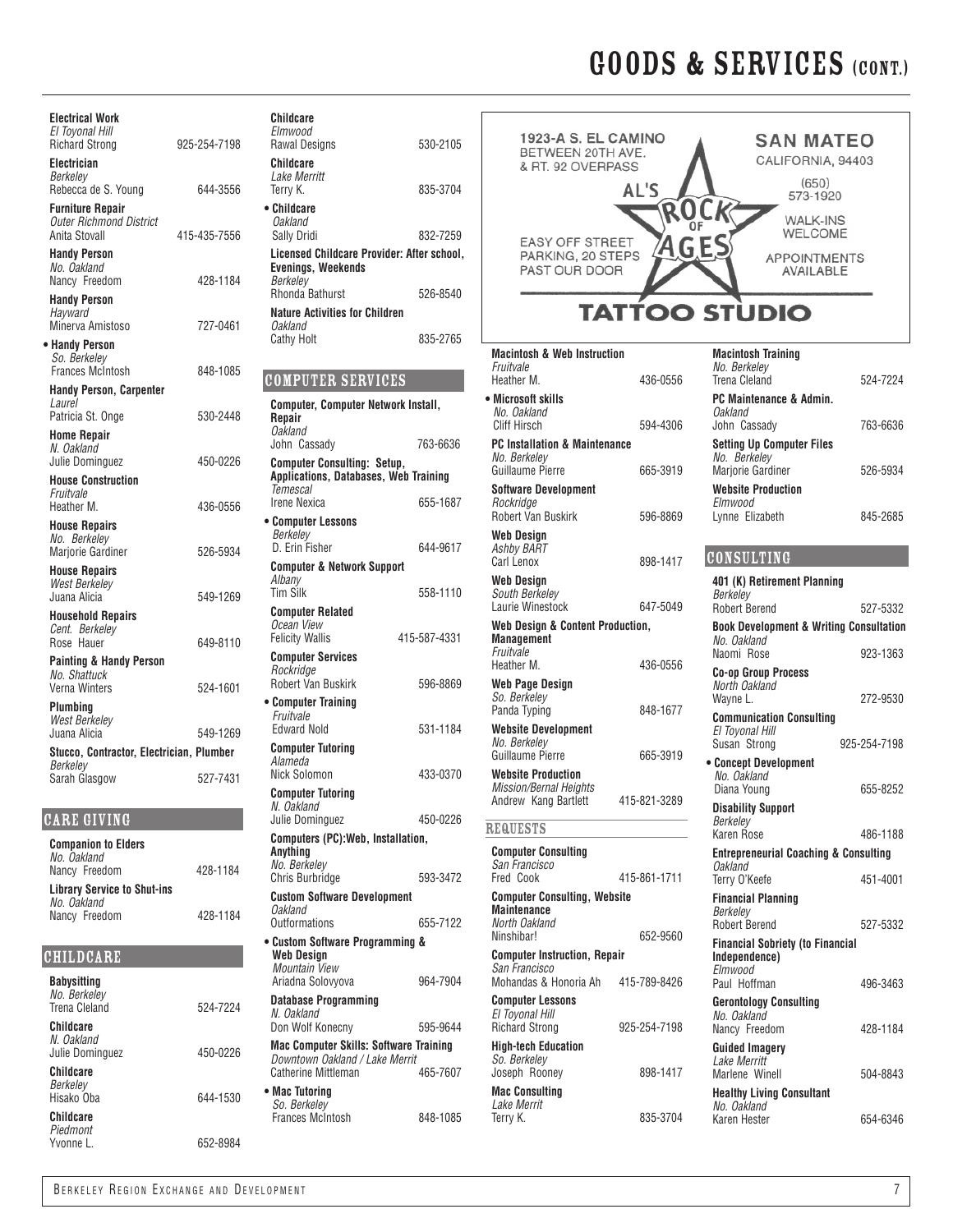| <b>Homeless Issues</b><br>East Bay                                                          |              |
|---------------------------------------------------------------------------------------------|--------------|
| Rev. Sandra Decker<br><b>Mediation</b>                                                      | 233-3885     |
| Halcyon<br>John Thelen-Steere                                                               | 849-1969     |
| <b>Mediation, Facilitation</b><br>North Berkelev<br>Elma Ondrey                             | 843-6514     |
| <b>Meeting Facilitation</b><br>No. Berkeley<br>André Carothers                              | 527-3582     |
| <b>Meeting Facilitation</b><br>Albany<br><b>Tim Silk</b>                                    | 558-1110     |
| <b>Minimize Environmental Impact, Energy</b><br><b>Efficiency, &amp; Toxins Elimination</b> |              |
| Ashby BART<br>Carl Lenox                                                                    | 898-1417     |
| <b>Neighborhood Problem Solving</b>                                                         |              |
| Laurel<br><b>Wilson Riles</b>                                                               | 530-2448     |
| Personal Coaching<br>Elmwood                                                                |              |
| Paul Hoffman                                                                                | 496-3463     |
| <b>Practical Political Science Consulting</b><br>Laurel                                     |              |
| Wilson Riles                                                                                | 530-2448     |
| <b>Review Environmental Documents</b><br>Berkelev                                           |              |
| <b>Kevin Bundy</b>                                                                          | 841-3204     |
| <b>Socially Responsible Investing</b><br>Mission/Bernal Heights                             |              |
| Andrew Kang Bartlett                                                                        | 415-821-3289 |
| <b>Violence Prevention Workshops</b><br>San Pablo at Stanford                               |              |
| <b>Destiny Arts Center</b>                                                                  | 597-1619     |
| • Wedding Ceremonies, Planning<br>Lake Merritt                                              |              |
| Rev. Samsarah Becknell D.D. 496-3491                                                        |              |
| <b>REQUESTS</b>                                                                             |              |
| <b>Clutter Management</b><br>No. Oakland                                                    |              |
| Faye Clipson                                                                                | 654-0947     |
| <b>Conflict Resolution &amp; Mediation Services</b><br>San Francisco                        |              |
| Fred Cook                                                                                   | 415-861-1711 |
| Personal Coaching                                                                           |              |

| COUNSELING                                                           |                   |
|----------------------------------------------------------------------|-------------------|
| <b>Bring Dreams to Reality Groups</b>                                |                   |
| North Berkeley<br>Elma Ondrey                                        | 843-6514          |
| • Compassionate Counselor                                            |                   |
| Berkelev<br><b>Charles Dalton</b>                                    | 848-8394          |
| Counselina                                                           |                   |
| Lake Merritt<br>Kris<br>Yates                                        | krisvates@aol.com |
| <b>Counseling (Family &amp; Couples)</b><br>So. Berkelev             |                   |
| Sondra Thaler                                                        | 848-8519          |
| • Counseling for Individuals, Families &<br>Couples<br>Lake Merritt  |                   |
| Rev. Samsarah Becknell D.D.<br><b>Counseling &amp; Hypnosis</b>      | 496-3491          |
| No. Oakland                                                          |                   |
| Nancy Freedom<br>Counseling & Hypnotherapy (50% BREAD)               | 428-1184          |
| <b>West Berkeley</b>                                                 |                   |
| Kathy Labriola                                                       | 464-4652          |
| <b>Counseling: Lotus Birth</b><br>No. Oakland<br><b>Fave Clipson</b> | 654-0947          |
| <b>Disabled Peer Counseling</b>                                      |                   |
| Ocean View<br><b>Felicity Wallis</b>                                 | 415-587-4331      |
| <b>Empathy &amp; Communication Training</b><br>So. Berkeley          |                   |
| John Abbe                                                            | 654-7113          |
| Hypnosis<br><b>Walnut Creek</b>                                      |                   |
| David Seaborg                                                        | 925-938-9206      |
| <b>Hypnosis &amp; Shamanic Healing</b><br>Downtown Berkelev          |                   |
| Isis Ward                                                            | 649-0352          |
| <b>Hypnotherapy for Grief &amp; Loss</b><br>No. Berkeley             |                   |
| Augusta Lucas-Audreae                                                | 525-5145          |
| <b>Licensed Couples Counselor</b><br>Halcyon                         |                   |
| Judy Lightstone                                                      | 704-0940          |
| Licensed Psychotherapy, Individual,<br>Couple, Family                |                   |
| Oakland, Alameda<br>Jennifer Miller                                  | 667-7514          |
| <b>Parenting Groups</b>                                              |                   |
| Oakland, Alameda                                                     |                   |

Jennifer Miller 667-7514

| MAYBECK HIGH SCHOOL                       |  |
|-------------------------------------------|--|
| A Small Community Dedicated to Learning   |  |
| Established 1972                          |  |
| · College Preparatory Academic Curriculum |  |
| · Travel Programs: U.S. and Abroad        |  |
| • Average Classroom Size: 12              |  |
|                                           |  |

Call For Current Catalog

Terry K. 835-3704

*Lake Merrit*

2362 Bancroft Way, Berkeley • 841-8489

| Personal Philosopher (Questions Asked,                                               |              | <b>Editing &amp; Publishing</b>                                  |              |
|--------------------------------------------------------------------------------------|--------------|------------------------------------------------------------------|--------------|
| <b>Answers Questioned)</b><br>So. Berkelev                                           |              | Lake Merritt<br>Marshall Johnson                                 | 834-6350     |
| John Abbe<br>Personal, Spiritual Coach                                               | 654-7113     | <b>Editing &amp; Writing</b><br><b>Temescal</b>                  |              |
| Laurel                                                                               |              | Irene Nexica                                                     | 655-1687     |
| Patricia St. Onge                                                                    | 530-2448     | <b>Editing &amp; Writing Coach</b>                               |              |
| <b>Philosophical Counseling</b><br>West & North Berkeley<br><b>Florence Windfall</b> | 528-6878     | No. Berkelev<br>Shelley K.                                       | 524-3343     |
| • Premarital Counseling                                                              |              | <b>Editing, Writing &amp; Concept Development</b><br>No. Oakland |              |
| Lake Merritt<br>Rev. Samsarah Becknell D.D.                                          | 496-3491     | Diana Young                                                      | 655-8252     |
| <b>Psychic Readings, Healings</b>                                                    |              | <b>Editing, Writing, Proofreading</b><br>Mission                 |              |
| Halcyon                                                                              |              | Wendy Hamilton                                                   | 415-621-7401 |
| Robin S.                                                                             | 848-9190     | Indexing, Editing, Writing, Research                             |              |
| Psychotherapy<br>Lake Merritt                                                        |              | No. Oakland<br>Nancy Freedom                                     | 428-1184     |
| Marlene Winell                                                                       | 504-8843     | <b>Proofreading</b>                                              |              |
| <b>Quantum Psychology Workshop</b>                                                   |              | Berkeley                                                         |              |
| No. Oakland<br>Jim Burr                                                              | 655-5956     | Liss & Avi Haviv                                                 | 548-5761     |
| <b>Weddings, Memorial Services</b>                                                   |              | Proofreading<br>Northbrae (Berkeley)                             |              |
| East Bay                                                                             |              | Sue Pector                                                       | 558-7271     |
| Rev. Sandra Decker                                                                   | 233-3885     | Proofreading                                                     |              |
| <b>REQUESTS</b>                                                                      |              | No. Berkelev<br>Sara Pierre                                      | 665-3919     |
| Rebirthing (Holotroplic Breath Work)                                                 |              | <b>Proofreading, Copyediting</b>                                 |              |
| Elmwood                                                                              |              | Cent. Berkelev                                                   |              |
| Lynne Elizabeth                                                                      | 845-2685     | Rose Hauer                                                       | 649-8110     |
|                                                                                      |              | <b>Proofreading, Editing</b><br>Berkeley                         |              |
| <b>DESKTOP PUBLISHING &amp;</b>                                                      |              | Rahel S.                                                         | 841-4636     |
| <b>GRAPHIC DESIGN</b>                                                                |              | <b>Proofreading, Editing</b><br>Temescal                         |              |
| <b>Desktop Publishing</b>                                                            |              | Annie Decker                                                     | 595-7199     |
| <b>Mission/Bernal Heights</b><br>Andrew Kang Bartlett                                | 415-821-3289 | Writing                                                          |              |
| <b>Desktop Publishing</b>                                                            |              | Mission/Bernal Heights<br>Andrew Kang Bartlett                   | 415-821-3289 |
| No. Oakland                                                                          |              | Writing Coaching (30 years in Publishing)                        |              |
| Rose Braz                                                                            | 595-3638     | No. Oakland                                                      |              |
| <b>Desktop Publishing</b><br>The Vallev                                              |              | Naomi Rose                                                       | 923-1363     |
| Teresa Lee                                                                           | 925-461-3467 | Writing, Editing, All Publications<br>No. Berkelev               |              |
| <b>Graphic Design</b>                                                                |              | André Carothers                                                  | 527-3582     |
| No. Oakland<br>Diana Young                                                           | 655-8252     | <b>Writing, Editing, Proofreading</b>                            |              |
| Graphic Design                                                                       |              | San Francisco<br>Mohandas & Honoria Ah                           | 415-789-8426 |
| San Francisco                                                                        |              | <b>Writing, PR</b>                                               |              |
| Dave Reagan                                                                          | 415-202-0624 | El Toyonal Hill                                                  |              |
| <b>Graphic Design</b><br>South Berkeley                                              |              | Susan Strong                                                     | 925-254-7198 |
| Laurie Winestock                                                                     | 647-5049     | <b>REQUESTS</b>                                                  |              |
| Professional Advertising, Brochures &                                                |              | Proofreading                                                     |              |
| <b>Flyers</b><br>Cupertino                                                           |              | Lake Merritt<br>EarthLight Magazine                              |              |
| Andrew Lowd                                                                          | 408-253-8724 |                                                                  | 451-4926     |
|                                                                                      |              | <b>Writing, Editing</b><br>N. Oakland                            |              |
| EDITING & WRITING                                                                    |              | Tanva Madoff                                                     | 601-9362     |
| Editing<br><b>Temescal</b>                                                           |              | <b>FOOD &amp; FOOD SERVICES</b>                                  |              |
| Dawn Buerkle                                                                         | 923-0733     |                                                                  |              |
| <b>Editing &amp; Proofreading</b>                                                    |              | <b>Baking</b><br>So. Berkeley                                    |              |
| <b>Outer Richmond District</b><br>Anita Stovall                                      | 415-435-7556 | Joel Hildebrandt                                                 | 883-1255     |
| <b>Editing &amp; Proofreading</b>                                                    |              | <b>Baking</b>                                                    |              |
| No. Oakland                                                                          |              | Elmwood<br>Lia Fioroni                                           | 548-4088     |
| Rose Braz                                                                            | 595-3638     |                                                                  |              |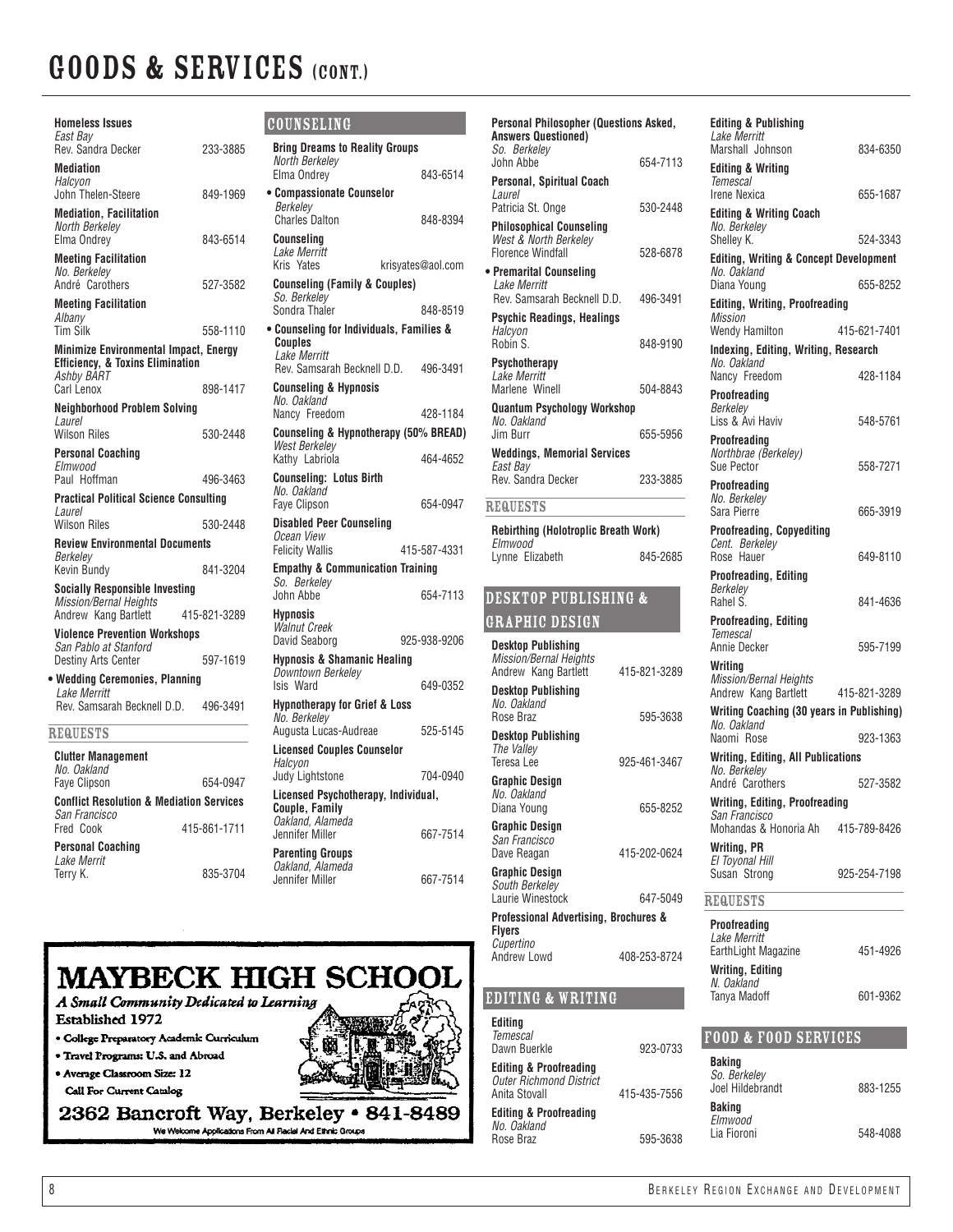| Baking<br>Broadway Terrace                                              |              |
|-------------------------------------------------------------------------|--------------|
| Corinne L.<br><b>Cakes for Birthdays &amp; Special Occasions</b>        | 654-1356     |
| Hidden Valley<br>Laura Lee                                              | 800-634-7393 |
| Cookina<br>MacArthur BART                                               |              |
| Sarah Jarmon<br><b>Filipino Cooking Instruction (Veggie</b>             | 601-8108     |
| Focus)                                                                  |              |
| Hayward<br>Minerva Amistoso                                             | 727-0461     |
| <b>Gourmet Vegetarian Meals</b><br><b>Laurel District</b>               |              |
| Jovida Ross                                                             | 530-7659     |
| Herbs, Organic<br><b>West Berkelev</b>                                  |              |
| Glen H.                                                                 | 841-5514     |
| Homemade Ice Cream & Sorbet<br>Berkelev                                 |              |
| Karen Edwards                                                           | 848-4653     |
| <b>Homemade Vegan Sorbets (With Organic</b><br>Inaredients)<br>Berkelev |              |
| <b>Happy Cow Collective</b>                                             | 848-4653     |
| <b>Instruction: Homemade Ice Cream &amp;</b><br>Sorbet                  |              |
| Berkelev<br><b>Happy Cow Collective</b>                                 | 848-4653     |
| <b>Middle Eastern Foods</b>                                             |              |
| El Cerrito<br><b>Afaf Steiert</b>                                       | 684-4586     |
| <b>Organic Catering: Groups &amp; Parties</b>                           |              |
| <b>Less Than 75 Persons</b><br>Berkeley                                 |              |
| Rhonda Bathurst                                                         | 526-8540     |
| Organic Meals Delivered By Bike<br>San Francisco                        |              |
| Stefan Lynch                                                            | 415-820-3237 |
| Organic Miso & Sauerkraut<br>Sat. Farmers Market                        |              |
| Fermentations                                                           | 540-5185     |
| Organic Produce<br>Rockridge                                            |              |
| <b>Helene Knox</b>                                                      | 654-1667     |
| <b>Organic Vegan Cooking &amp; Instruction</b><br>N. Oakland            |              |
| Rachel Freifelder                                                       | 595-1803     |
| Organic Vegetarian & Vegan Cooking<br>El Cerrito/Richmond Hills         |              |
| Monika Del Bosque                                                       | 236-8296     |
| Soy Milk<br>So. Berkelev                                                |              |
| DeAnna Tibbs                                                            | 653-1341     |
| <b>Special Diet Meals</b><br>North Oakland                              |              |
| Wayne L.<br>Vegan and Vegetarian Desserts & Meals                       | 272-9530     |
| <b>West Berkeley</b>                                                    |              |
| Anne Frost<br>Vegan Baking & Cooking                                    | 644-2721     |
| So. Berkeley                                                            |              |
| DeAnna Tibbs<br>Veggie Chili                                            | 653-1341     |
| <b>Temescal</b>                                                         |              |
| Annie Decker                                                            | 595-7199     |

#### **Winemaking** *Oakland*

| Vanialiu<br>Christopher Wellman Shein 594-4000x138 |  |
|----------------------------------------------------|--|
| <b>REQUESTS</b>                                    |  |

| • East Indian Cooking Classes<br>Berkelev                                   |              |
|-----------------------------------------------------------------------------|--------------|
| Karen Ann White                                                             | 704-1654     |
| Food<br>So. Berkeley<br>Panda Typing                                        | 848-1677     |
| Food<br><b>West Berkelev</b><br>Lee Miltier                                 | 649-1977     |
| Food<br>San Francisco<br>Dave Reagan                                        | 415-202-0624 |
| Meals<br>Laurel/Diamond<br>Jai Noire                                        | 531-5373     |
| <b>Organic Food</b><br>Berkeley<br>Hisako Oba                               | 644-1530     |
| <b>Organic Food</b><br><b>Central Berkeley</b><br>Morgan Fichter            | 845-1160     |
| Produce<br>No. Berkelev<br>Marjorie Gardiner                                | 526-5934     |
| <b>Use of Industrial Kitchen</b><br>Berkelev<br><b>Happy Cow Collective</b> | 848-4653     |
| <b>Vegetables</b><br><b>West Berkeley</b><br><b>Harold David Moe</b>        | 528-8713     |
|                                                                             |              |
| <b>FUNDRAISING</b>                                                          |              |
| <b>Fundraising</b><br><b>MacArthur BART</b><br>Sarah Jarmon                 | 601-8108     |

| <b>Grant Writing</b><br>Temescal<br>Dawn Buerkle                | 923-0733     |
|-----------------------------------------------------------------|--------------|
| <b>Proposal Writing</b><br>West Berkelev<br><b>Betsy Morris</b> | 549-8790     |
| <b>REQUESTS</b>                                                 |              |
| <b>Fundraising Assistance</b><br>Mission<br><b>Bill Schwalb</b> | 415-285-5627 |
| <b>Grassroots Fundraising &amp; House Parties</b>               |              |

### Gardening & Yard Work

BREAD 644-0376

*Have a Party for BREAD*

| Apple Trees (Grafted-to-Order, on<br><b>Dwarfing or Rootstock)</b><br>Cedar - Rose<br>Asa Bradman | 528-8319 |
|---------------------------------------------------------------------------------------------------|----------|
| <b>Bicycle Based Gardening</b><br>I e Conte<br><b>Philip Batchelder</b>                           | 644-1342 |
| <b>Compost Consulting</b><br>Berkeley<br><b>Berkeley Worms</b>                                    | 643-0440 |



| <b>Compost Consulting</b><br>North Oakland<br>Marcus K.  | 594-2297     | <b>Medicinal Plants &amp; Herbs</b><br>Oakland<br>Christopher Wellman Shein 594-4000x138 |              |
|----------------------------------------------------------|--------------|------------------------------------------------------------------------------------------|--------------|
| <b>Edible Landscaping</b><br>N. Oakland                  |              | <b>Organic Garden Consulting</b><br>West Berkelev                                        |              |
| Rachel Freifelder                                        | 595-1803     | Patrick Archie                                                                           | 917-2030     |
| Garden Design, Installation, Instruction                 |              | <b>Organic Grading, Biointensive Techniques</b>                                          |              |
| <b>Oakland</b><br>Christopher Wellman Shein 594-4000x138 |              | <b>West Berkelev</b><br>Koba Jacobsen                                                    | 548-5622     |
| Gardener<br>No. Berkelev<br>Francesca A.                 | 841-4863     | <b>Organic Vegetable Gardening</b><br>Emervville<br>Sam Foushee                          | 658-4915     |
| Gardening<br>So. Berkeley<br>Joel Hildebrandt            | 883-1255     | <b>Organically Grown Seedlings:</b><br><b>Vegetables, Herbs, Flowers</b><br>Cedar - Rose |              |
| Gardening                                                |              | Asa Bradman                                                                              | 528-8319     |
| No. Berkeley<br><b>Bill Lutkenhouse</b>                  | 841-8729     | Plants (Esp. Raspberries & Jasmine)<br>Elmwood                                           |              |
| Gardening                                                |              | Paul Hoffman                                                                             | 496-3463     |
| Richmond<br>Timothy & Elizabeth Quick                    | 412-1085     | Pots for Planting & Buckets for<br>Gardening, Hauling                                    |              |
| Gardening                                                |              | Elmwood<br>Paul Hoffman                                                                  | 496-3463     |
| Elmwood<br>Saskia Dennis Van Dijl                        | 540-5660     | Seeds and Live Plants (Edibles &                                                         |              |
| Gardening<br>West Berkeley                               |              | Natives)<br>Oakland                                                                      |              |
| Anne Frost                                               | 644-2721     | Christopher Wellman Shein 594-4000x138                                                   |              |
| Gardening<br>El Cerrito                                  |              | <b>Soil Analysis</b><br>El Toyonal Hill<br>Richard Strong                                | 925-254-7198 |
| Aryana Farsai                                            | 415-596-3037 | • Soil Removal                                                                           |              |
| • Gardening<br>Berkelev                                  |              | No. Oakland<br><b>Brooke Russell</b>                                                     | 655-0412     |
| Karen Ann White<br>Gardening, Composting                 | 704-1654     | <b>Top Bar Beehives from Recycled</b>                                                    |              |
| South Berkeley                                           |              | <b>Materials</b>                                                                         |              |
| Moses W.                                                 | 848-4355     | East Bav<br>Mark                                                                         | 663-5944     |
| • Gardening & Yard Clean-up<br>No. Berkelev              |              | <b>Turning Compost Piles</b>                                                             |              |
| Meggie Zimmerman                                         | 845-0194     | Piedmont Ave.<br>Allysyn Kiplinger                                                       | 420-0696     |
| <b>Gathering Seeds &amp; Harvesting</b>                  |              | <b>Waste Reduction &amp; Recycling</b>                                                   |              |
| Piedmont Ave.<br>Allysyn Kiplinger                       | 420-0696     | <b>Consultation</b>                                                                      |              |
| Horse Manure (Aged, Delivered)                           |              | North Oakland<br>Marcus K.                                                               | 594-2297     |
| Elmwood                                                  |              | Weeding                                                                                  |              |
| Paul Hoffman<br>Landscape Design: Landscaping the        | 496-3463     | Berkeley<br>Rahel S.                                                                     | 841-4636     |
| Greater Bay Area Since the 20th Century                  |              | Worm Castings & Red Worms                                                                |              |
| Berkeley<br>Praxis                                       | 549-1534     | Berkeley                                                                                 |              |
| Landscaping                                              |              | <b>Berkeley Worms</b>                                                                    | 643-0440     |
| West Oakland                                             |              | <b>Worm Composting</b><br>Elmwood                                                        |              |
| Pamela Beitz                                             | 658-1343     |                                                                                          | 100.0100     |

Paul Hoffman 496-3463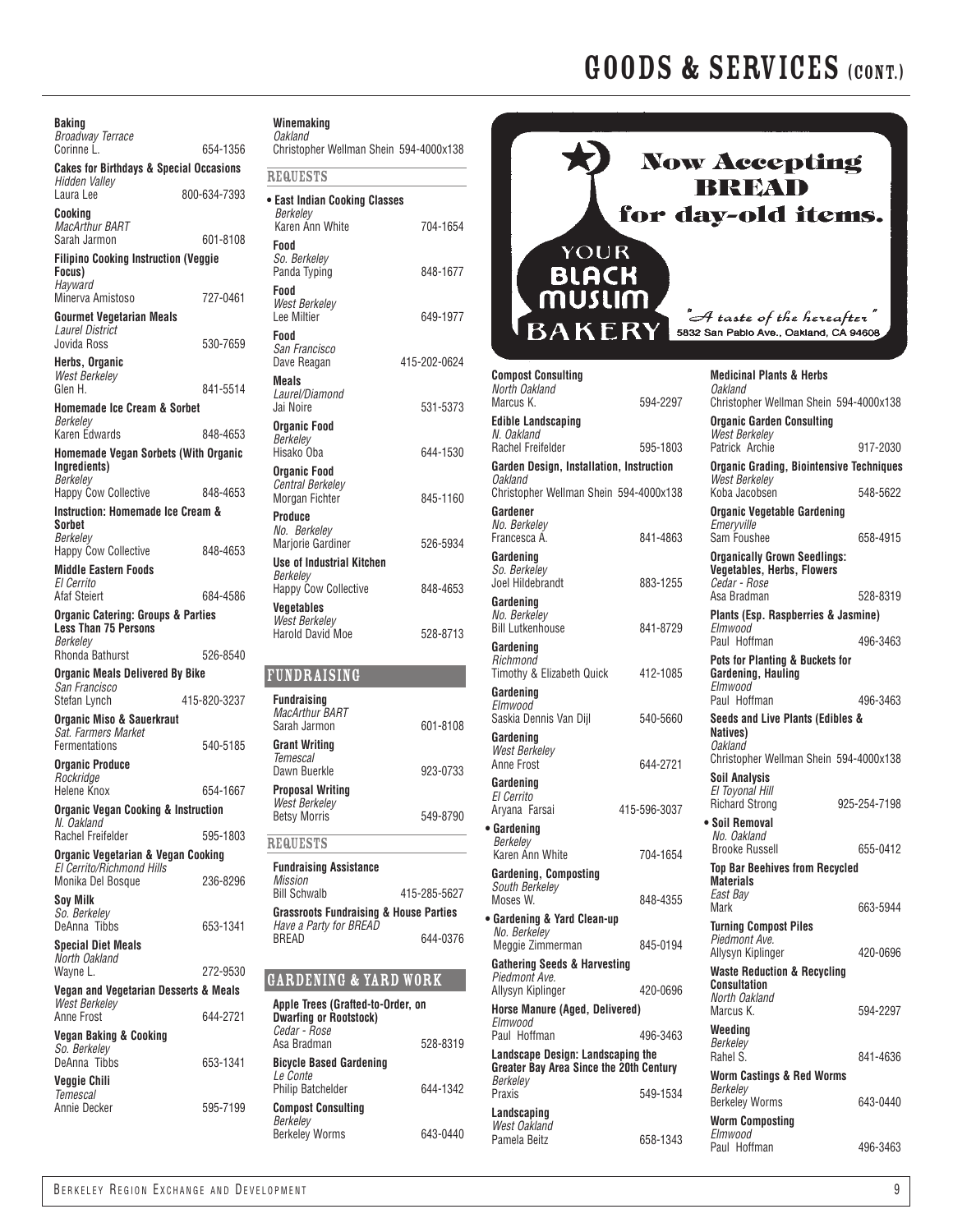| <b>Worms, Bins &amp; Boxes</b><br>San Francisco<br>Fernando Pastor                         | 415-460-WORM | Yard Work<br>No. Oakland<br>Faye Clipsor                    |
|--------------------------------------------------------------------------------------------|--------------|-------------------------------------------------------------|
| <b>Worms for Composting</b><br>Haight/Fillmore                                             |              |                                                             |
| <b>Charlie Hinton</b>                                                                      | 415-626-2139 | <b>GOODSF</b>                                               |
| <b>Yard Appreciation</b><br>No. Oakland<br><b>Terri Compost</b>                            | 658-9178     | Beeswax Ca<br>Berkelev<br><b>Denise Turn</b>                |
| <b>Yard Work</b><br>North Oakland<br>Marcus K.                                             | 594-2297     | <b>Blown Glas</b><br>Tableware<br>West Berke<br>Lee Miltier |
| <b>REQUESTS</b>                                                                            |              | <b>Ceramic Cr.</b>                                          |
| Compost<br><i>Le Conte</i>                                                                 |              | <b>Walnut Cree</b><br>Nani's Walk                           |
| <b>Philip Batchelder</b><br><b>Garden Design &amp; Construction</b><br>Fruitvale           | 644-1342     | <b>Clarinet Les</b><br>East Bay<br>Mark                     |
| Heather M.<br>Gardening<br>West Berkeley                                                   | 436-0556     | Computer N<br>Oakland<br>John Cassa                         |
| David A. Oertel<br>Gardening                                                               | 915-0543     | Decoupage<br>N. Oakland<br>Tanya Madc                       |
| No. Berkeley<br>Augusta Lucas-Audreae<br>Gardening                                         | 525-5145     | <b>Discount Bo</b><br>San Francis<br>Fred Cook              |
| Berkelev<br>Eusako D.<br>Gardening                                                         | 540-0545     | <b>Earth Seals</b><br>Elmwood                               |
| Fruitvale<br><b>Shirley Breese</b>                                                         | 849-1627     | Paul Hoffm<br><b>Eve Pillows</b><br>No. Berkele             |
| Gardening<br>MacArthur BART<br>Sarah Jarmon                                                | 601-8108     | Janet Conle<br><b>Eve Pillows</b>                           |
| Gardening<br>Ocean View<br><b>Felicity Wallis</b>                                          | 415-587-4331 | No. Berkele<br>Shelley K.<br><b>Floral Arrai</b>            |
| Gardening<br><b>El Sobrante</b>                                                            |              | <b>Walnut Cree</b><br>Nani's Walk                           |
| Jean Stewart<br>• Gardening<br>Richmond                                                    | 243-9910     | <b>Floral &amp; Ce</b><br><b>Walnut Cree</b><br>Nani's Walk |
| <b>Terry Herkimer</b><br>Gardening, Yard Work                                              | 232-4070     | <b>Flowers</b><br>Rockridge<br>Bronwyn Ja                   |
| Fruitvale<br>Jennifer K.<br><b>Organic Sustainable Gardening</b>                           | 535-1011     | Goods at th<br>Oakland<br>E. Bay Depo                       |
| Lakeshore / Crocker Highland<br><b>Cynthea Denise</b><br>Permaculture Landscaping & Design | 987-9370     | Handmade<br>El Cerrito                                      |
| Ashby BART<br><b>Carl Lenox</b>                                                            | 898-1417     | Afaf Steiert<br>Handmade<br>Piedmont A                      |
| <b>Snail &amp; Slug Hunting</b><br><b>West Berkeley</b><br>Glen H.                         | 841-5514     | Allysyn Kipl<br><b>Manilla Gre</b>                          |
| Soil Analysis<br>South Berkeley<br>Laurie Winestock                                        | 647-5049     | No. Berkele<br>Augusta Lu                                   |
| <b>Yard Work</b><br>No. Berkeley                                                           |              | Native Ame<br>Stockton<br>Northern Dr                       |
| Marjorie Gardiner<br><b>Yard Work</b>                                                      | 526-5934     | Natural Soa<br>Berkeley<br>Denise Turn                      |
| El Toyonal Hill<br>Susan Strong<br><b>Yard Work</b>                                        | 925-254-7198 | <b>Organically</b><br>Vegetables                            |
| North Oakland<br><b>Michele Bunker</b>                                                     | 428-2824     | Cedar - Ros<br>Asa Bradma                                   |

| Yard Work esp. Chainsaw                                                  |                    |
|--------------------------------------------------------------------------|--------------------|
| No. Oakland<br><b>Fave Clipson</b>                                       | 654-0947           |
|                                                                          |                    |
| <b>GOODS FOR SALE</b>                                                    |                    |
| <b>Beeswax Candles</b>                                                   |                    |
| Berkelev<br>Denise Turner                                                | ejvest@hotmail.com |
| <b>Blown Glass Lighting Vessels &amp;</b>                                |                    |
| Tableware<br>West Berkelev                                               |                    |
| Lee Miltier                                                              | 649-1977           |
| <b>Ceramic Crafts</b>                                                    |                    |
| Walnut Creek (1417 Cyprus St.)<br>Nani's Walk in the Garden 925-947-3556 |                    |
| <b>Clarinet Lessons</b>                                                  |                    |
| East Bay<br>Mark                                                         | 663-5944           |
| <b>Computer Monitor Stands</b>                                           |                    |
| Oakland<br>John Cassady                                                  | 763-6636           |
| <b>Decoupage Lunch Boxes &amp; Chairs</b>                                |                    |
| N. Oakland<br>Tanya Madoff                                               | 601-9362           |
| <b>Discount Books, Tapes, Vitamins</b>                                   |                    |
| San Francisco<br>Fred Cook                                               | 415-861-1711       |
| <b>Earth Seals Stickers</b>                                              |                    |
| Elmwood<br>Paul Hoffman                                                  | 496-3463           |
| Eye Pillows, Massage Face Cradle Covers                                  |                    |
| No. Berkeley                                                             | 526-1202           |
| <b>Janet Conley</b><br>Eye Pillows & Wrist Rests                         |                    |
| No. Berkeley                                                             |                    |
| Shelley K.<br><b>Floral Arrangements</b>                                 | 524-3343           |
| Walnut Creek (1417 Cyprus St.)                                           |                    |
| Nani's Walk in the Garden<br><b>Floral &amp; Ceramic Supplies</b>        | 925-947-3556       |
| Walnut Creek (1417 Cyprus St.)                                           |                    |
| Nani's Walk in the Garden 925-947-3556<br><b>Flowers</b>                 |                    |
| Rockridge                                                                |                    |
| Bronwyn Jackson                                                          | 761-6618           |
| <b>Goods at the Depot</b><br>Oakland                                     |                    |
| E. Bay Depot for Creative Reuse 702-3936                                 |                    |
| <b>Handmade Egyptian Papyrus</b><br>El Cerrito                           |                    |
| Afaf Steiert                                                             | 684-4586           |
| Handmade Soap (w/ Hemp Oil)<br>Piedmont Ave.                             |                    |
| Allysyn Kiplinger                                                        | 420-0696           |
| <b>Manilla Greeting Cards &amp; Prints</b><br>No. Berkeley               |                    |
| Augusta Lucas-Audreae                                                    | 525-5145           |
| <b>Native American Crafts</b><br>Stockton                                |                    |
| <b>Northern Dreams</b>                                                   | 209-463-5161       |
| Natural Soaps & Body Care<br>Berkeley                                    |                    |
| <b>Denise Turner</b>                                                     | ejvest@hotmail.com |
| <b>Organically Grown Seedlings:</b><br><b>Vegetables, Herbs, Flowers</b> |                    |
| Cedar - Rose                                                             |                    |
| Asa Bradman                                                              | 528-8319           |

| Paint (Kelly-Moore)<br>West Oakland<br>Dennis Cahill                                            | 835-1432 | <b>Certified Trager<sup>®</sup> Bodywork</b><br>Berkeley<br>Rebecca de S. Young               | 644-3556             |
|-------------------------------------------------------------------------------------------------|----------|-----------------------------------------------------------------------------------------------|----------------------|
| <b>Rough Construction Lumber, 4x4s</b><br>Flmwood<br>Paul Hoffman                               | 496-3463 | <b>Chiropractic Care</b><br>Grand Lake<br>Aaron Rosselle                                      | 444-8729             |
| Sign Design & Manufacture<br>Berkeley<br><b>Berkeley Signs</b>                                  | 444-4447 | <b>Chiropractic Care</b><br>No. Berkeley<br>Jeff Grappo, D.C.                                 | 526-4394             |
| <b>Solar Cookers from Recycled Materials</b><br>East Bay<br>Mark                                | 663-5944 | <b>Chiropractic Care</b><br>No. Oakland<br>Kathy Doyle, D.C.                                  | 601-6325             |
| <b>Tumbled Rocks</b><br>Elmwood<br>Paul Hoffman                                                 | 496-3463 | <b>Doula Care (Holistically Oriented Birth</b><br>Assistant)<br>Richmond                      |                      |
| Wearable Art<br>North Oakland<br>Ninshibar!                                                     | 652-9560 | Timothy & Elizabeth Quick<br><b>Energy Healing</b><br>No. Oakland<br><b>Fave Clipson</b>      | 412-1085<br>654-0947 |
| <b>REQUESTS</b>                                                                                 |          | <b>Energy Work</b><br>North Berkeley                                                          |                      |
| • Platform Bed for Queen Mattress<br>So. Berkeley                                               |          | Jean S.                                                                                       | 528-1512             |
| South Berkeley Chiropractic<br>Throwaway Furniture & Housewives (So I<br>can fix them to sell.) | 551-9539 | • Floatation Tank<br>No. Berkeley<br><b>Abrol Fairweather</b>                                 | 898-3391             |
| <b>Temescal</b><br>Dani Eurynome                                                                | 601-0537 | <b>Healing Energy Work</b><br>Richmond<br>Timothy & Elizabeth Quick                           | 412-1085             |
| <b>HEALTH SERVICES</b>                                                                          |          | <b>Health Education</b><br>No. Berkeley                                                       |                      |
| Aromatherapy: Prenatal, Postpartum<br><b>Adults &amp; Children</b><br>No. Oakland               |          | <b>Marjorie Gardiner</b><br><b>Health Education, Advocacy &amp; Coaching</b><br>San Francisco | 526-5934             |
| Brooke Russell                                                                                  | 655-0412 | Fred Cook                                                                                     | 415-861-1711         |

### Affordable Telephone Installations

Fred Cook 415-861-1711

Brooke Russell 655-0412



The East Bay's Pedal-Powered **Phone Biz** 

Just say no to that \$120 1st jack rate !

### 510.655.5419

Serving Richmond to San Leandro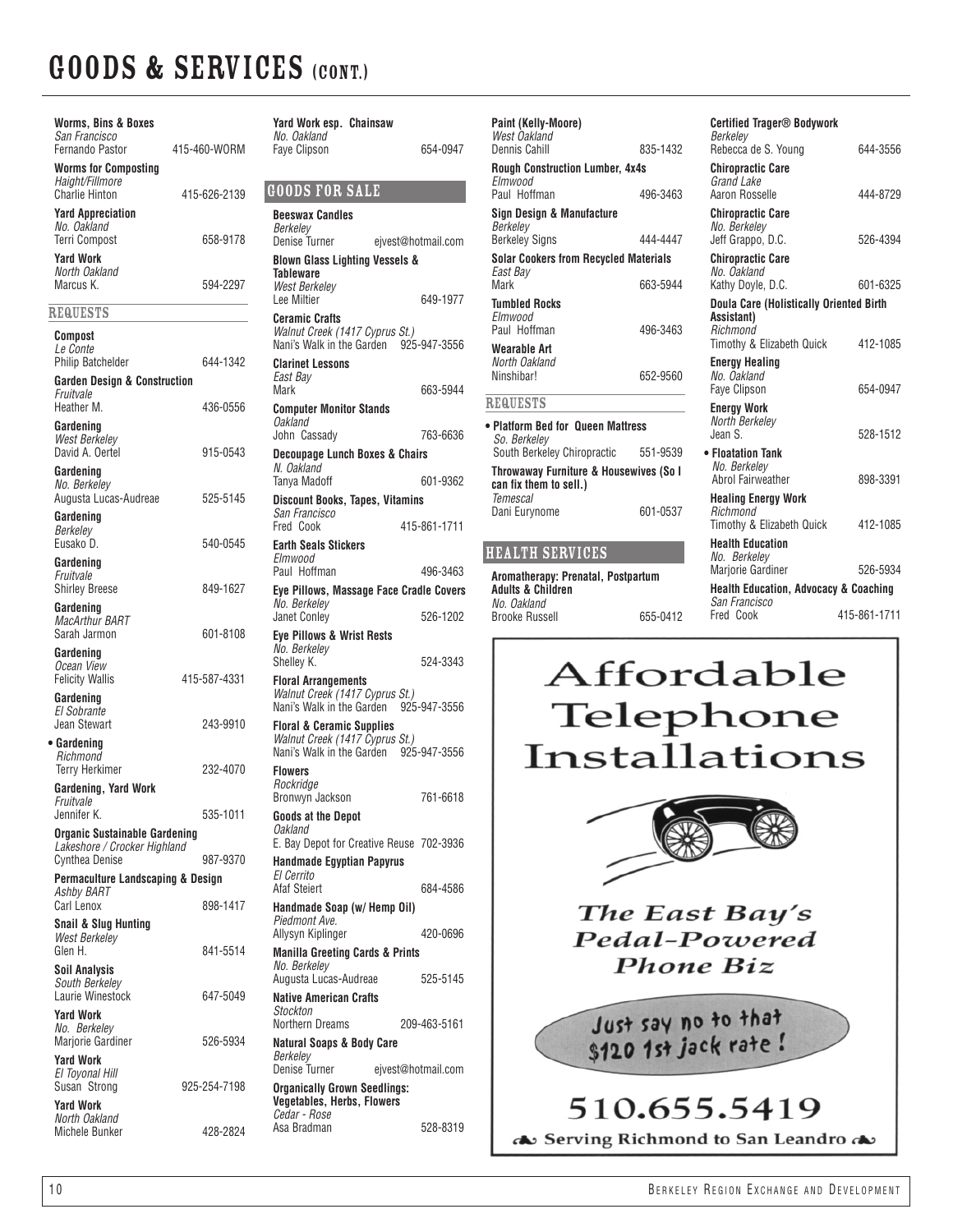| <b>Health Information &amp; Referral</b>                  | H <sub>0</sub>        |
|-----------------------------------------------------------|-----------------------|
| No. Oakland<br>Faye Clipson                               | Ho<br>654-0947        |
| <b>Herbal Medicine Making: Instruction &amp;</b>          | N.<br>Ca              |
| <b>Products</b><br>No. Oakland                            | Ha                    |
| <b>Terri Compost</b>                                      | W<br>658-9178<br>De   |
| <b>Herbal Tinctures</b><br>No. Berkelev                   | Ha                    |
| <b>Marjorie Gardiner</b>                                  | Вe<br>526-5934<br>Da  |
| <b>Holistic Health Practitioner</b><br>Grand Lake         | Ha                    |
| Aaron Rosselle                                            | Вe<br>444-8729<br>Сh  |
| <b>Hypnosis</b><br><b>Central Berkelev</b>                | Ho                    |
| Zed Lopez                                                 | N.<br>845-6309        |
| <b>Lactation Consulting</b><br>North Oakland              | Cа<br>Ha              |
| <b>Michele Bunker</b>                                     | Тe<br>428-2824        |
| • Medicinal Herbs, Household Necessities<br>Mountain View | Da<br>$\bullet$ Ho    |
| Ariadna Solovyova                                         | Al<br>964-7904        |
| <b>Mind-Body Techniques to Prepare for</b><br>Suraerv     | lre<br>0r             |
| <b>Oakland</b>                                            | Νc                    |
| <b>Cathy Holt</b>                                         | Na<br>835-2765        |
| <b>Network Chiropractic</b><br>Grand Lake                 | RE                    |
| Eileen Karpfinger                                         | 444-8729<br>An<br>La  |
| • Nutrition & Diet Consulting<br>Mills College            | Μa                    |
| <b>Steven Sparks</b>                                      | 913-8155<br>Clo<br>W  |
| <b>Nutritional Cleansing Coach</b><br>Grand Lake          | Flc                   |
| Eileen Karpfinger                                         | 444-8729<br>Clo<br>Вe |
| <b>Reiki: Healing Energy Work</b><br>San Francisco        | Ra                    |
| Fred Cook<br>415-861-1711                                 | Ha<br>ΕI              |
| <b>Reiki Healing Energy Work</b><br><b>Oakland</b>        | Мo                    |
| <b>Cathy Holt</b>                                         | 835-2765<br>Ha<br>Вe  |
| <b>Resilient Health Classes for Groups</b><br>Oakland     | Re                    |
| <b>Cathy Holt</b>                                         | 835-2765<br>Ha<br>La  |
| <b>Speech Therapy</b><br>Berkeley                         | Ru                    |
| Sarah Glasgow                                             | 527-7431<br>Ha        |
| Stress Relief & Yoga<br>No. Oakland                       | Mi<br>WΘ              |
| Nancy Freedom                                             | 428-1184<br>Ho        |
| X-ray ID Cards (Medical Supply)<br>Piedmont Ave.          | W<br>Ju               |
| The Kiplinger Co.                                         | 420-0696<br>Ho        |
| <b>REQUESTS</b>                                           | Ali<br>Nio            |
| Acupuncture, Herbs                                        | Ho<br>La              |
| Berkeley<br><b>Rhonda Bathurst</b>                        | Сy<br>526-8540        |
| Dentistry                                                 | Ho<br>W               |
| Central Berkelev<br>David Melly                           | Da<br>841-3204        |
| Dentistry                                                 | Ho                    |
| Halcyon<br>Robin S.                                       | Сo<br>WV<br>848-9190  |
| <b>Dentistry: Teeth Cleaning</b>                          | Ro                    |
| Elmwood<br>Paul Hoffman                                   | Ho<br>Νc<br>496-3463  |

### House Care & Cleaning

| Home Care                                         |              |
|---------------------------------------------------|--------------|
| N. Oakland<br>Carolyn Splech                      | 524-5000     |
| <b>House Cleaner</b>                              |              |
| West Oakland<br>Dennis Cahill                     | 835-1432     |
| <b>House Sitting</b>                              |              |
| Berkeley<br>Darcy Hamilton                        | 594-8461     |
| <b>House Sitting</b>                              |              |
| Berkeley<br><b>Christopher Walton</b>             | 415-789-7875 |
| <b>House Work</b>                                 |              |
| N. Oakland<br>Carolyn Splech                      | 524-5000     |
| Housekeeping                                      |              |
| Temescal<br>Dani Eurynome                         | 601-0537     |
| • House Sitting & Lightcleaning                   |              |
| Alameda<br>Irene Matsuoka                         | 522-6155     |
| <b>Organizing Home &amp; Office</b>               |              |
| No. Oakland<br>Nancy Freedom                      | 428-1184     |
| <b>REQUESTS</b>                                   |              |
|                                                   |              |
| <b>Apartment Cleaning</b><br>Lake Merritt         |              |
| Marshall Johnson                                  | 834-6350     |
| <b>Clean Up Garage</b><br>West & North Berkeley   |              |
| <b>Florence Windfall</b>                          | 528-6878     |
| Cleaning<br>Berkeley                              |              |
| Rahel S.                                          | 841-4636     |
| <b>House Cleaner</b><br>El Cerrito/Richmond Hills |              |
| Monika Del Bosque                                 | 236-8296     |
| House Cleaning<br>Berkeley                        |              |
| Rebecca de S. Young                               | 644-3556     |
| <b>House Cleaning</b><br>Laurel                   |              |
| <b>Ruth Sipper</b>                                | 530-0990     |
| <b>House Cleaning</b><br><b>Mission</b>           |              |
| <b>Wendy Hamilton</b>                             | 415-621-7401 |
| <b>House Cleaning</b><br><b>West Berkeley</b>     |              |
| Juana Alicia                                      | 549-1269     |
| <b>House Cleaning</b><br>Alameda                  |              |
| Nick Solomon                                      | 433-0370     |
| House Cleaning<br>Lakeshore / Crocker Highland    |              |
| <b>Cynthea Denise</b>                             | 987-9370     |
| <b>House Cleaning</b><br><b>West Berkeley</b>     |              |
| David A. Oertel                                   | 915-0543     |
| House Cleaning: Before or After House<br>Concerts |              |
| www.rosestreetmusic.com                           |              |
| Rose St. House of Music<br>Housekeeping           | 594-4000x687 |
| North Oakland                                     |              |
| Ninshibar!                                        | 652-9560     |

| INSTRUCTION & TUTORING                                                          |              |
|---------------------------------------------------------------------------------|--------------|
| <b>Actina Lessons</b><br>No. Shattuck                                           |              |
| Verna Winters<br><b>Chemistry &amp; Math Tutoring</b>                           | 524-1601     |
| N. Oakland<br>Geoff Ruth                                                        | 653-3310     |
| <b>Communication Skills Training</b><br>Elmwood                                 |              |
| Saskia Dennis Van Dijl<br><b>Driving Instruction</b><br>Berkeley                | 540-5660     |
| Darcy Hamilton<br><b>Economics Lessons</b>                                      | 594-8461     |
| No. Berkeley<br>Fred Foldvary                                                   | 843-0248     |
| <b>Filipino Cooking Instruction (Veggie</b><br>Focus)<br>Hayward                |              |
| Minerva Amistoso                                                                | 727-0461     |
| Hip Hop, Samba, Urban Fusion Dance<br>Classes<br>San Pablo at Stanford          |              |
| <b>Destiny Arts Center</b><br><b>Juggling Instruction</b>                       | 597-1619     |
| So. Berkeley<br>John Abbe                                                       | 654-7113     |
| Jujitsu, Aikido, Shinkendo<br>1051 5th Ave, Oakland<br>The Suigetsukan Dojo     | 452-3941     |
| Martial Arts & Self Defense for Youth (3-18)                                    |              |
| San Pablo at Stanford<br>Destiny Arts Center                                    | 597-1619     |
| <b>Math Tutoring</b><br>Berkeley<br><b>Karen Edwards</b>                        | 848-4653     |
| <b>Mathematics &amp; Physics Teaching</b>                                       |              |
| Rockridge<br><b>Robert Van Buskirk</b>                                          | 596-8869     |
| Neuro-Linguistics, Self-Hypnosis, Yoga                                          |              |
| (Gentle)<br>No. Oakland<br>Nancy Freedom                                        | 428-1184     |
| <b>Poetry Instruction: Reading or Writing</b>                                   |              |
| Rockridge<br>Helene Knox                                                        | 654-1667     |
| • Somatic Education<br>So. Berkeley<br>South Berkeley Chiropractic              | 551-9539     |
| <b>Teach Biology</b><br><b>Walnut Creek</b>                                     |              |
| David Seaborg<br><b>Teaching Shesha Mirror</b>                                  | 925-938-9206 |
| Claremont<br>Stephanie Truskin                                                  | 658-6033     |
| <b>Tutor: Math &amp; English</b><br>Castro Valley<br><b>Heather Chou Pierce</b> | 581-1394     |
| Tutoring<br>West Berkelev<br><b>Harold David Moe</b>                            | 528-8713     |
| Tutoring: English, Basic Math<br>No. Berkelev                                   |              |
| Shelley K.<br><b>Tutoring (High School Teaching</b>                             | 524-3343     |
| Credential)<br>Berkeley                                                         |              |
| Dina Mackin                                                                     | 644-2290     |

|                                                                                                                | <b>ROBERT BEREND</b>                                                                                                                  |
|----------------------------------------------------------------------------------------------------------------|---------------------------------------------------------------------------------------------------------------------------------------|
| stockbroker<br>insurance agent<br>investment advisor                                                           | Financial Planning Since 1983<br>230 Cambridge Ave<br>Kensington, CA 94708<br>Ph: 510/527/5332<br>Fax: 510/527/9772<br>rberend@igc.or |
|                                                                                                                | Insurance Lic.#0682595 Registered Representative/Securities<br>offered through FSC Securities Corporation                             |
| Tutoring: K-12<br><b>Outer Richmond District</b><br>Anita Stovall                                              | 415-435-7556                                                                                                                          |
| <b>Tutoring: Literacy, Spelling</b><br>Temescal<br>Dani Eurynome<br><b>Tutoring: Math, Accounting, Chinese</b> | 601-0537                                                                                                                              |
| Berkelev<br>Lilley P.<br><b>Tutoring: Math, English</b>                                                        | 843-4355                                                                                                                              |
| Berkelev<br>Rahel S.<br>Tutoring: Reading, Math, Spanish, K-12                                                 | 841-4636                                                                                                                              |
| Piedmont<br>Sacha Luria                                                                                        | 533-3386                                                                                                                              |
| · Tutoring: Spanish or English<br>No. Berkelev<br>Meggie Zimmerman                                             | 845-0194                                                                                                                              |
| <b>REQUESTS</b>                                                                                                |                                                                                                                                       |
| <b>Hsing E Martial Arts Lessons</b><br>Berkelev<br>Rhonda Bathurst                                             | 526-8540                                                                                                                              |
| • Math Tutor (College Level)<br>No. Oakland<br>Jim Burr                                                        | 655-5956                                                                                                                              |
| Voice, Speaking Lessons<br>No. Berkeley<br>Shelley K.                                                          | 524-3343                                                                                                                              |
| JEWELRY                                                                                                        |                                                                                                                                       |
| <b>Bamboo &amp; Turquoise Jewelry</b>                                                                          |                                                                                                                                       |
| Tracy<br><b>INCA</b>                                                                                           | 209-835-8885                                                                                                                          |

| Iracy<br><b>INCA</b>                                            | 209-835-8885 |
|-----------------------------------------------------------------|--------------|
| <b>Copper Bracelets &amp; Silver Rings</b><br>www.sergiolub.com |              |
| Sergio Lub                                                      | 925-229-3600 |
| <b>Custom Silver Jewelry</b><br><b>Berkeley Marina</b>          |              |
| Paul Canin                                                      | 548-8802     |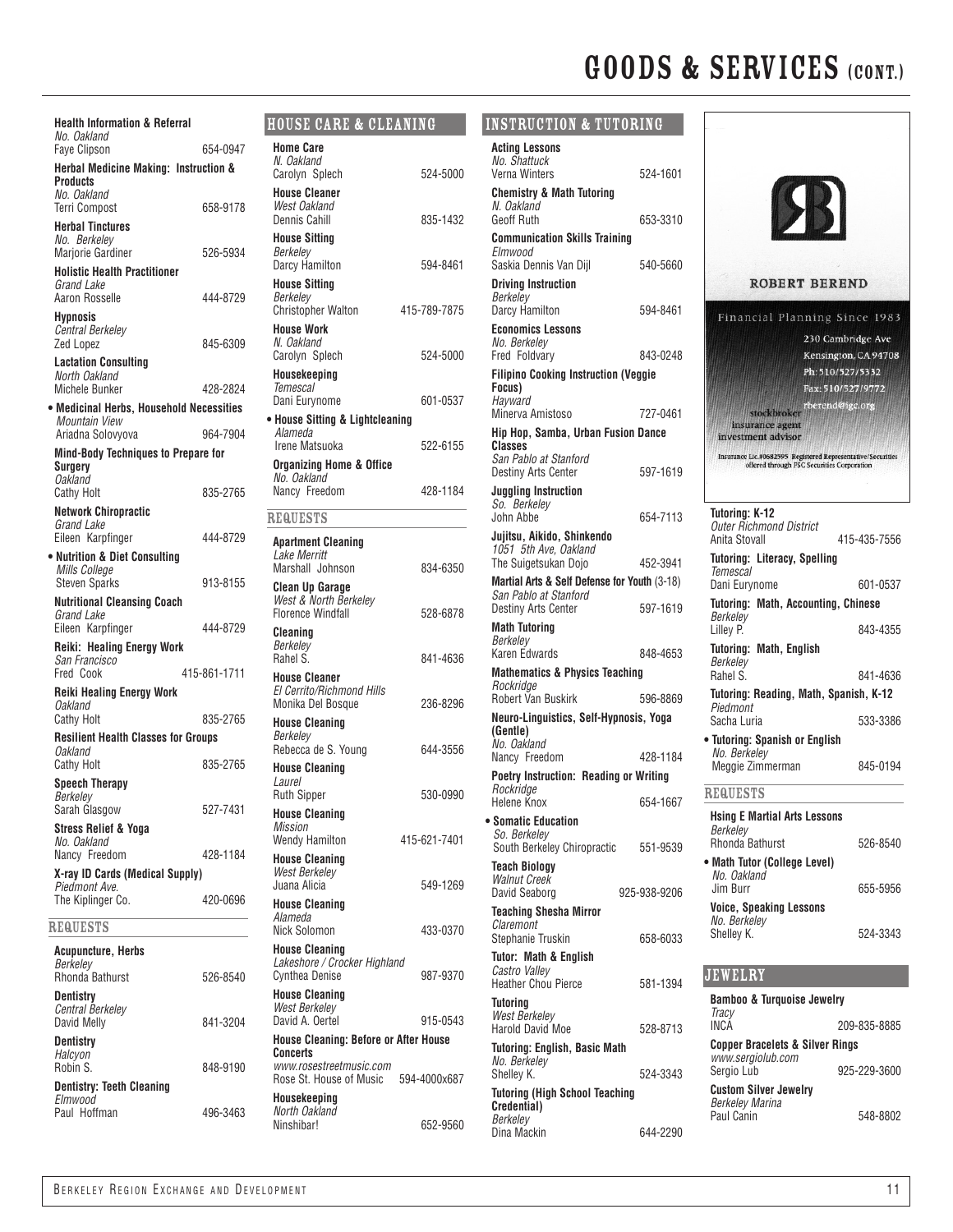

| Korean Lessons                                    |              | <b>MASSAGE &amp; BODYWORK</b>                                 |              |
|---------------------------------------------------|--------------|---------------------------------------------------------------|--------------|
| UC Village<br>Yukyung Chung                       | 559-4654     | • Acupressure                                                 |              |
| Latin Tutoring: Individuals & Small               |              | Berkeley                                                      |              |
| <b>Groups: All Levels</b>                         |              | D. Erin Fisher                                                | 644-9617     |
| Haight-Ashbury<br><b>Katherine Roberts</b>        | 415-387-5435 | <b>Acupressure Massage</b><br>Laurel/Diamond                  |              |
| Spanish (Bilingual)                               |              | Jai Noire                                                     | 531-5373     |
| West Oakland                                      |              | • Bodywork                                                    |              |
| Dennis Cahill                                     | 835-1432     | So. Berkelev                                                  |              |
| <b>Spanish Tutoring</b>                           |              | South Berkeley Chiropractic                                   | 551-9539     |
| So. Berkeley<br>Joel Hildebrandt                  | 883-1255     | <b>Bodywork: Polarity Therapy, Gestalt Work</b><br>San Rafael |              |
| Spanish Tutoring & Translation                    |              | Joy of Learning Center                                        | 415-499-0907 |
| Cent. Berkeley                                    |              | Bodywork: Swedish, Kinesiology, Polarity,                     |              |
| Rose Hauer                                        | 649-8110     | Shiatsu, Reflexology, & Yoga<br><b>Richmond Heights</b>       |              |
| <b>Translation: English, Japanese</b><br>Berkeley |              | Jeff Del Bosque                                               | 236-8296     |
| Eusako D.                                         | 540-0545     | Breema Bodywork: Private Sessions &                           |              |
|                                                   |              | Instruction<br>So. Berkeley                                   |              |
| <b>REQUESTS</b>                                   |              | Hannah Joyce Karpilow                                         | 848-9141     |
| <b>English Lessons</b>                            |              | <b>Feldenkreis Method</b>                                     |              |
| UC Village<br><b>Yukyung Chung</b>                | 559-4654     | Albany                                                        |              |
| <b>German Tutoring</b>                            |              | Eveline Wu                                                    | 496-3447     |
| Berkeley                                          |              | • Licensed Massage Therapist<br>Oakland                       |              |
| Karen Edwards                                     | 848-4653     | Sally Dridi                                                   | 832-7259     |
| Russian Language Lessons<br>No. Berkeley          |              | <b>Massage</b>                                                |              |
| <b>Bill Lutkenhouse</b>                           | 841-8729     | No. Berkeley<br>Marjorie Gardiner                             |              |
|                                                   |              |                                                               | 526-5934     |
| LEGAL SERVICES                                    |              | • Massage<br>Richmond                                         |              |
|                                                   |              | <b>Terry Herkimer</b>                                         | 232-4070     |
| <b>Criminal Law</b><br><b>Oakland</b>             |              | • Massage                                                     |              |
| John Cassady                                      | 763-6636     | No. Oakland<br>Sonia Connoly                                  | 798-9001     |
| <b>Estate Planning</b>                            |              | Massage (50% BREAD)                                           |              |
| So. Berkeley<br>Gloria Park                       | 535-1886     | <b>West Berkeley</b>                                          |              |
|                                                   |              | Kathy Labriola                                                | 464-4652     |
| <b>Legal Referrals</b><br>No. Oakland             |              | <b>Massage for Cyclists</b><br><b>West Berkelev</b>           |              |
| Nicholas Sher                                     | 595-8570     | Koba Jacobsen                                                 | 548-5622     |
| <b>Legal Services</b>                             |              | Massage (MT)                                                  |              |
| San Francisco<br><b>Timothy Huet</b>              | 415-346-5779 | Central Berkeley                                              |              |
| Legal Services: Non-profits, Real Estate,         |              | Zed Lopez                                                     | 845-6309     |
| <b>Economic Development</b>                       |              | • Massage (Novice Level)<br>No. Oakland                       |              |
| Fruitvale<br>Jennifer K.                          | 535-1011     | <b>Cliff Hirsch</b>                                           | 594-4306     |
| Paralegal                                         |              | <b>Prenatal and Postpartum Massage</b>                        |              |
| South Berkeley                                    |              | No. Oakland<br><b>Brooke Russell</b>                          | 655-0412     |
| Dean Tuckerman                                    | 845-5003     | Psychoperistalsis Reflexology, Sports, &                      |              |
| <b>REQUESTS</b>                                   |              | <b>Eclectic Massage</b>                                       |              |
|                                                   |              | San Francisco<br>Fred Cook                                    |              |
| Attorney<br>West Berkeley                         |              |                                                               | 415-861-1711 |
| Lee Miltier                                       | 649-1977     | • Reiki Energy Treatment<br>No. Oakland                       |              |
| <b>Legal &amp; Accounting Advice</b>              |              | Sonia Connoly                                                 | 798-9001     |
| Berkeley<br><b>Happy Cow Collective</b>           | 848-4653     | <b>Sensory Reawakening, Movement</b>                          |              |
| <b>Legal Consulting</b>                           |              | <b>Education</b><br>Albany                                    |              |
| Rockridge                                         |              | Eveline Wu                                                    | 496-3447     |
| Robert Van Buskirk                                | 596-8869     | Shiatsu Massage                                               |              |
| <b>Legal Counsel</b>                              |              | South Berkeley/Albany                                         |              |
| San Francisco<br>Fred Cook                        | 415-861-1711 | Tatyana Ryevzina                                              | 594-4041     |
| <b>Legal Services</b>                             |              | Shiatsu Massage<br>Temescal                                   |              |
| West Oakland                                      |              | Dawn Buerkle                                                  | 923-0733     |
| Pamela Beitz                                      | 658-1343     |                                                               |              |
|                                                   |              |                                                               |              |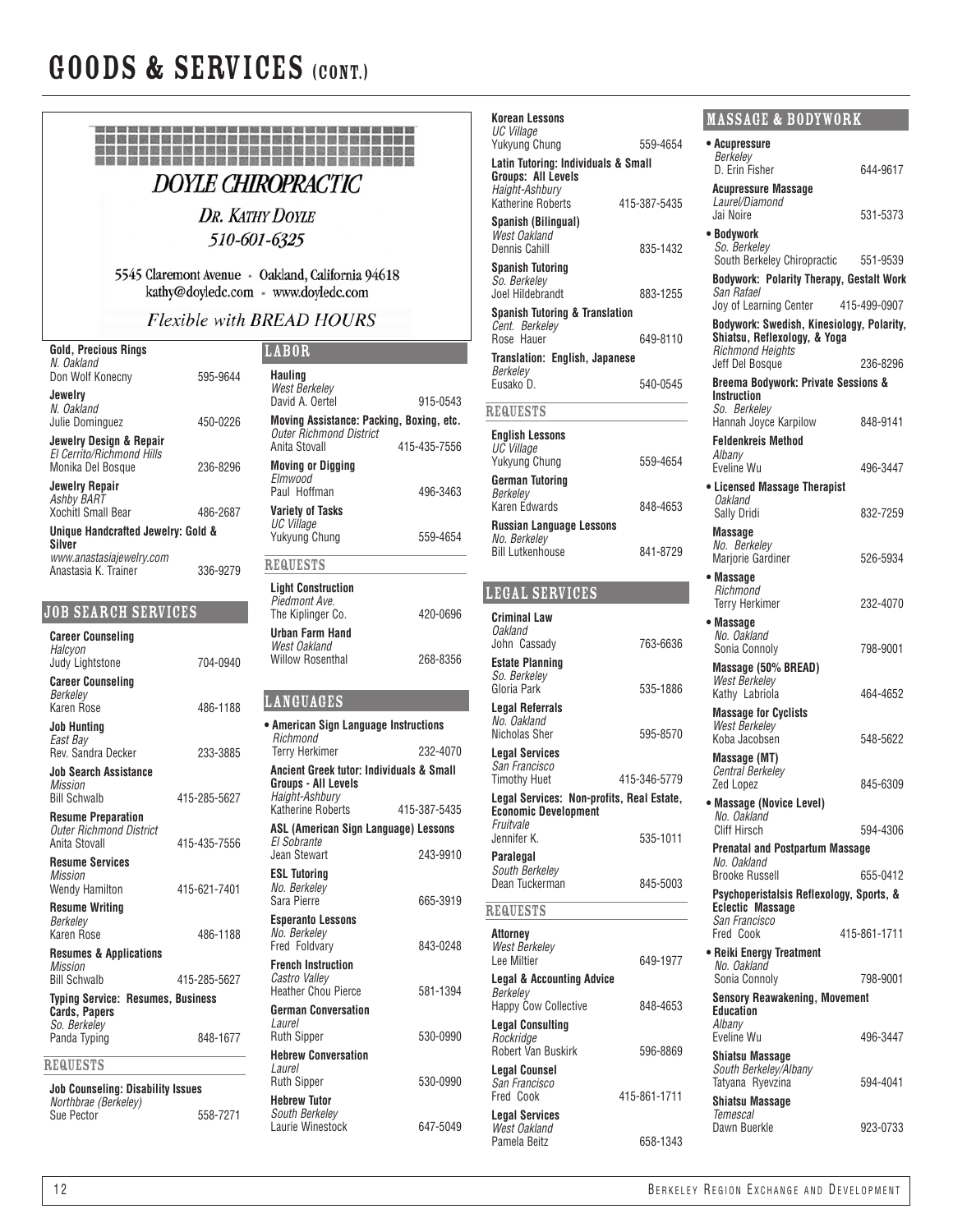| Shiatsu, Thai Massage<br>Kensington<br>Rivka Mason                                         | 524-2916     | Gu<br>Be.<br>Ry         |
|--------------------------------------------------------------------------------------------|--------------|-------------------------|
| <b>Structural Acupressure</b><br><b>Mission/Bernal Heights</b><br>Andrew Kang Bartlett     | 415-821-3289 | Ha<br>Sa<br>Da          |
| Swedish Massage, Acupressure<br>Halcyon                                                    |              | Ho<br>WV                |
| Robin S.<br><b>Swedish or Shiatsu Massage</b>                                              | 848-9190     | Ro<br>Mυ                |
| Emeryville<br>M.J. Gentile                                                                 | 233-4858     | Еn<br>Sai               |
| <b>Therapeutic Bodywork</b><br>No. Berkeley                                                |              | Mυ<br>WV                |
| Cambria Lowe<br><b>Zero Balancing &amp; Polarity Therapy</b>                               | 415-253-2639 | Irir<br>Pia             |
| Mission/Bernal Heights<br>Andrew Kang Bartlett                                             | 415-821-3289 | No<br>Fra<br>Pia        |
| MARKETING & PR                                                                             |              | Оa<br>An                |
| Marketing<br>Berkelev                                                                      |              | Pia<br>No               |
| <b>Jim Masters</b>                                                                         | 339-3801     | Vei<br>Pia              |
| <b>Marketing &amp; Business Development</b><br>Elmwood<br>Saskia Dennis Van Dijl           | 540-5660     | So<br>Мc                |
| <b>PR Concept Development for Nonprofit or</b><br><b>Small Business</b><br>El Toyonal Hill |              | Pia<br>Ce.<br>Мc        |
| Susan Strong                                                                               | 925-254-7198 | Sir<br>No               |
| <b>REQUESTS</b>                                                                            |              | Nir                     |
| <b>Marketing, PR</b><br>San Pablo at Stanford<br><b>Destiny Arts Center</b>                | 597-1619     | Sir<br>WV<br>Irir       |
| MUSIC                                                                                      |              | Vic<br>Ro<br>He         |
| <b>Beginning Adult Guitar Lessons</b>                                                      |              | Vic<br>Hio              |
| Laurel/Diamond<br>Jai Noire                                                                | 531-5373     | Lai                     |
| <b>Community Events, Musical Jams</b><br>www.rosestreetmusic.com                           |              | Vo<br>Ro                |
| Rose St. House of Music<br><b>Custom Song Writing</b>                                      | 594-4000x687 | He<br>Vo                |
| Laurel/Diamond<br>Jai Noire                                                                | 531-5373     | Νo<br>Vei               |
| Entertainment (Guitar, Singer)<br>Berkelev                                                 |              | RE(                     |
| Liss & Avi Haviv<br><b>Fiddle Lessons</b>                                                  | 548-5761     | Gu<br>No<br>Bill        |
| Central Berkeley<br>Morgan Fichter                                                         | 845-1160     | Gu                      |
| <b>Flamenco Guitar Lessons</b><br>Elmwood<br>Dan Fries                                     | 849-5402     | Wε<br>Pai<br>Mυ         |
| Guitar Building & Repair<br><b>Central Berkeley</b><br>David Melly                         | 841-3204     | So<br>Mc<br>$\bullet$ M |
| <b>Guitar Lessons</b><br>Central Berkeley<br>David Melly                                   | 841-3204     | Оâ<br>Sa<br>Mυ          |
| <b>Guitar Lessons</b><br>No. Berkeley<br>André Carothers                                   | 527-3582     | No<br>Wa<br>Pia         |
| <b>Guitar Lessons</b>                                                                      |              | Piε                     |

| <b>Guitar Lessons</b>                                                                    |              |
|------------------------------------------------------------------------------------------|--------------|
| Berkelev<br><b>Ryan Buckley</b>                                                          | 664-1540     |
| <b>Harmonica Lessons</b><br>San Francisco                                                |              |
| Dave Reagan                                                                              | 415-202-0624 |
| <b>House Concerts &amp; Workshops</b><br>www.rosestreetmusic.com                         |              |
| Rose St. House of Music                                                                  | 594-4000x687 |
| <b>Music for Young Kids</b><br>Emeryville                                                |              |
| Sam Foushee                                                                              | 658-4915     |
| Music: Original A Capella & Folk<br>www.rosestreetmusic.com/irinarivkin<br>Irina Rivkin  | 524-3545     |
| <b>Pianist</b><br>No. Berkeley<br>Francesca A.                                           | 841-4863     |
| <b>Piano Lessons</b><br>Oakland<br>Andrea Simms                                          | 336-1556     |
| <b>Piano Lessons</b>                                                                     |              |
| No. Shattuck<br>Verna Winters                                                            | 524-1601     |
| <b>Piano Lessons</b><br>South Berkelev                                                   |              |
| Moses W.<br><b>Piano Lessons</b>                                                         | 848-4355     |
| <b>Central Berkelev</b><br>Morgan Fichter                                                | 845-1160     |
| <b>Singing Lessons</b><br>North Oakland                                                  |              |
| Ninshibar!                                                                               | 652-9560     |
| <b>Singing Workshops &amp; Group Facilitation</b><br>www.rosestreetmusic.com/irinarivkin |              |
| Irina Rivkin                                                                             | 524-3545     |
| <b>Violin Lessons</b><br>Rockridge                                                       |              |
| Helene Knox                                                                              | 654-1667     |
| Violin Lessons<br>Hidden Valley                                                          |              |
| Laura Lee                                                                                | 800-634-7393 |
| <b>Voice Lessons</b><br>Rockridge                                                        |              |
| Helene Knox                                                                              | 654-1667     |
| Voice, Speech Lessons<br>ічо. эпаписк                                                    |              |
| Verna Winters                                                                            | 524-1601     |
| <b>REQUESTS</b>                                                                          |              |
| Guitar Lessons<br>No. Berkeley                                                           |              |
| <b>Bill Lutkenhouse</b>                                                                  | 841-8729     |
| <b>Guitar Lessons</b><br><b>West Berkelev</b>                                            |              |
| Patrick Archie                                                                           | 917-2030     |
| Music<br>South Berkelev<br>Moses W.                                                      | 848-4355     |
| • Music Lessons                                                                          |              |
| <i><b>Oakland</b></i><br>Sally Dridi                                                     | 832-7259     |
| <b>Music Recording Engineering</b><br>North Oakland                                      |              |
| Wayne L.                                                                                 | 272-9530     |
| <b>Piano Improvement Lessons</b><br>Piedmont                                             |              |
| Sacha Luria                                                                              | 533-3386     |
|                                                                                          |              |

| <b>Piano Lessons</b><br>MacArthur BART<br>Sarah Jarmon           | 601-8108     | <b>Horse Training, Exercise</b><br>Halcyon<br>Robin S. |
|------------------------------------------------------------------|--------------|--------------------------------------------------------|
| <b>Singing Lessons</b><br>So. Berkelev                           |              | <b>REQUESTS</b>                                        |
| DeAnna Tibbs<br>Suzuki Violin Lessons                            | 653-1341     | Dog Walking<br>Berkeley                                |
| Berkeley<br>Rhonda Bathurst                                      | 526-8540     | Karen Rose<br><b>Pet Sitting</b><br>Elmwood            |
| PET CARE                                                         |              | Lia Fioroni                                            |
| <b>Animal Care</b><br>Berkeley                                   |              | <b>PHOTOGRAPHY</b>                                     |
| Karen Rose                                                       | 486-1188     | <b>Creative People Photogra</b>                        |
| <b>Cat Sitting</b><br>West & North Berkeley                      |              | Castro Valley<br><b>Heather Chou Pierce</b>            |
| <b>Florence Windfall</b>                                         | 528-6878     | Photography                                            |
| <b>Cat Sitting, Plant Care</b><br>Temescal                       |              | Laurel/Diamond<br>Jai Noire                            |
| Dani Eurynome                                                    | 601-0537     | Photography                                            |
| <b>Consultant, Alternative Health Care for</b><br><b>Animals</b> |              | No. Oakland<br>Dennis T.                               |
| Lower Haight<br>Kasie M.                                         | 415-437-9575 | Photography: Editorial, P<br>http://LionPhotography.co |
| Dog & Cat Sitting                                                |              | Rosemarie Lion                                         |
| West Berkeley<br>David A. Oertel                                 | 915-0543     | Photography, Photo Reto<br>Oakland                     |
| Dog Walking                                                      |              | Alex Schoenfeldt                                       |
| <b>Broadway Terrace</b><br>Corinne L.                            | 654-1356     | Portraits, Events, Weddi<br>Lifestyle                  |
| <b>Homeopathic Veterinarian</b><br>Mill Valley                   |              | http://LionPhotography.co<br>Rosemarie Lion            |
| Larry Bruk                                                       | 415-381-0723 |                                                        |

| Robin S.                                                                 | 848-9190     |
|--------------------------------------------------------------------------|--------------|
| <b>REQUESTS</b>                                                          |              |
| Dog Walking<br>Berkeley                                                  |              |
| Karen Rose                                                               | 486-1188     |
| <b>Pet Sitting</b><br>Flmwood                                            |              |
| Lia Fioroni                                                              | 548-4088     |
|                                                                          |              |
| <b>PHOTOGRAPHY</b>                                                       |              |
| <b>Creative People Photography</b>                                       |              |
| Castro Valley<br><b>Heather Chou Pierce</b>                              | 581-1394     |
| Photography<br>Laurel/Diamond<br>Jai Noire                               | 531-5373     |
| Photography<br>No. Oakland                                               |              |
| Dennis T.                                                                | 601-6625     |
| Photography: Editorial, Private, Corporate<br>http://LionPhotography.com |              |
| Rosemarie Lion                                                           | 415-437-2579 |
| Photography, Photo Retouching, & Repair<br>Oakland                       |              |
| Alex Schoenfeldt                                                         | 595-4296     |
| Portraits, Events, Weddings, Natural<br>Lifestyle                        |              |
| http://LionPhotography.com<br>Rosemarie Lion                             | 415-437-2579 |



Liss & Avi Haviv 548-5761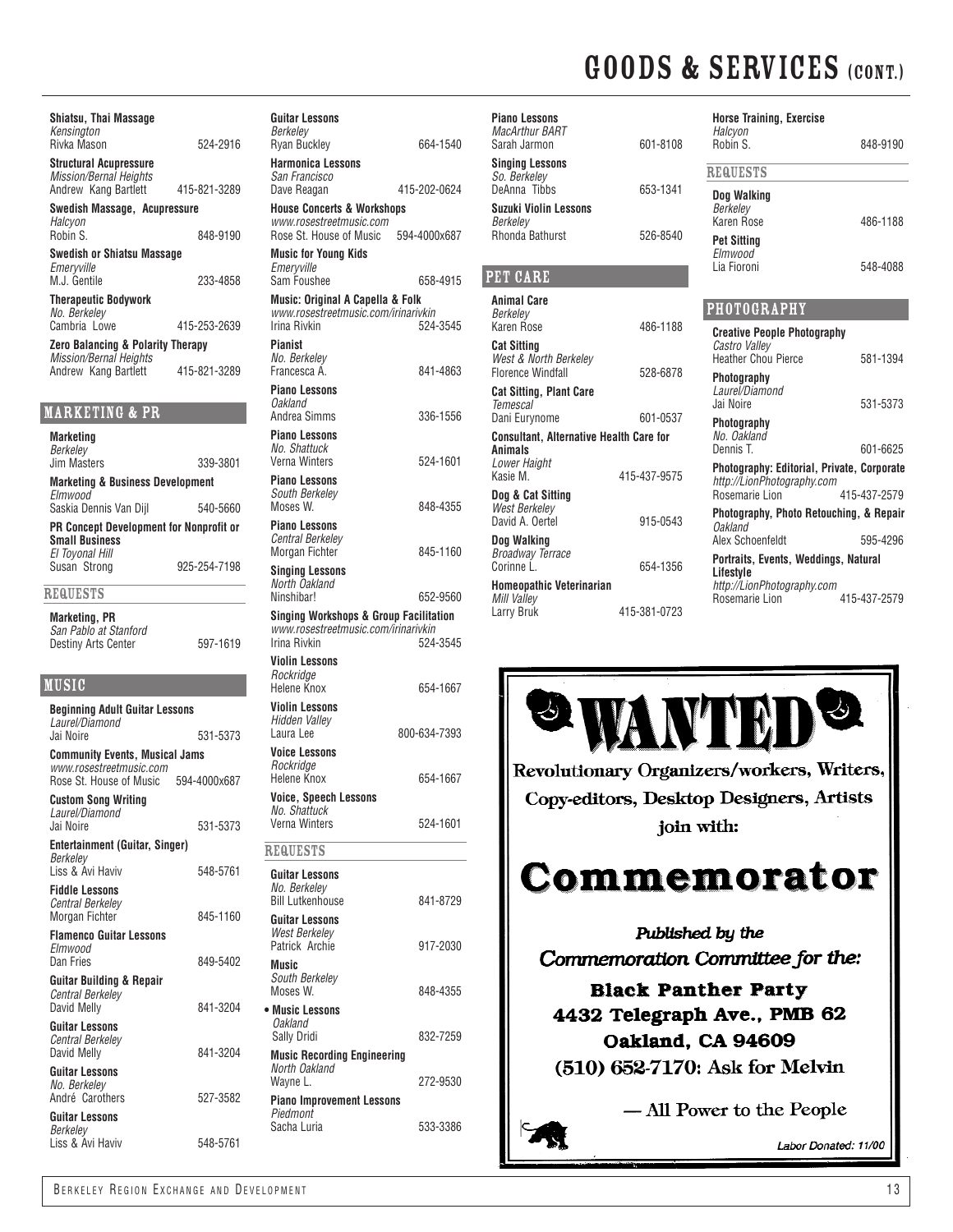| Still Photography: Performance, Head<br>Shots, Portraits, Weddings & Events,<br>News |              |  |
|--------------------------------------------------------------------------------------|--------------|--|
| San Francisco<br>Fred Cook                                                           | 415-861-1711 |  |
| <b>REQUESTS</b>                                                                      |              |  |
| <b>Photography Darkroom</b><br>Berkelev                                              |              |  |
| Darcy Hamilton                                                                       | 594-8461     |  |
| PUBLICATIONS                                                                         |              |  |
| <b>Advertising (Bay Area BusinessWoman)</b><br>www.babwnews.com                      |              |  |
| Bav Area BusinessWoman                                                               | 654-7557     |  |
| Bay Area BusinessWoman Newspaper<br>www.babwnews.com                                 |              |  |
| Bay Area Business Woman                                                              | 654-7557     |  |
| Journals, Blank Books, Address Books<br>West Oakland                                 |              |  |
| <b>Willow Rosenthal</b>                                                              | 268-8356     |  |
| • Orion & Orion Afield Magazines<br>Both mags for \$30 (30% BREAD)                   |              |  |
| <b>Orion Society</b>                                                                 | 888-909-6568 |  |
| <b>Poetry Books, Essays</b>                                                          |              |  |
| <b>West Berkelev</b><br>Harold David Moe                                             | 528-8713     |  |
| <b>EarthLight Magazine</b>                                                           |              |  |
| Lake Merritt<br>EarthLight Magazine                                                  | 451-4926     |  |
| RECREATIONAL ACTIVITIES                                                              |              |  |
| <b>Fencing Lessons</b>                                                               |              |  |
| No. Oakland<br>Dennis T.                                                             | 601-6625     |  |
| • GO Lessons                                                                         |              |  |
| Berkelev<br>Howard King                                                              | 649-1697     |  |
| <b>Hiking &amp; Mt. Biking Tours</b>                                                 |              |  |
| Halcyon<br>John Thelen-Steere                                                        | 849-1969     |  |
| Hip Hop, Samba, Urban Fusion Dance                                                   |              |  |
| <b>Classes</b><br>San Pablo at Stanford                                              |              |  |
| <b>Destiny Arts Center</b>                                                           | 597-1619     |  |
| <b>Ice Skating Lessons</b><br><b>Central Berkeley</b>                                |              |  |
| David Melly                                                                          | 841-3204     |  |
| Sailing Lessons<br><b>West Berkeley</b>                                              |              |  |
| Patrick Archie                                                                       | 917-2030     |  |
| <b>Sea Kayaking Lessons</b><br><b>West Berkeley</b>                                  |              |  |
| Patrick Archie                                                                       | 917-2030     |  |
| <b>Swimming Instruction</b><br><b>Berkeley</b>                                       |              |  |
| Rebecca de S. Young                                                                  | 644-3556     |  |
| <b>Tennis Lessons</b><br>Berkelev                                                    |              |  |
| Les Tsang                                                                            | 206-7811     |  |
| <b>Tennis Tournament Directing</b><br>Berkelev                                       |              |  |
| Les Tsang                                                                            | 206-7811     |  |
|                                                                                      |              |  |

### **REQUESTS**

**Bridge Lessons** *No. Berkeley*

Bill Lutkenhouse 841-8729

| <b>Skating Instruction (Inline)</b><br>Oakland      |               |
|-----------------------------------------------------|---------------|
| John Cassady                                        | 763-6636      |
| <b>Swimming Pool: 3x Week</b>                       |               |
| www.rosestreetmusic.com/irinarivkin<br>Irina Rivkin | 524-3545      |
| <b>Walking Partner</b>                              |               |
| El Cerrito/Richmond Hills<br>Monika Del Bosque      | 236-8296      |
|                                                     |               |
| RESEARCH                                            |               |
| <b>Library Research</b>                             |               |
| No. Oakland<br>Nancy Freedom                        | 428-1184      |
| <b>Research</b>                                     |               |
| South Berkeley<br>Dean Tuckerman                    | 845-5003      |
| <b>REQUESTS</b>                                     |               |
| • Activism, Advocacy Research                       |               |
| So. Berkelev<br>Meredith Jefferson                  | 704-1435      |
| <b>Research</b>                                     |               |
| San Francisco<br>Mohandas & Honoria Ah 415-789-8426 |               |
| <b>Research Assistant</b>                           |               |
| Laurel<br>Wilson Riles                              | 530-2448      |
| Research: Market, Opinion,                          |               |
| Ethnographic, Media Monitoring & News<br>Clipping   |               |
| San Francisco<br>Fred Cook                          | 415-861-1711  |
|                                                     |               |
| <b>RESTAURANTS</b>                                  |               |
| <b>Organic Cafe</b>                                 |               |
| 1050 40th St., Oakland<br>Vegan & Vegetarian Meals  | 653-6510      |
| <b>Smokey Joe's Cafe</b>                            |               |
| 1620 Shattuck, Berkeley<br>Breakfast & Lunch (M-F)  | 1620 Shattuck |

 $ST$ 

*326 23rd St., Oakland* Falafel, Kabobs, Smoothies, etc. 444-8588 **Your Black Muslim Bakery** *5832 San Pablo Ave., Oakland* Day-old Breads, Pies, etc. 658-7080

#### Sewing & Alterations

**Vachi's Halal**

| Ironing: Shirts, Pants, Etc.<br>Fruitvale<br><b>Shirley Breese</b> | 849-1627     |
|--------------------------------------------------------------------|--------------|
| <b>Seamstress</b><br>Ashby BART<br><b>Xochitl Small Bear</b>       | 486-2687     |
| Sewing<br>San Francisco<br>Dave Reagan                             | 415-202-0624 |
| Sewing: Clothing, Futon<br>Berkelev<br>Fusako D.                   | 540-0545     |
| <b>Shared Sewing Skills: Textile Arts Lessons</b>                  |              |
| Claremont<br>Stephanie Truskin                                     | 658-6033     |

| <b>REQUESTS</b>                                                                                                 | <b>TOOL LIBRARY</b>                                                                                         |
|-----------------------------------------------------------------------------------------------------------------|-------------------------------------------------------------------------------------------------------------|
| <b>Alterations</b><br>No. Berkeley<br>Sara Pierre<br>665-3919                                                   | <b>Knife &amp; Tool Sharpening</b><br>Central Berkelev<br>David Melly<br>841-3204                           |
| Sewing<br>No. Berkeley                                                                                          | Power Tools: Router, Band Saw, Palm<br>Sander, Planer, etc.                                                 |
| Cambria Lowe<br>415-253-2639                                                                                    | <b>Central Berkeley</b><br>David Melly<br>841-3204                                                          |
| Sewing<br>North Oakland                                                                                         | <b>Spades for Rent or Sale</b>                                                                              |
| Ninshibar!<br>652-9560<br>Sewing                                                                                | Berkeley<br>Lillev P.<br>843-4355                                                                           |
| www.anastasiajewelry.com<br>Anastasia K. Trainer<br>336-9279                                                    |                                                                                                             |
| Sewing, Internet Research<br>Elmwood                                                                            | <b>TRANSPORTATION &amp;</b>                                                                                 |
| Paul Hoffman<br>496-3463                                                                                        | <b>DELIVERY</b>                                                                                             |
| <b>Sewing &amp; Mending</b><br>No. Berkeley<br><b>Trena Cleland</b><br>524-7224                                 | <b>Bicycle Delivery Service</b><br>Berkeley<br><b>Pedal Express</b><br>843-7339                             |
| Sewing, Mending<br><b>Outer Richmond District</b>                                                               | <b>Car Rides</b><br><b>West Berkeley</b><br>David A. Oertel<br>915-0543                                     |
| Anita Stovall<br>415-435-7556                                                                                   | Rides: Shopping, Airport, etc.                                                                              |
| <b>STORES &amp; SHOPS</b>                                                                                       | No. Berkelev<br>Chris Burbridge<br>593-3472                                                                 |
| <b>Berkeley BART Bike Station</b><br>Downtown Berkeley BART - South Exit<br><b>Bicycle Storage</b><br>549-7433  | <b>Shopping</b><br>No. Berkeley<br><b>Bill Lutkenhouse</b><br>841-8729                                      |
| <b>Berkeley Signs</b>                                                                                           | <b>REQUESTS</b>                                                                                             |
| Berkeley<br>Sign Design and Manufacture<br>444-4447<br><b>Cal Copy</b>                                          | <b>Driving Errands</b><br>Berkeley<br>Karen Rose<br>486-1188                                                |
| 1748 Shattuck, Berkeley<br>Large Contracts by Arrangement 549-7171                                              | • Driving Services<br>Mountain View                                                                         |
| <b>Destiny Arts Center</b><br>San Pablo at Stanford, Oakland<br>Martial Arts, Dance Classes<br>597-1619         | Ariadna Solovyova<br>964-7904<br><b>Occasional Rides</b>                                                    |
| <b>East Bay Depot for Creative Reuse</b><br>6713 San Pablo, Oakland<br>Arts & Craft Supplies, and More 702-3936 | Cent. Berkeley<br>Rose Hauer<br>649-8110<br><b>Rides for Shopping</b>                                       |
| <b>Fermentations</b><br>Saturday Berkeley Farmers Market                                                        | No. Oakland<br><b>Faye Clipson</b><br>654-0947                                                              |
| Sauer Kraut & Miso<br>540-5185<br><b>Organic Cafe Produce Center</b>                                            | <b>Transportation</b><br>Claremont<br>Stephanie Truskin<br>658-6033                                         |
| 1050 40th St., Oakland<br>Groceries & Produce<br>653-6510                                                       |                                                                                                             |
| Nani's Walk in the Garden<br>1417 Cyprus St., Walnut Creek                                                      | <b>TYPING &amp; WORD PROCESSING</b>                                                                         |
| Flowers & Arrangements<br>925-947-3556<br><b>Pedal Express</b>                                                  | Transcription & Data Entry: Medical,<br>Academic, Legal, General Clerical<br><b>Outer Richmond District</b> |
| Berkeley<br><b>Bicycle Delivery Service</b><br>843-7339                                                         | Anita Stovall<br>415-435-7556                                                                               |
| <b>Regent Press</b><br>6020 A Adeline, No. Oakland<br>547-7602                                                  | Typing (80+ WPM, 100% BREAD)<br>So. Berkeley<br>Miyoko S.<br>miyokos@pacbell.net                            |
| Printing & Publishing<br><b>Rock of Ages Tattoo Studio</b><br>1920 A El Camino Real, San Mateo                  | Typing<br>Cent. Berkeley<br>Rose Hauer<br>649-8110                                                          |
| Tattoo Studio<br>650-573-1920<br>Suigetsukan Martial Arts Studio                                                | <b>Typing Service: Resumes, Business</b>                                                                    |
| 1051 5th Ave., Oakland                                                                                          | <b>Cards, Papers</b><br>So. Berkelev                                                                        |
| Jujitsu, Aikido, Shinkendo<br>452-3941<br><b>Your Black Muslim Bakery</b>                                       | Panda Typing<br>848-1677                                                                                    |
| 5832 San Pablo, Oakland<br>Day-old Bakery Products<br>658-7080                                                  | <b>REQUESTS</b>                                                                                             |
| <b>REQUESTS</b>                                                                                                 | <b>Transcription</b><br>Lake Merritt                                                                        |
|                                                                                                                 | EarthLight Magazine<br>451-4926                                                                             |

**Retail Store Help** *Walnut Creek (1417 Cyprus St.)* Nani's Walk in the Garden 925-947-3556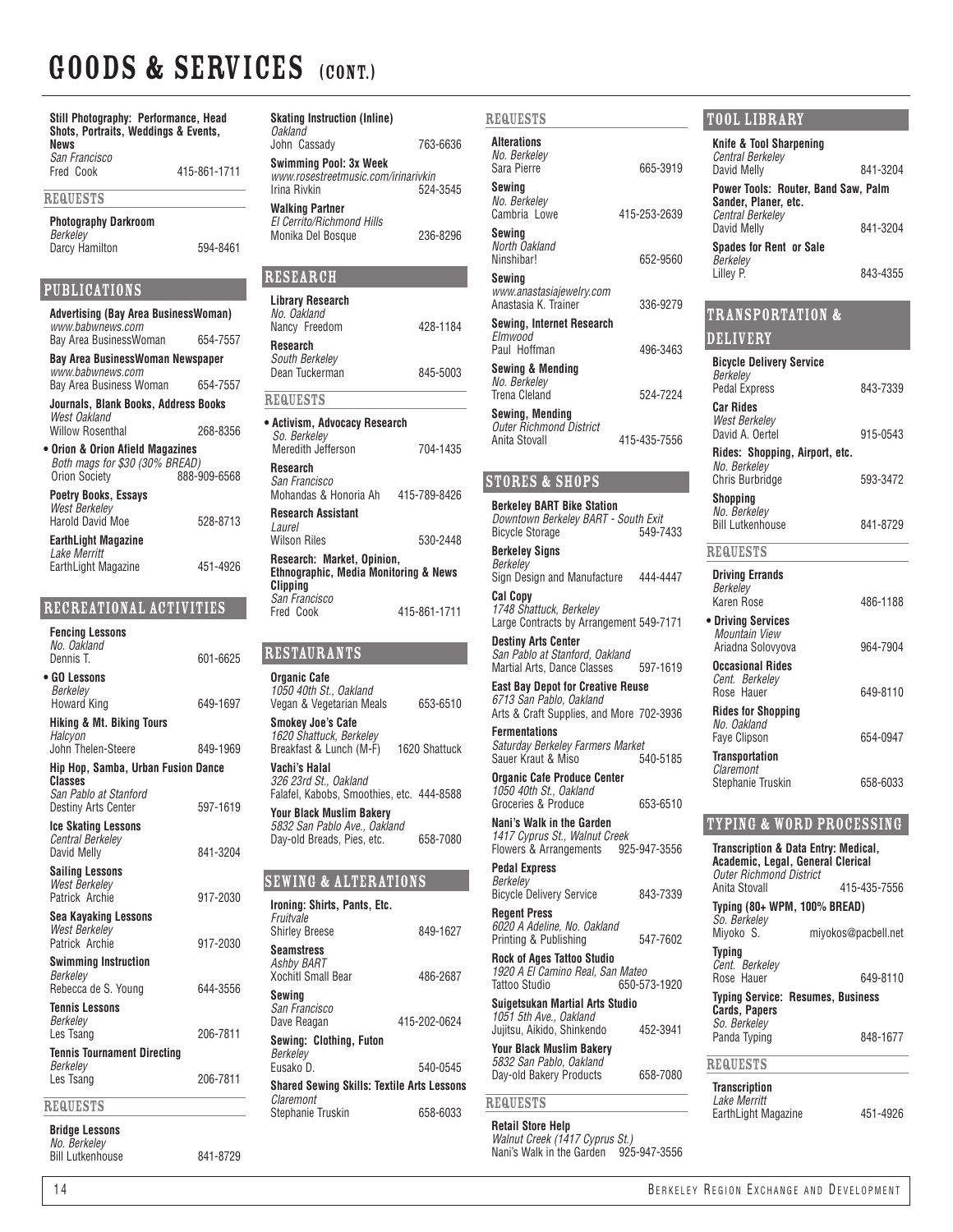# **COMMON INTERESTS & GROUP ACTIVITIES**

| Typing<br>Elmwood                                   |              | <b>MISCELLANEOUS</b>                                |
|-----------------------------------------------------|--------------|-----------------------------------------------------|
| <b>Rawal Designs</b>                                | 530-2105     | 401 (K) Retirement Planning                         |
| Typing                                              |              | Berkeley<br><b>Robert Berend</b>                    |
| <b>West Berkeley</b><br><b>Harold David Moe</b>     | 528-8713     | <b>Accepting Donations</b>                          |
| Typists                                             |              | Central Berkeley<br>Project Underground             |
| So. Berkeley<br>Panda Typing                        | 848-1677     | Astrology<br>Downtown Berkeley<br>Isis Ward         |
| VIDEO & AUDIO PRODUCTION                            |              | • Entertaining Out-of-town Guests                   |
| <b>Documentary Programs on Tape</b>                 |              | Alameda<br>Irene Matsuoka                           |
| San Francisco<br><b>TUC Radio</b>                   | 415-861-6962 | <b>Grassroots Organizing</b>                        |
| <b>Holistic Video Lending Library</b>               |              | Lake Merritt<br>Marshall Johnson                    |
| No. Berkelev<br><b>Janet Conley</b>                 | 526-1202     | <b>Home Economist</b>                               |
| Media Production: Film, Video, Audio                |              | No. Oakland<br>Nancy Freedom                        |
| San Francisco<br>Fred Cook                          | 415-861-1711 | <b>Hot Tub to Use</b>                               |
| <b>Mix Tapes</b>                                    |              | Cedar - Rose<br>Asa Bradman                         |
| West Oakland<br><b>Willow Rosenthal</b>             | 268-8356     | Intellectual Odd Jobs (Research,                    |
| <b>Reader or Voice Overs</b>                        |              | etc.)<br>No. Berkeley                               |
| Laurel/Diamond<br>Jai Noire                         | 531-5373     | Shelley K.                                          |
| <b>Transcribing of Audio Tapes</b>                  |              | <b>Perform Weddinas</b>                             |
| No. Berkelev                                        |              | <b>Walnut Creek</b><br>David Seaborg<br>$925 -$     |
| <b>Trena Cleland</b><br><b>Video Production</b>     | 524-7224     | Shopping                                            |
| No. Oakland                                         |              | No. Berkelev<br><b>Bill Lutkenhouse</b>             |
| Dennis T.                                           | 601-6625     | <b>Spiritual Direction</b>                          |
| <b>Videotaping Childbirth</b><br>Lake Merritt       |              | Rockridae<br>Helene Knox                            |
| Marlene Winell                                      | 504-8843     | <b>Tarot Readings</b>                               |
| <b>REQUESTS</b>                                     |              | Elmwood<br>Lynne Elizabeth                          |
| <b>Recording Studio Time</b>                        |              | <b>Tarot Readings</b>                               |
| www.rosestreetmusic.com/irinarivkin<br>Irina Rivkin | 524-3545     | Haight/Fillmore<br><b>Charlie Hinton</b><br>$415 -$ |
| <b>Used Holistic Videos</b>                         |              | <b>Workshop Space</b>                               |
| No. Berkeley<br>Janet Conley                        | 526-1202     | Lake Merritt<br>EarthLight Magazine                 |
|                                                     |              |                                                     |
| YOGA                                                |              | <b>REQUESTS</b>                                     |
| Individual Yoga Therapy Sessions                    |              | Land<br>Oakland                                     |
| Duboce Triangle<br>Jodi Perelman                    | 415-431-6123 | Christopher Wellman Shein 594-                      |
| Kundalini Yoga                                      |              | Weekend Getaway<br>No. Berkeley                     |
| Downtown Berkeley<br>Isis Ward                      | 649-0352     | Jeff Grappo, D.C.                                   |
| • Yoga                                              |              |                                                     |
| <b>Oakland</b><br>Ida Robichaud                     |              | <b>COMMON INTERESTS &amp;</b>                       |
| <b>Yoga Classes</b>                                 | 653-0136     | <b>GROUP ACTIVITIES</b>                             |
| Lakeshore / Crocker Highland                        |              | Activism                                            |
| <b>Cynthea Denise</b>                               | 987-9370     | South Berkeley<br>Dean Tuckerman                    |
| Yoga Inspirational<br>Kensington                    |              | Activism                                            |
| Rivka Mason                                         | 524-2916     | San Mateo                                           |

**Yoga Instruction, Gentle** *No. Oakland* Nancy Freedom 428-1184

| MISCELLANEOUS                                                                |              |  |
|------------------------------------------------------------------------------|--------------|--|
| 401 (K) Retirement Planning<br>Berkelev                                      |              |  |
| <b>Robert Berend</b>                                                         | 527-5332     |  |
| <b>Accepting Donations</b><br><b>Central Berkeley</b><br>Project Underground | 705-8981     |  |
| Astrology<br>Downtown Berkeley<br>Isis Ward                                  | 649-0352     |  |
| · Entertaining Out-of-town Guests<br>Alameda                                 |              |  |
| Irene Matsuoka                                                               | 522-6155     |  |
| Grassroots Organizing<br>Lake Merritt<br>Marshall Johnson                    | 834-6350     |  |
| <b>Home Economist</b><br>No. Oakland<br>Nancy Freedom                        | 428-1184     |  |
| <b>Hot Tub to Use</b><br>Cedar - Rose                                        |              |  |
| Asa Bradman                                                                  | 528-8319     |  |
| Intellectual Odd Jobs (Research, Design,<br>etc.)                            |              |  |
| No. Berkeley<br>Shelley K.                                                   | 524-3343     |  |
| <b>Perform Weddings</b><br><b>Walnut Creek</b><br>David Seaborg              | 925-938-9206 |  |
| Shopping<br>No. Berkelev<br><b>Bill Lutkenhouse</b>                          | 841-8729     |  |
| <b>Spiritual Direction</b><br>Rockridge<br>Helene Knox                       | 654-1667     |  |
| <b>Tarot Readings</b><br>Elmwood<br>Lynne Elizabeth                          | 845-2685     |  |
| <b>Tarot Readings</b><br>Haight/Fillmore<br><b>Charlie Hinton</b>            | 415-626-2139 |  |
| <b>Workshop Space</b>                                                        |              |  |
| Lake Merritt<br>EarthLight Magazine                                          | 451-4926     |  |
| <b>REQUESTS</b>                                                              |              |  |
| Land<br>Oakland<br>Christopher Wellman Shein 594-4000x138<br>Weekend Getawav |              |  |
| No. Berkelev<br>Jeff Grappo, D.C.                                            | 526-4394     |  |
| <b>COMMON INTERESTS &amp;</b>                                                |              |  |
| <u>GROUP ACTIVITIES</u>                                                      |              |  |
| Activism<br>South Berkelev<br>Dean Tuckerman                                 | 845-5003     |  |
| Activism<br>San Mateo<br>Rock of Ages Tattoo Studio 650-573-1920             |              |  |
| <b>Alternative Families</b><br>Lake Merrit                                   |              |  |
| Terry K.                                                                     | 835-3704     |  |

**Antique Shopping** *N. Oakland* Julie Dominguez 450-0226 Charles Dalton

cwdalton1@home.com

### Compassionate Counselor ,<br>Barter, Trade or Free Call 24 hrs.

510-843-3174 (7 a.m.-10 a.m.) 510-848-8394

Cell # 510-517-9318 1-800-773-7743

| <b>Art Shows</b><br>Rockridge<br>Bronwyn Jackson                                        | 761-6618     | Camping<br>N. Oakland<br>Don Wolf Konecny                                   | 595-9644 |
|-----------------------------------------------------------------------------------------|--------------|-----------------------------------------------------------------------------|----------|
| <b>Arts &amp; Crafts Classes</b><br>West Berkelev<br><b>Phoebe Ackley</b>               | 548-6642     | Camping<br><b>West Berkeley</b><br>Koba Jacobsen                            | 548-5622 |
| <b>Author Talks at Bookstores, Art Exhibits</b>                                         |              | <b>Chess</b>                                                                |          |
| No. Oakland<br>Nancy Freedom                                                            | 428-1184     | No. Oakland<br>Jim Burr                                                     | 655-5956 |
| <b>Backpacking &amp; Hiking</b><br>Berkeley<br>Darcy Hamilton                           | 594-8461     | <b>Cohousing &amp; Eco-communities</b><br>Halcyon<br><b>Judy Lightstone</b> | 704-0940 |
| • Badminton<br>No. Oakland                                                              |              | <b>Community Building: Fruitvale</b><br>Fruitvale                           |          |
| Cliff Hirsch                                                                            | 594-4306     | Jennifer K.                                                                 | 535-1011 |
| Barbara Sher-Type Support Group, Ken<br><b>Wilber Discussion Group</b><br>Flmwood       |              | <b>Community Garden in N. Oakland</b><br>No. Oakland<br><b>Faye Clipson</b> | 654-0947 |
| Paul Hoffman                                                                            | 496-3463     | • Community Gardening                                                       |          |
| <b>Bicycling</b><br>So. Berkeley                                                        |              | No. Berkelev<br>Meggie Zimmerman                                            | 845-0194 |
| Joseph Rooney                                                                           | 898-1417     | <b>Community Gardening (People's Park)</b>                                  |          |
| <b>Bicycling</b><br>West Berkeley                                                       |              | No. Oakland<br>Terri Compost                                                | 658-9178 |
| Koba Jacobsen                                                                           | 548-5622     | <b>Community Gardening, Yoga, Hiking</b>                                    |          |
| <b>Bicycling, Hiking</b><br>Fruitvale                                                   |              | Oakland<br><b>Cathy Holt</b>                                                | 835-2765 |
|                                                                                         |              |                                                                             |          |
| Jennifer K.                                                                             | 535-1011     | <b>Community Gardens &amp; Seed Saving &amp;</b>                            |          |
| <b>Bike Activism</b><br>Temescal                                                        |              | <b>Exchanges</b><br>Oakland                                                 |          |
| Annie Decker                                                                            | 595-7199     | Christopher Wellman Shein 594-4000x138                                      |          |
| <b>Bike Rides</b><br>Haight-Ashbury<br>Katherine Roberts                                | 415-387-5435 | Cooking, Hiking, Environmental Issues<br>No. Oakland<br>Nicholas Sher       | 595-8570 |
| <b>Bike Riding</b>                                                                      |              | <b>Creative Writing</b>                                                     |          |
| So. Berkeley<br>DeAnna Tibbs                                                            | 653-1341     | Elmwood<br>Lynne Elizabeth                                                  | 845-2685 |
| <b>Bikes, Sustainable Transport</b><br><b>Berkeley BART</b><br><b>BART Bike Station</b> | 549-7433     | Dancing<br>N. Oakland<br>Julie Dominguez                                    | 450-0226 |
| Bikina                                                                                  |              | <b>Dinner N'Dance Potlucks</b>                                              |          |
| No. Berkeley<br><b>Chris Burbridge</b>                                                  | 593-3472     | Piedmont<br>Sacha Luria                                                     | 533-3386 |
| <b>Biking</b>                                                                           |              | Discussion Group Meetings (Call for                                         |          |
| Berkeley<br>Rahel S.                                                                    | 841-4636     | Information)<br>Berkelev<br><b>Robert Berend</b>                            | 527-5332 |
| <b>Biking</b><br>Berkeley                                                               |              | <b>Documentary Video</b>                                                    |          |
| Kevin Bundy                                                                             | 841-3204     | No. Oakland<br>Dennis T.                                                    | 601-6625 |
| <b>Book Discussions</b><br>Cent. Berkelev                                               |              | <b>Dumpster Diving</b>                                                      |          |
| Rose Hauer                                                                              | 649-8110     | N. Oakland<br>Geoff Ruth                                                    | 653-3310 |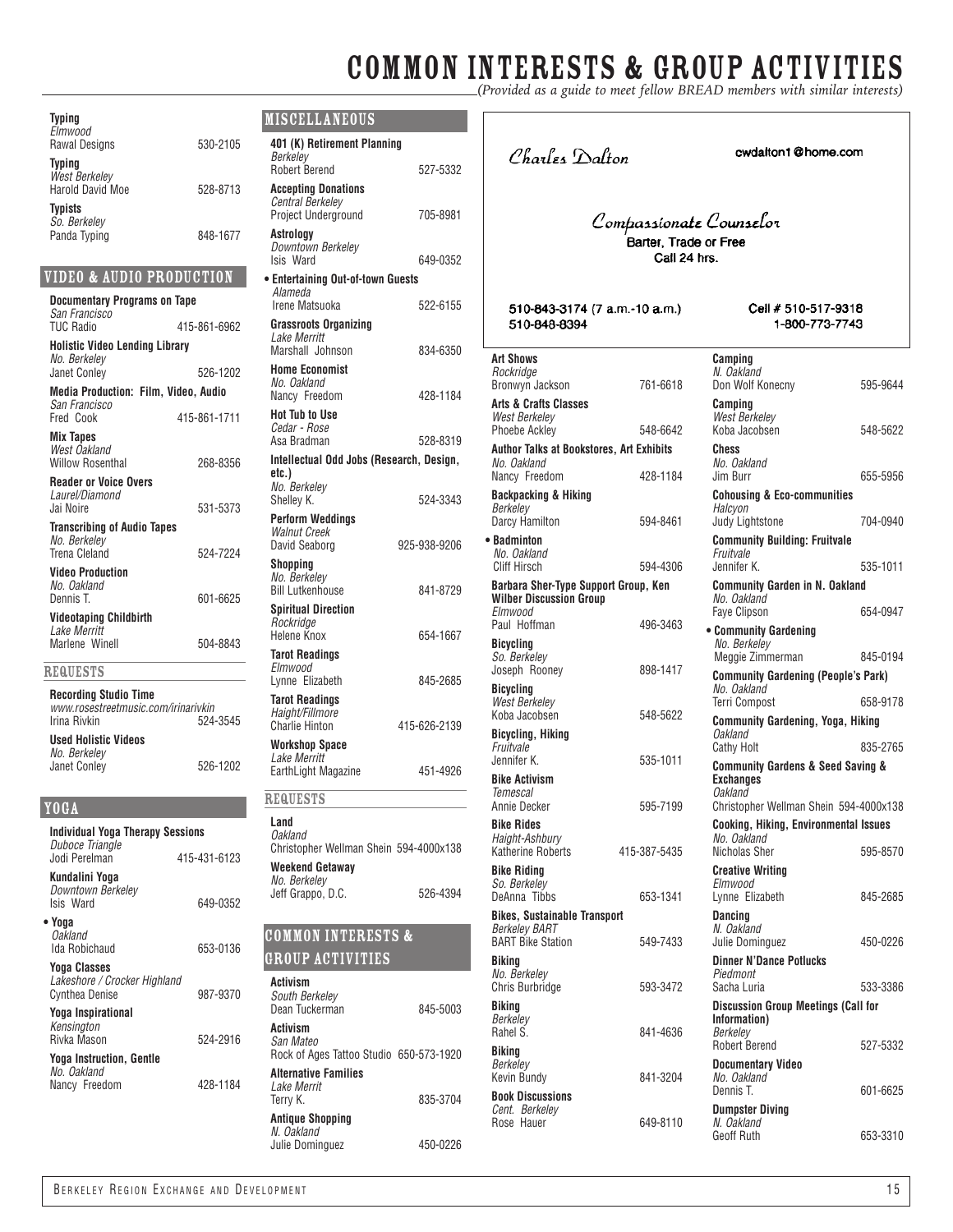### COMMON INTERESTS & GROUP ACTIVITIES (CONT.)

*No. Berkeley*



| <b>Mountain Biking</b><br>Halcyon                                          |                     | Salsa Dancing, Kayaking<br>Halcyon                   |              |
|----------------------------------------------------------------------------|---------------------|------------------------------------------------------|--------------|
| John Thelen-Steere                                                         | 849-1969            | Robin S.                                             | 848-9190     |
| Music                                                                      |                     | Scrabble                                             |              |
| No. Berkeley<br><b>Chris Burbridge</b>                                     | 593-3472            | <b>West Berkeley</b><br><b>Betsy Morris</b>          | 549-8790     |
| Music                                                                      |                     | Sewing                                               |              |
| South Berkelev<br>Moses W.                                                 | 848-4355            | Claremont<br>Stephanie Truskin                       | 658-6033     |
| Music: A Capella & Folk                                                    |                     | <b>Short Scenic Walks</b>                            |              |
| www.rosestreetmusic.com/irinarivkin<br>Irina Rivkin                        | 524-3545            | No. Oakland<br>Nancy Freedom                         | 428-1184     |
| <b>Music &amp; Gardening</b>                                               |                     | Singing                                              |              |
| South Berkeley<br>Laurie Winestock                                         |                     | Haight-Ashbury                                       | 415-387-5435 |
| <b>Musical Events</b>                                                      | 647-5049            | <b>Katherine Roberts</b><br>• Singing                |              |
| No. Berkeley                                                               |                     | No. Oakland                                          |              |
| Marjorie Gardiner<br>Nature                                                | 526-5934            | Karen Pearle                                         | 601-5565     |
| No. Berkeley                                                               |                     | Spanish Conversation: Group-Advanced<br>West Oakland |              |
| Fred Foldvary                                                              | 843-0248            | <b>Willow Rosenthal</b>                              | 268-8356     |
| <b>Nature Connection (Walks, Rituals,</b><br><b>Council of All Beings)</b> |                     | <b>Spanish Conversation Groups</b><br>So. Berkelev   |              |
| <b>Oakland</b><br>Cathy Holt                                               | 835-2765            | Joel Hildebrandt                                     | 883-1255     |
| <b>Neighborhood Activism</b>                                               |                     | Speaking Spanish<br>Oakland                          |              |
| <b>Temescal</b>                                                            | 601-0537            | Daniel B.                                            | 639-1997     |
| Dani Eurynome<br><b>Organic Gardening</b>                                  |                     | Spirit, Physical Health<br>Laurel                    |              |
| San Rafael                                                                 |                     | <b>Wilson Riles</b>                                  | 530-2448     |
| Joy of Learning Center<br><b>Outdoor Activities</b>                        | 415-499-0907        | <b>Table Tennis</b><br>So. Berkelev                  |              |
| Castro Valley                                                              |                     | John Abbe                                            | 654-7113     |
| <b>Heather Chou Pierce</b>                                                 | 581-1394            | Tamil Language Study, Practice                       |              |
| Outdoors: Hiking, Etc.<br>No. Berkelev                                     |                     | So. Berkelev<br>John Abbe                            | 654-7113     |
| Francesca A.                                                               | 841-4863            | <b>Track Bike Riding</b>                             |              |
| <b>Parenting</b><br>Fruitvale                                              |                     | N. Oakland<br>Geoff Ruth                             | 653-3310     |
| Heather M.                                                                 | 436-0556            | <b>Video Games</b>                                   |              |
| <b>Permaculture</b><br>West & North Berkeley                               |                     | No. Berkelev<br>Guillaume Pierre                     | 665-3919     |
| <b>Florence Windfall</b>                                                   | 528-6878            | <b>Voluntary Simplicity</b>                          |              |
| Permaculture<br>West Berkeley                                              |                     | <b>West Berkelev</b><br>Koba Jacobsen                | 548-5622     |
| David A. Oertel                                                            | 915-0543            | Walking                                              |              |
| <b>Permaculture</b><br>West Berkelev                                       |                     | N. Oakland<br>Julie Dominguez                        | 450-0226     |
| Koba Jacobsen                                                              | 548-5622            | Walking & Making Street a Safe Place                 |              |
| Political, Social Action                                                   |                     | Berkeley                                             |              |
| Grand Lake<br>Aaron Rosselle                                               | 444-8729            | Eusako D.<br>Walks on Beach                          | 540-0545     |
| <b>Radio, Urban Community</b>                                              |                     | No. Berkeley                                         |              |
| <b>Temescal</b><br>Dawn Buerkle                                            | 923-0733            | Marjorie Gardiner                                    | 526-5934     |
| <b>Rituals, Ceremonies</b>                                                 |                     | Weight Training<br>Fruitvale                         |              |
| Laurel<br>Patricia St. Onge                                                | 530-2448            | Jennifer K.                                          | 535-1011     |
| Rock Climbing, Snowboarding, Surfing                                       |                     | <b>Women's Circle</b><br>Grand Lake                  |              |
| So. Berkeley<br>Miyoko S.                                                  | miyokos@pacbell.net | Eileen Karpfinger                                    | 444-8729     |
| <b>Running</b>                                                             |                     | <b>Worker Cooperatives</b><br>Berkeley               |              |
| Fruitvale<br>Jennifer K.                                                   | 535-1011            | Darcy Hamilton                                       | 594-8461     |
| Sacred Space, Elders' Councils, Dream                                      |                     | Writing<br>Fruitvale                                 |              |
| Groups                                                                     |                     | Heather M.                                           | 436-0556     |
| <b>Oakland</b><br><b>Cathy Holt</b>                                        | 835-2765            | Yoga<br>Elmwood                                      |              |
|                                                                            |                     | Lynne Elizabeth                                      | 845-2685     |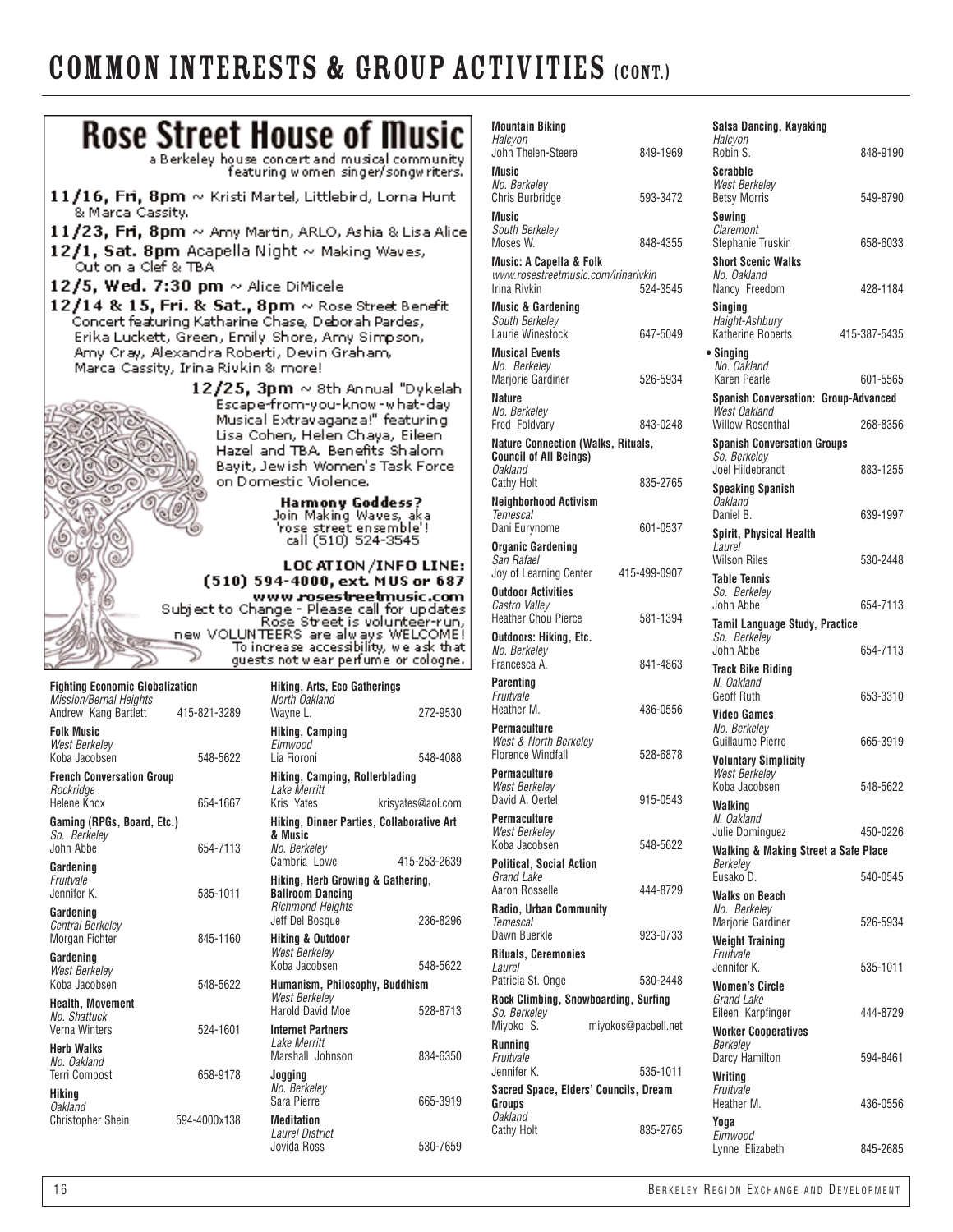### BREAD members poll together

In September, we surveyed BREAD members to find out how trading is going. Many responded with interesting stories, comments, and useful information that will help to guide BREAD's planning and programs.

### *Here's what we found out from our poll:*

Last summer, members used BREAD HOURS to pay for food, gardening and home repair; including plumbing and electrical work. Administrative services such as data entry, transcription, and graphic design were also common.

People earned BREAD by providing goods or services to other community members. These goods and services included: plumbing, plant sales, word processing, photography, counseling, body work, landscape design, homemade ice cream, and more.

Making connections in the community is the most celebrated benefit of BREAD membership. Additionally, many people trade BREAD for goods and services that they want and enjoy.

Members described that the most common challenge is that people don't return phone calls promptly, if at all.

30% of members trade with BREAD at least every few months. The remainder trade less frequently.

55% of members are satisfied with their BREAD membership. Others would like to see more trading and improvements such as frequent updates to listings.

BREAD has more than 300 members. Most members are lowincome. 45% of members who responded reported an annual income of even less than \$21,000 a year. Nearly 10% of BREAD members polled are disabled. 73% reported their ethnicity as White, followed by 8% Asian, 5% Mixed, 4% African American, and 10% other (including Latino and Native American).

### *Here's what members are saying are the greatest benefits of BREAD:*

"Finding great local talent of all kinds! I've met people who have similar values and interests — that's a joy, too."

"Goodwill for my small soil consulting business."

"[I'm] proud to be a part of an organization that is living example of my philosophical/ political values, hopes, and dreams."

"Supporting local businesses."

"Working with like-minded people."

"Buying stuff with BREAD is awesome. BREAD members are also kind-hearted individuals."

"[I enjoy] the articles in your magazine — very in tune with the global economy."

"I have enjoyed meeting people in the community and telling my friends about BREAD."

"I like the growth demonstrated in the Fall 2001 newsletter. Super. Restaurants, hair cuts, more diversity, a variety of services. Good work, keep it up, good luck! I'm glad to see BREAD rising!"

### *Here are some suggestions that members offered and our responses in italics:*

New members should receive an orientation about BREAD and be strongly encouraged to be responsible, reliable, and honest when making trades. Members should ONLY advertise services and goods they actually have available and are qualified to provide.

*An orientation is a great idea. We've already held two successful member orientations in July and November. Please check the calendar or calls to find out when the next one is to be held.* 

Make a BREAD bank that can change BREAD currency.

*Please stop by the office at 1920 Martin Luther King Jr. Way. You can get smaller denomination BREAD HOURS or purchase additional HOURS. Call for office hours (644-0376).*

Put newsletter and services on your website with photos and enhanced descriptions.

*A couple of BREAD members have volunteered to give BREAD's website a new look. Please visit www.BREAD-HOURS.org to monitor changes. Currently you can download the latest directory or browse listings on-line.* 

In the BREAD directory, I would like to see each person's listing include information of whether they accept 100% BREAD or partial payment. This could avoid a lot of *by Miyoko Sakashita*

confusion and disappointment.

*The directory will begin to include these details. Tell us how much BREAD you accept next time you update your listing.*

I feel separated from the people who run the organization.

*BREAD is run by members. As a democratic organization, members are encouraged to participate in decision-making by attending bi-monthly Council Meetings. Project administration is done by a collective of volunteer BREAD members. We could use more help!*

I believe that updating the directory more frequently should help. I see that you've already begun to do this. People should put things in writing when entering agreement to provide service.

*To make trading simpler, use a "Trade Estimate" form. By writing down the agreement beforehand, you can clarify and negotiate your trade more easily. Let us know about your BREAD trades by sending in a "Trade Evaluation" form. You can find these forms on our website. Moreover, by requiring members to renew their membership each year, the directory in this newsletter will be more accurate and helpful.*  $\mathbb{R}^{\mathbb{Z}}$ 

### bread trade estimate form

| Provide a copy of this to each party in the exchange.                                                                                                                                                                         |       |  |
|-------------------------------------------------------------------------------------------------------------------------------------------------------------------------------------------------------------------------------|-------|--|
|                                                                                                                                                                                                                               |       |  |
|                                                                                                                                                                                                                               | Phone |  |
| Work to be completed by (date):                                                                                                                                                                                               |       |  |
| DESCRIBE SERVICES TO BE PERFORMED:                                                                                                                                                                                            |       |  |
| DESCRIBE RATE AND ESTIMATED TIME TO COMPLETE SERVICE:<br>Explain what portion is to be paid in BREAD and what portion to be paid in US dollars or<br>other barter exchange.<br>ESTIMATED FINAL AMOUNT TO BE PAID FOR SERVICE: |       |  |
| DESCRIBE ACTION TO BE TAKEN IF THE ESTIMATE OR DEADLINE IS<br>FOUND TO BE UNREALISTIC (i.e. phone call, negotiate new agreement, leave<br>service uncompleted):                                                               |       |  |

*Trade Estimate Form can be found at www.BREADHOURS.org/resource.html*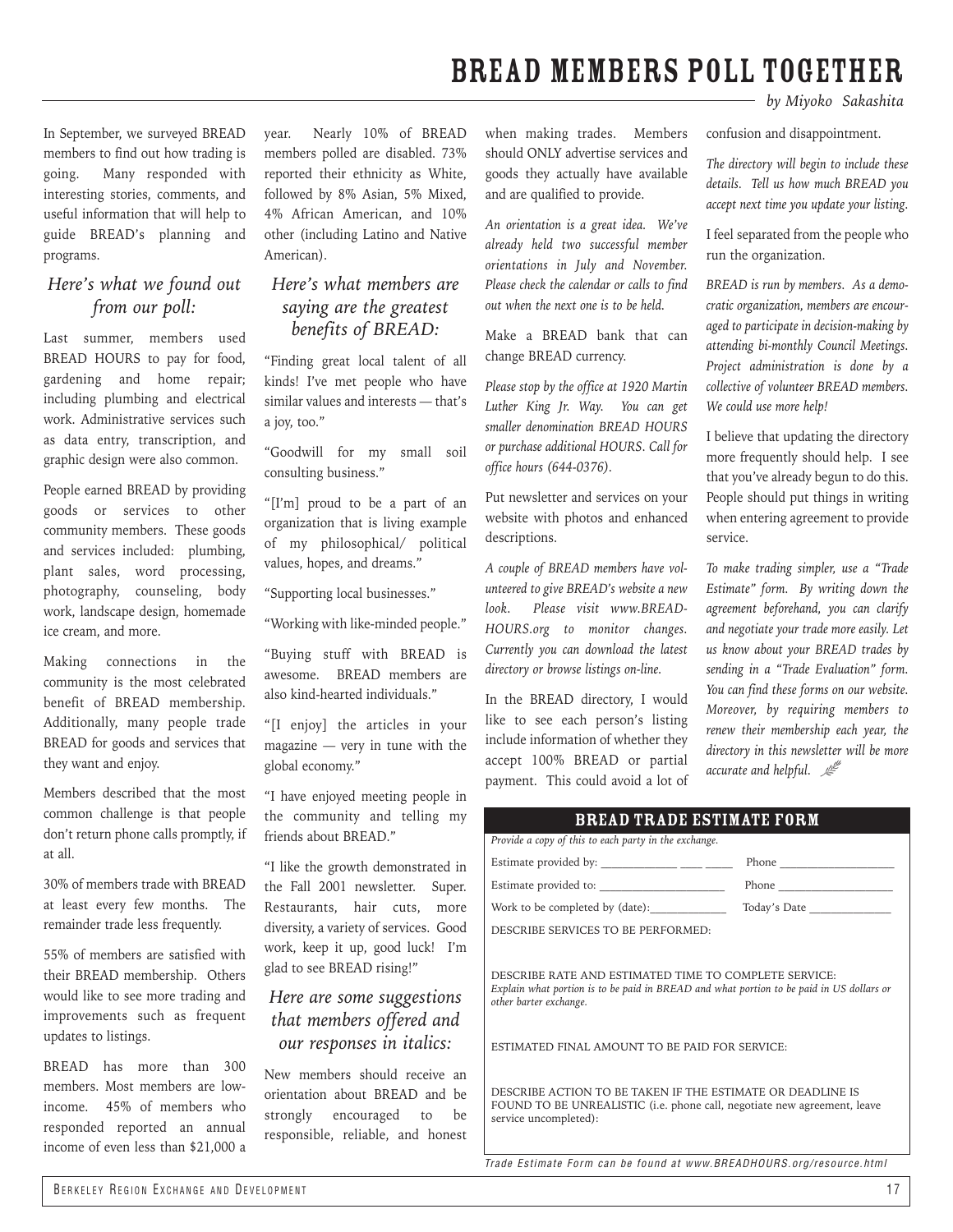### Homegrown economics

### *Continued from page 1*

When chains displace local businesses, not only are economic assets transferred to absentee owners, but many important decisions —whether to pay a living wage, sell produce from a nearby organic arm, stock a controversial book — are moved to distant boardrooms, where the values of the local community carry little weight.

Milchen's interest was also motivated by a desire to protect Boulder's sense of place. "I want to live in a community that has its own identity," he says. Such places are increasingly rare as more cities and towns are ringed by massive, impersonal superstores and acres of asphalt. Once vibrant Main Streets are now gutted and vacant. Distinctive urban neighborhoods have been overrun by an endless stream of Gap stores and Starbucks logos. Milchen sees Boulder's numerous homegrown businesses as a valuable community asset one worth fighting for.

Bolduc and Milchen together developed a brochure outlining their goals, persuaded ten local businesses to become founding members, and formally incorporated the Boulder Independent Business Alliance in early 1998. Membership is open to any business that is majority owned by area residents and keeps decision-making authority local.

Recruiting members was a hard sell at first. With nothing similar in existence, BIBA offered little more than an untested idea. "One essential thing early on was having a few landmark businesses on board," contends Milchen. "They gave me credibility when I walked in the door." BIBA's founding members included the Boulder Weekly and several other well-known and respected businesses. Another key was providing immediate, tangible benefits for joining. BIBA's initial

offerings included window decals that identify a business as locally owned, reduced advertising rates with local media, and a listing in a new local business guide.

Once past the initial difficulties, BIBA grew steadily over the next three years. It now has 150 members and boasts a renewal rate of nearly 90 percent. A wide variety of businesses have joined, including food producers like Twisted Pine Brewery and the Boulder County Farmer's Market, repair shops like Hoshi Motors, retail stores like Video Station, service providers like Silver Star Printing, restaurants like The Sink, and Boulder's only independent commercial bank, Heritage Bank. The smallest are sole proprietorships. The largest, the nonprofit Boulder Community Hospital, has more than 2,000 employees. BIBA currently employs two part-time staff, as well as an intern to keep it all going.

BIBA's new Community Benefit Card promises that residents need not choose between supporting a local business and getting the best deal. Available for \$15 — less than a membership at one warehouse buying club — the card provides discounts at more than 60 member businesses. Cards can be purchased at local stores or from several nonprofit groups, which keep a portion of the proceeds. This arrangement, says Milchen, helps fulfill another goal of creating stronger bonds between local businesses and nonprofit organizations.

While the marketing efforts have raised consumer awareness, Milchen says "voting with your dollars" has limits. "Chains have used their economic and political power to stack the deck," he contends, noting that many public policies-tax breaks for big retailers, land-use rules that favor sprawling developments over central business



districts, and lax enforcement of antitrust laws — give large corporations unwarranted advantages over locally owned businesses.

To reverse the current trends, communities must adopt new rules that support, rather than undermine, the homegrown economy. Last year BIBA introduced the Community Vitality Act (CVA), a package of four local ordinances drafted with the help of the Institute for Local Self-Reliance's New Rules Project, a national effort to identify and promote policies that build strong, sustainable local economies.

The CVA would require that the city give preference to locally owned businesses for purchases and contracts; prohibit the city from leasing city-owned property to nonlocal businesses; limit the number of "formula" businesses (i.e., identical chains) that could locate within Boulder; and establish a public review process for approving new large-scale retail stores.

Backing the CVA was a big leap for BIBA's members. Most business owners are reluctant to take stands on public policy. "When you run a retail business," notes Ken Renner,

general manager of 45-year-old McGuckin Hardware, "you generally avoid talking to your customers about religion or politics." But BIBA members took the risk. Many posted information in their stores explaining the need for the CVA, met with city officials, and gave interviews to the media.

The CVA quickly became the talk of the town and the subject of dozens of media stories. At first, it was highly controversial. Opponents decried it as an interference in the marketplace and a violation of property rights. But BIBA pressed its case. "We have the right and responsibility as citizens to determine our community's future," Milchen argued in op-eds and debates.

After a while, letters in support of the CVA started pouring into the newspapers. One writer echoed the sentiments of many: "A downtown that is a destination will not be built on the backs of the Borders or Starbucks or Cheesecake Factories of the world. It will be built by the hard work and community loyalty of our local businesses."

An unprecedented number of peo-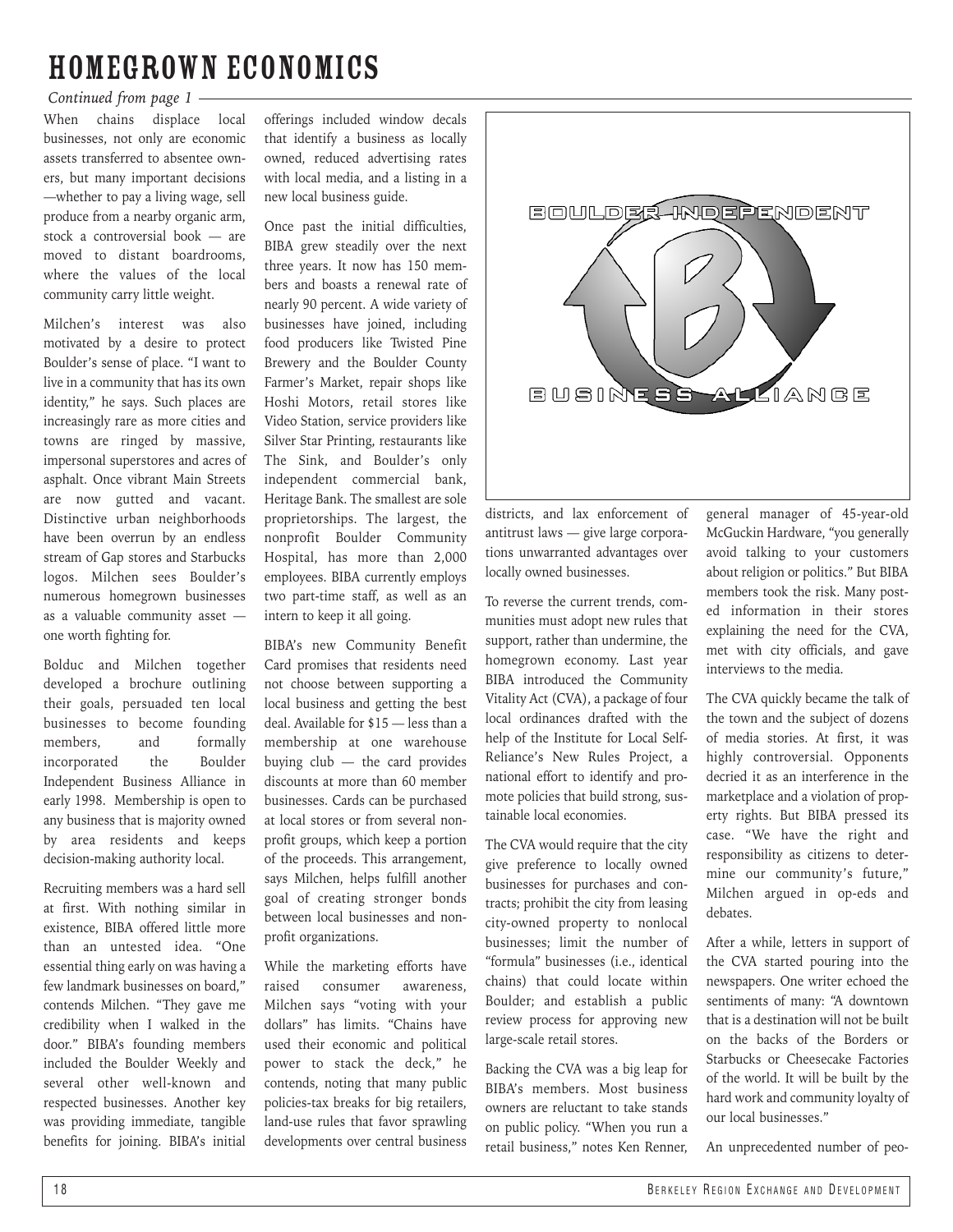## homegrown economics

ple contacted the city council, with supporters far out-numbering opponents. Several public debates were widely attended and broadcasted on local television. "The CVA clearly touched a chord with the community," says Mayor Will Toor. The proposal, however, continues to be debated by city officials. The local purchasing preference will likely move forward this year, but the formula business restriction faces a more difficult road. Some officials are concerned that it will shift consumer spending to chains outside the city's limits and taxing jurisdiction.

Even if the CVA is never enacted, says David Bolduc, it was well worth the effort for the quality and scope of the public conversation it generated. Milchen says the CVA "vastly increased the number of people familiar with the association and generated serious thinking about the difference between acting as an engaged citizen and merely being a consumer."

One way to measure BIBA's impact is to skim the newspapers. The number of businesses that include "locally owned" in their ads has risen sharply. The city's papers now feature advertising sections specifically for locally owned businesses. "Independent ownership has become a selling point," says Milchen. Boulder's chain stores, while no fewer in number, are taking more heat. Last December, in an event unconnected to BIBA, 60 protesters marched on Borders Books and Starbucks demanding an end to corporate-driven globalization. Protesters have haunted Borders for several months and, by some accounts, the store is struggling. Mayor Toor believes BIBA has also made city officials more aware of the impact their decisions have on

local businesses. The city is now examining zoning changes to help ensure that affordable commercial space remains available for entrepreneurs.

Nearly a dozen other communities are now forming independent business alliances. Some were inspired by Boulder's success; others arrived at the idea independently. A new Salt Lake City alliance was instrumental last year in blocking plans for a sprawling shopping center. In Vermont, general store owners are forming an alliance for joint purchasing and marketing. In Tuscon, restaurants have banded together under the banner Tucson Originals to lower costs through group purchasing and build awareness of the value of local restaurants to the city's sense of place. To nurture this fledgling movement, Milchen recently launched the American Independent Business Alliance, a

national network that will serve as an incubator and support structure for local coalitions.

The trends for local businesses are dismal. But trends are not destiny. Increasing numbers of people are acting to protect their communities from global economic consolidation. The Boulder Independent Business Alliance provides an innovative and hopeful model for strengthening locally owned businesses and building strong, selfreliant communities.

*To learn more about the Boulder Independent Business Alliance, read the full article by Stacy Mitchell on the Orion website at www.orionsociety.org.*

*This article originally appeared in Orion Afield, 187 Main Street, Great Barrington, MA 01230, 888/909-6568, www.oriononline.org (\$30/year for 8 issues; 4 each of Orion and Orion Afield).* 

| TWO MAGAZINES, One Subscription!                                                                                                                                                                                    | 2 MAGAZINES, 1 SUBSCRIPTION                                                                                                                                                                                                               |
|---------------------------------------------------------------------------------------------------------------------------------------------------------------------------------------------------------------------|-------------------------------------------------------------------------------------------------------------------------------------------------------------------------------------------------------------------------------------------|
| Afield<br>ORION<br>Yes! I wish to subscribe! Please send \$10 of my \$30 as<br>a donation to support the good work of BREAD.                                                                                        | <b>ن</b><br>subscribe through this special offer and<br>\$10 GOES BACK TO SUPPORT:<br><b>BREAD</b><br>Use the form or call The Orion Society at: 888/909-6568<br>and let us know you want a \$10 of your \$30 dues donated back to BREAD. |
| I would like to receive one year (four issues each) of <i>Orion</i> Magazine<br>and Orion Afield Magazine and support The Orion Society's effort to<br>work in partnership with visionary grassroots organizations. | Orion, for nearly two decades, has<br>DRION<br>been the premiere forum for                                                                                                                                                                |
| Enclosed is my check or money order for \$30 paid to Orion.<br>(Pay up to \$10 with BREAD HOURS.)                                                                                                                   | American nature writing-"The<br>literary, artistic, and philosophic<br>voice of the environmental                                                                                                                                         |
| Please charge my: $\Box$ Visa<br>Mastercard<br>Credit Card #<br>Exp. Date                                                                                                                                           | movement"                                                                                                                                                                                                                                 |
| Signature                                                                                                                                                                                                           | Orion Afield celebrates the hands-on<br>efforts of individuals and groups<br>working on behalf of the places                                                                                                                              |
| Name                                                                                                                                                                                                                | they love.                                                                                                                                                                                                                                |
| Address                                                                                                                                                                                                             | Best New Magazine of 1998<br>Utne Reader                                                                                                                                                                                                  |
| City<br>State/Province<br>Postal Code                                                                                                                                                                               | Library Journal                                                                                                                                                                                                                           |
| Mail to: THE ORION SOCIETY CO BREAD<br>PO Box 3973, Berkeley, CA 94703 or call: 888/909-6568                                                                                                                        | "Sacred and Subversive" -BARRY LOPEZ<br>BILL MCKIBBEN<br>HIJS<br><b>NARAM</b><br>3 S I N O T                                                                                                                                              |